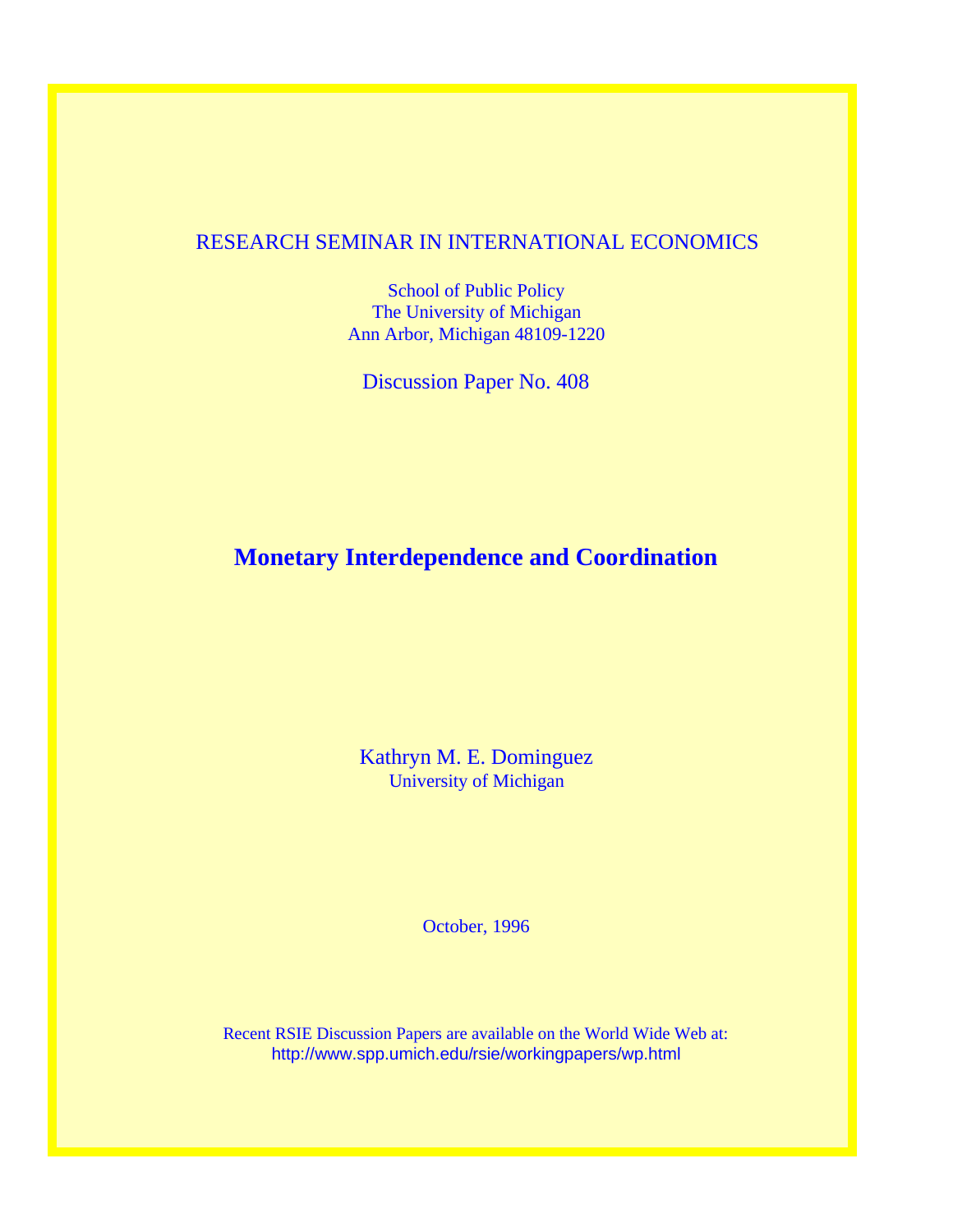Monetary Interdependence and Coordination

Kathryn M.E. Dominguez University of Michigan

First Draft: December 1995 Revised: October 1996

I thank participants at seminars at NBER, Harvard, Columbia, UC Irvine, Johns Hopkins, University of Michigan, Cornell, and, in particular, James Hines, John Leahy, Jim Stock, and Shang Jin Wei for useful comments and suggestions. Donald Redl provided outstanding research assistance. I am grateful to the National Science Foundation for providing financial support for this project under grant Number SBR-9311507.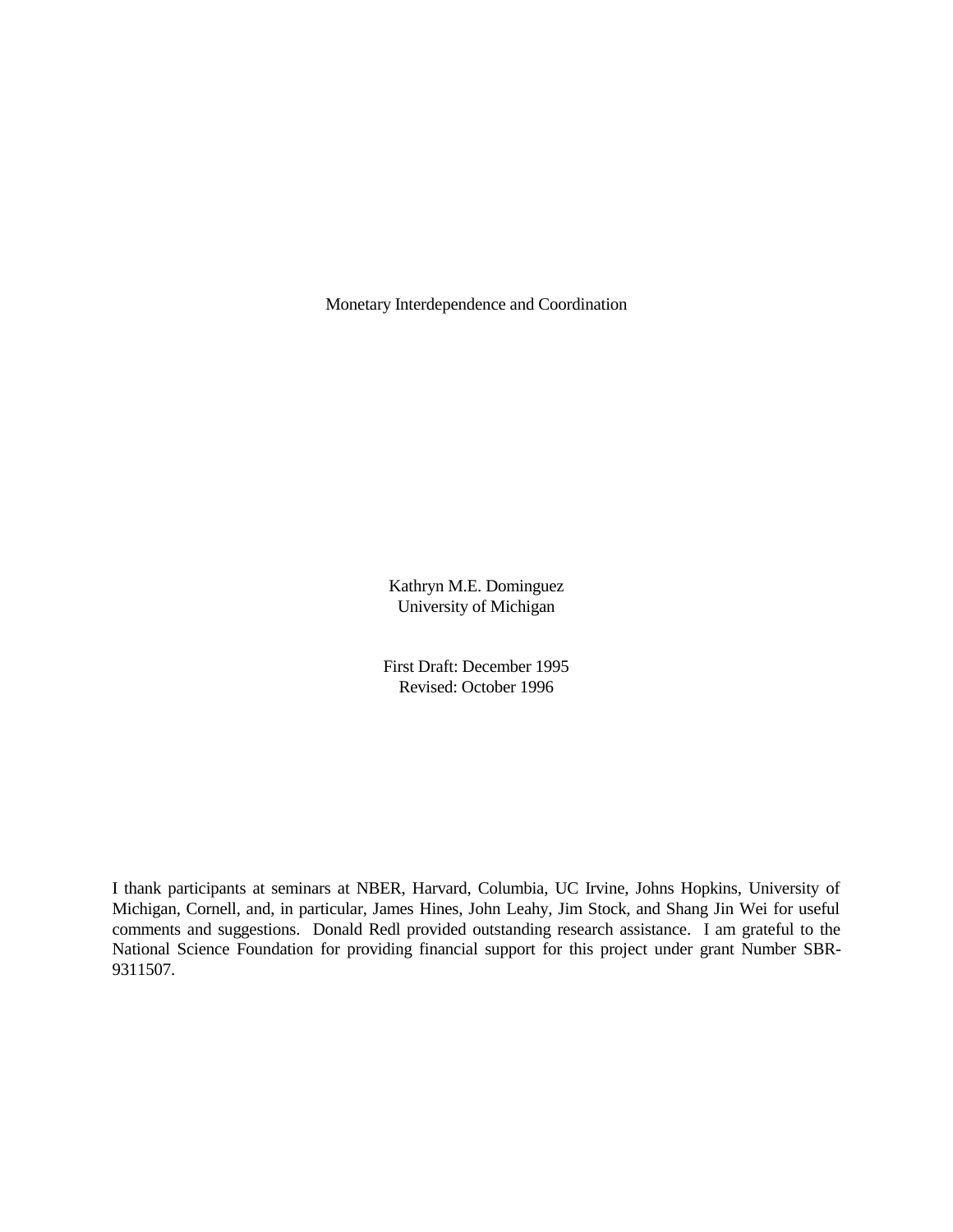I. Introduction

 $\overline{a}$ 

Economists have long debated the merits of international policy coordination. Game theoretic models show that, in the presence of economic policy spill-overs, policy coordination generally leads to Pareto-superior outcomes.<sup>1</sup> Estimates of the theoretical gains to coordination vary widely, and appear to depend on initial conditions and the degree of economic interdependence.<sup>2</sup> In practice, coordination of monetary and fiscal policies occurs sporadically among the industrialized countries. Some of these coordination episodes have been carefully analyzed, $3$  but there are no systematic investigations of the time series of coordination among the industrial countries over the period since the breakdown of the Bretton Woods System.<sup>4</sup>

In this paper I examine international interdependence and coordination of monetary and exchange rate policies between the United States, Germany and Japan since the mid-1970s. Future work will examine the coordination of other economic policies - such as sterilized intervention operations, fiscal policies, and trade policies - over the same period. The first part of the paper describes the monetary and exchange rate

<sup>3</sup> For example, Putnam and Bayne (1987) analyze the efforts of the G-7 countries to coordinate economic policy at the yearly Summit meetings from 1975 through 1986; Putnam and Henning (1989) provide a case study of the Bonn Summit of 1978; Von Furstenberg and Daniels (1991, 1992) examine G-7 compliance with the economic policy declarations at the yearly Summit meetings from 1975 to 1989; Funabashi (1988) describes the G-7, G-5 and G-3 coordination efforts between the Plaza Agreement in 1985 and the Louvre Accord in 1987; Dominguez and Frankel (1993) study the intervention operations of the G-3 from 1977 through 1991.

<sup>&</sup>lt;sup>1</sup> Hamada (1976, 1985), Cooper (1985), Canzoneri and Henderson (1991). Even nonoptimizing governments may coordinate when they believe that they will benefit from collective economic action, as Kenen (1990) notes.

<sup>&</sup>lt;sup>2</sup> Bryant (1980), Fischer (1988), Frankel and Rockett (1988), Holtham and Hallett (1987) and Oudiz and Sachs (1984, 1985).

<sup>4</sup> Bryant et al (1988) analyze simulations of monetary and fiscal policy coordination in the context of eight multi-country, macroeconometric models. Chung (1993) tests for Granger causality between the G-3 country's monetary policies using quarterly monetary aggregate data over the period 1960 to 1989. Furman and Leahy (1995) test for monetary policy transmission effects between the US and Canada.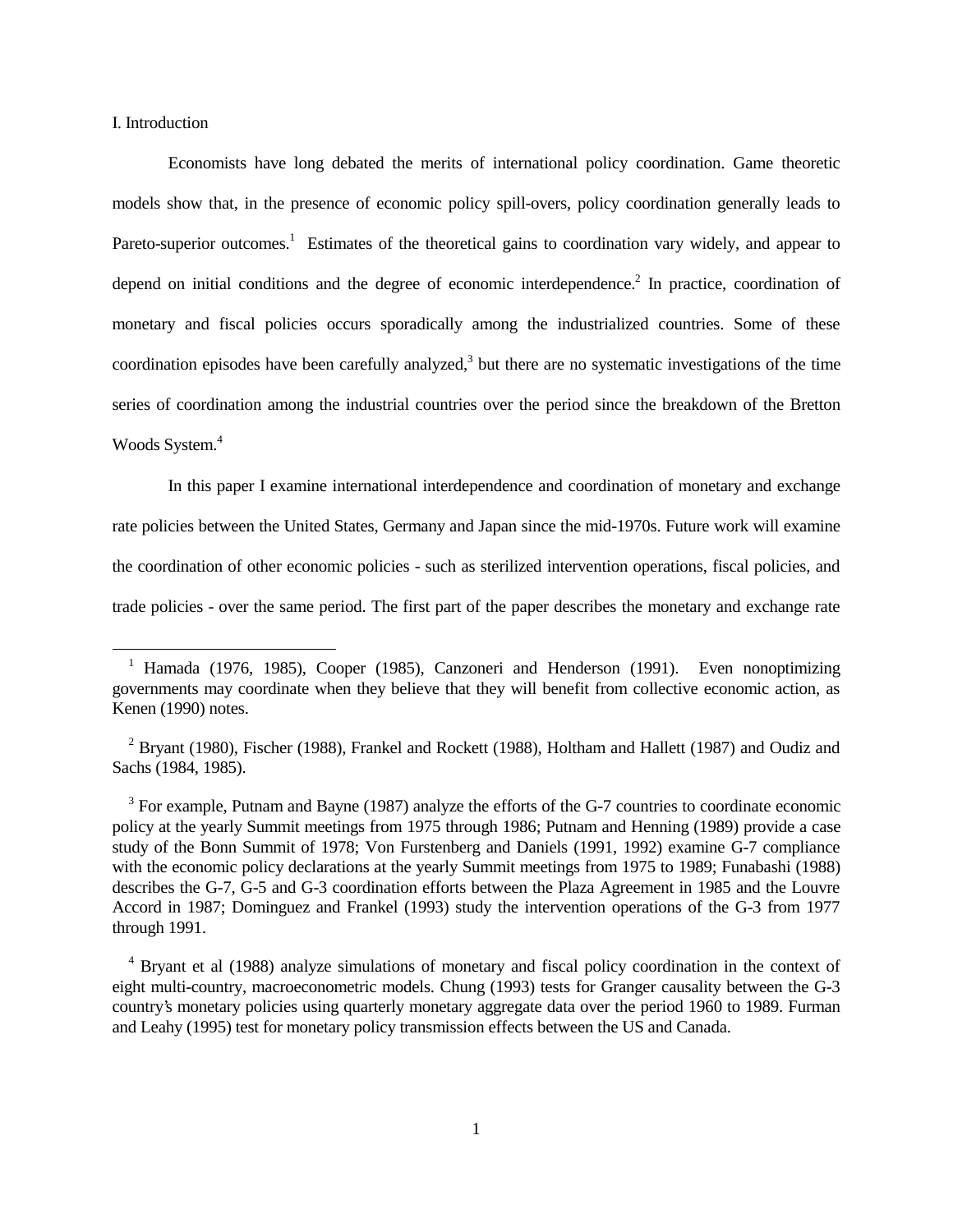coordination agreements reached at Economic Summits, G-7, G-5, and G-3 meetings between 1975 and 1993.<sup>5</sup> The second part of the paper measures the degree to which monetary policies in the G-3 countries are influenced by international commitments. This assessment is difficult for two reasons. First, official agreements are often written in vague language, and in terms of global objectives rather than specific policies. For example, on occasion the G-3 commits to "vigilance against inflation" but it is not clear exactly how to satisfy such a commitment. Second, it may be that countries honor their international commitments by making changes in their policies, but these policy changes may not achieve the stated objective. In order to honor an "inflation" commitment, countries may pursue contractionary monetary policies, but this may not immediately reduce inflation rates.

International commitments and monetary policy changes are defined broadly in this paper. The goal is not to measure whether countries are able to achieve their stated objectives, but rather, to measure whether countries pursue monetary policies that differ from the ones they would put in place in the absence of international commitments.

 The paper also offers new measures of monetary policy changes. It is difficult to separate the effects of central bank policy changes from demand and supply shocks when using data on individual countries' interest rates or monetary aggregates. As a consequence, examinations of cross country interdependence in these time series might erroneously conclude that countries coordinate policies when, in fact, they are subject to correlated economic shocks. In order to identify discretionary policy changes, the paper constructs monetary policy indices using information concerning policy intentions available directly from the G-3 central banks.<sup>6</sup>

<sup>5</sup> The G-3 consists of Germany, Japan and the United States; the G-5 adds France and the United Kingdom; and the G-7 adds Canada and Italy.

<sup>&</sup>lt;sup>6</sup> The US monetary index was created by Boschen and Mills (1995) and is based on the minutes of FOMC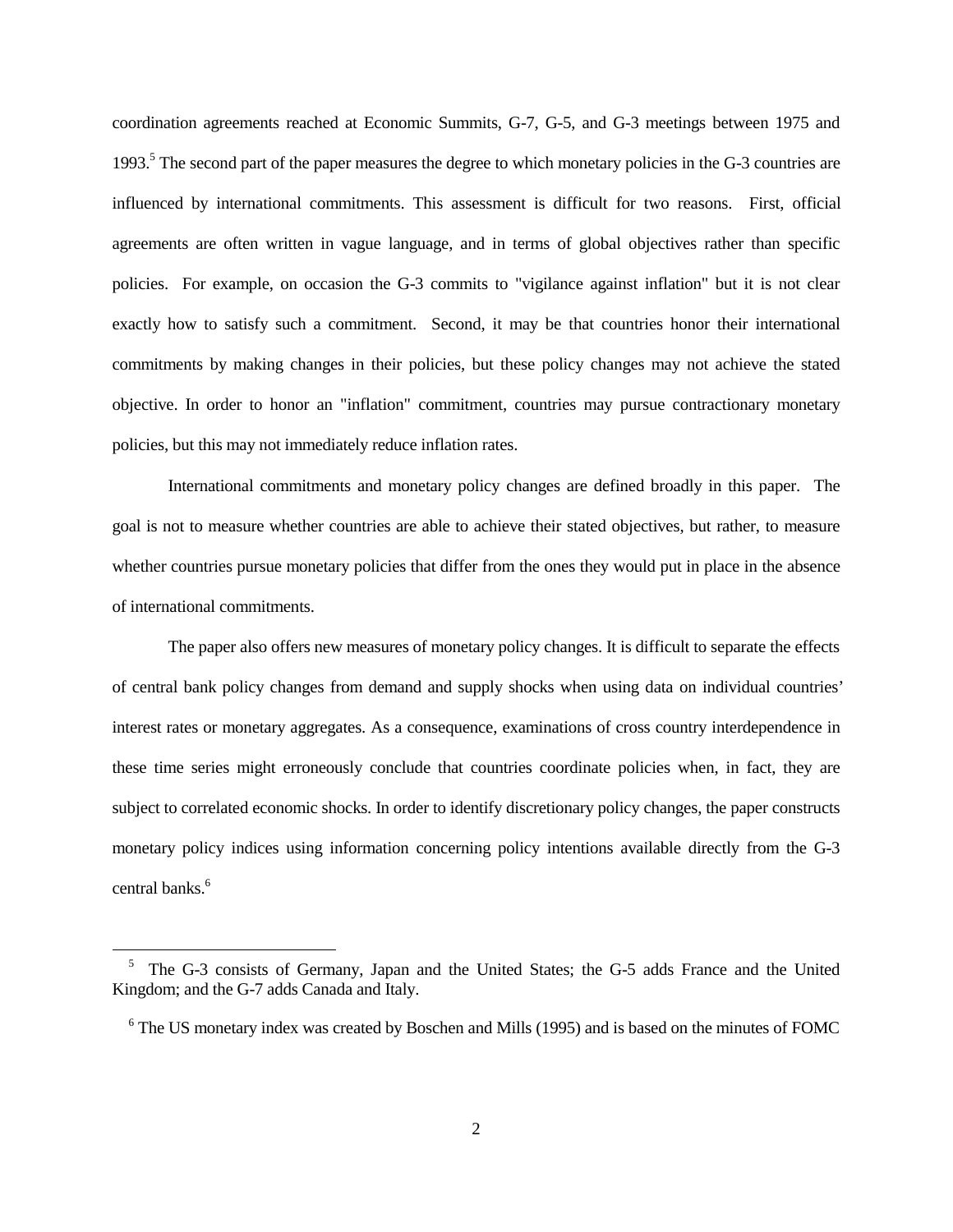The findings indicate that US monetary policy influences German and Japanese monetary policies and that German policies influence Japanese policies. There is little evidence that Japanese monetary policy influences either Germany or the United States. Although the G-3 frequently made public commitments to coordinate exchange rate policies in the late 1970s and mid-1980s, there is, at best, mixed evidence of monetary coordination related to these commitments. However, there is evidence that G-3 monetary policies were influenced by commitments to fight inflation and lower interest rates. The results are surprising for three reasons. First, there seems to be a greater degree of monetary policy interdependence among the G-3 countries than conventional wisdom suggests. Second, the interdependence seems to be related to the public monetary policy commitments made by the G-3 countries. Third, commitments to stabilize and realign exchange rates, which have received quite a bit of attention in the financial press, do not appear to influence G-3 monetary policies or exchange rate behavior.

#### II. Models of International Coordination

 $\overline{a}$ 

Economic models in which monetary policy influences short-run national output<sup>7</sup> typically have the feature that monetary policy also affects output in other countries. For example, in the Mundell-Fleming model, a monetary expansion in a foreign country reduces that country's real interest rate, depreciates its currency relative to others, raises import prices, and raises inflation and output. Other countries are affected because their currencies appreciate relative to the foreign country's (assuming that they do not match the foreign country's monetary policy), thereby reducing import prices and inflation, and possibly decreasing

meetings. The German and Japanese indices are created by the author and are described in detail in Dominguez (1996).

<sup>&</sup>lt;sup>7</sup> Monetary policy influences short-run output if prices are sticky, making the goods market slow to adjust, or if portfolio choices are not instantaneous, making the asset market slow to adjust.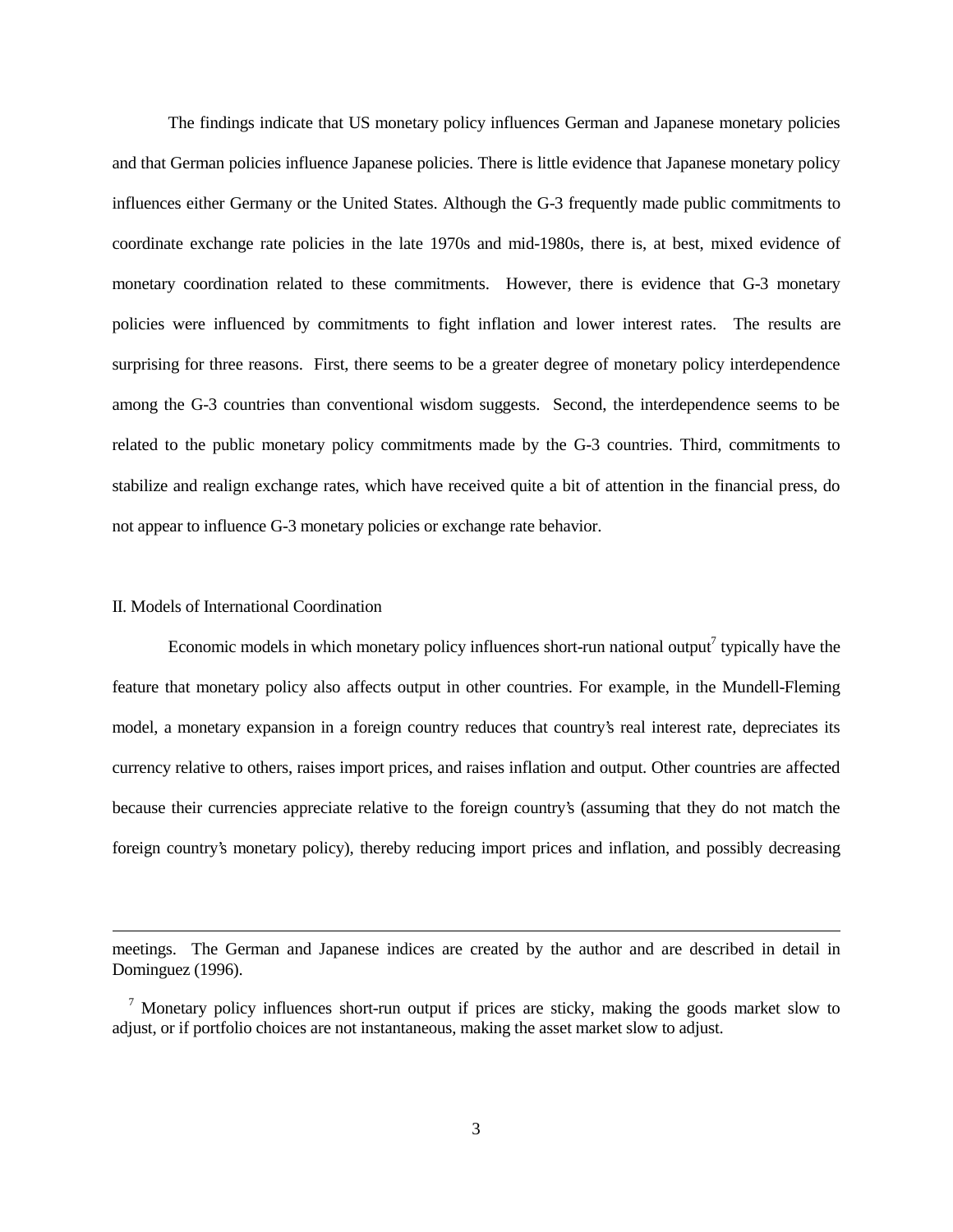output.<sup>8</sup> It is this terms of trade externality that encourages monetary policy coordination.

At the same time that countries have incentives to coordinate monetary policy changes, they also have incentives to renege on such agreements. Unanticipated events may change the costs and benefits of implementing agreed-upon policies. Once foreign countries have implemented their part of a coordination agreement, it may no longer be in the home country's best interest to also follow through. Policy-makers usually have incentives to maximize national welfare at the expense of global welfare. They are rarely penalized for lowering welfare abroad, or for that matter, rewarded for improving foreign welfare.

The question of whether to coordinate monetary policy with other countries can be modeled using game theory.<sup>9</sup> The Nash (noncooperative) solution to the dilemma (in which policy-makers maximize national welfare, taking other countries' policies as given) is generally inefficient because countries playing Nash do not internalize terms of trade externalities. But cooperative solutions (in which policy-makers maximize weighted averages of national welfares so that no single country can be made better off without making another worse off) may also be inefficient in the presence of third-party effects (Rogoff, 1985), time consistency problems, or uncertainty over the underlying economic model (Frankel and Rockett, 1988). Even in cases in which the cooperative solution leads to an efficient outcome, the economic benefits may be small (Oudiz and Sachs, 1984).

Game theory suggests a range of circumstances in which the probability of policy coordination<sup>10</sup> (or cooperation) is likely to be extremely low. Countries are unlikely to coordinate monetary policies when (1)

<sup>&</sup>lt;sup>8</sup> In the Mundell Fleming model monetary transmission is unambiguously negative (a monetary expansion abroad reduces home output). Positive monetary transmission could arise if the output effect (a monetary expansion abroad raises foreign demand for home goods) dominates the terms of trade effect.

<sup>&</sup>lt;sup>9</sup> See Canzoneri and Henderson (1991).

 $10$  Often there are multiple noncooperative solutions for policymakers to choose among in selecting a policy. In the context of game theoretic models, international coordination (as opposed to cooperation) denotes the process by which policymakers jointly choose the optimal noncooperative solution.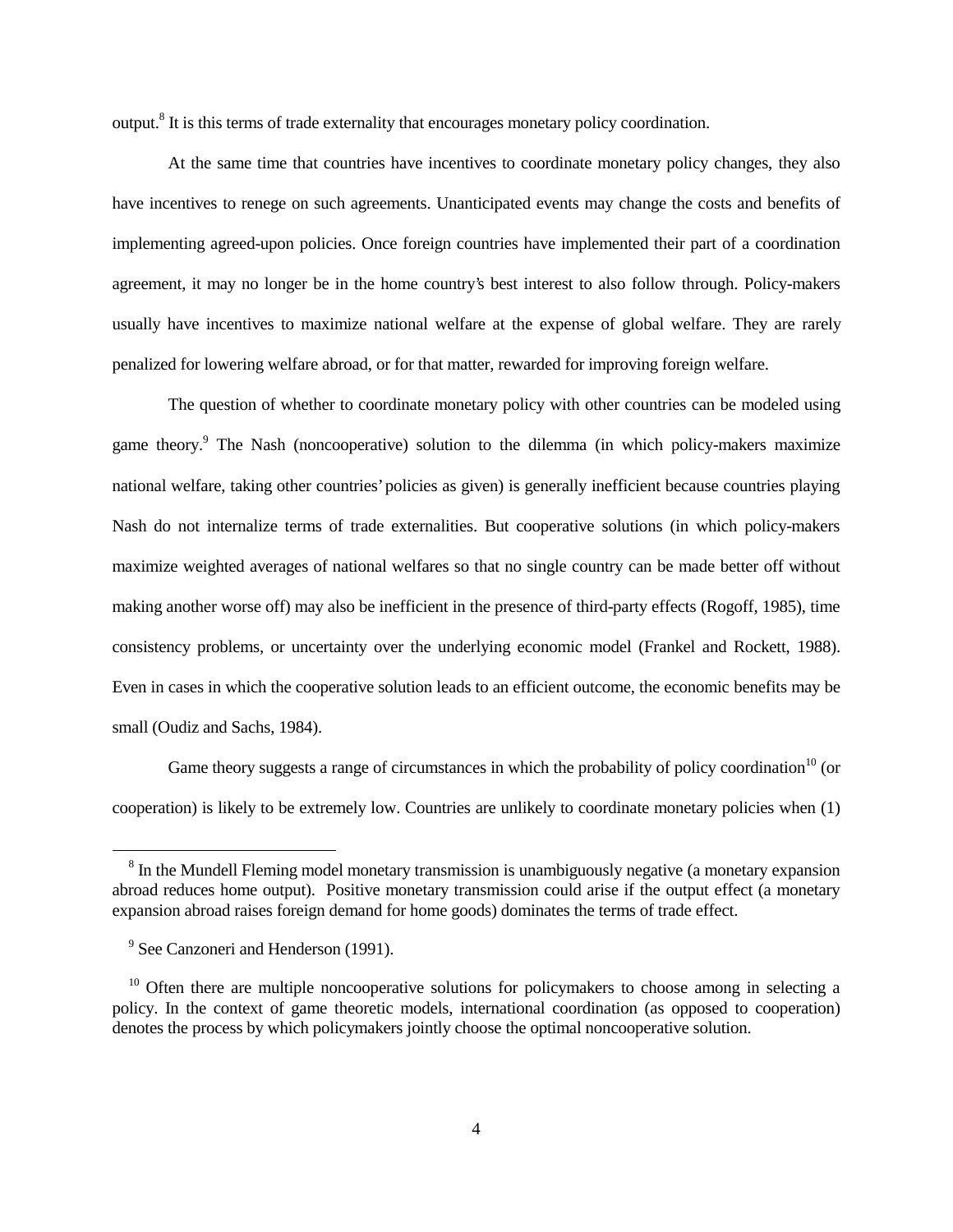the terms of trade externality is perceived to be small (national welfare is relatively unaffected by adverse exchange rate movements); (2) policy-makers disagree about the underlying economic model; (3) commitments to coordination have not been honored in the past; (4) policy-makers are unable to commit to announced future actions.

The case of the United States, Germany and Japan, exhibits many of the circumstances that theory suggests will reduce the probability of monetary policy coordination. Measures of the degree to which monetary policy influences the terms of trade in the three countries vary widely; the Fed, BOJ and Bundesbank probably do not share a common objective function; and the frequent turnover in the leadership of the three countries makes it difficult for them to make credible long term policy commitments. Yet, as will be described in greater detail below, the three countries have recently made numerous public commitments to coordinate macroeconomic policies.

#### III. Coordination Agreements Among the G-3 Countries

 $\overline{a}$ 

Policy makers in the G-3 countries convene regularly in the context of Summit, G-7 and G-5 meetings to discuss common economic problems and, occasionally, to coordinate policies.<sup>11</sup> The economic policy commitments made by the participating countries at Summit and other official meetings are generally made public in the form of communiques. Hajnal (1989, p. xxxi) describes Summit communiques as, "scriptures, the central achievement whose creation consumes much of the summit preparatory activity during the preceding year". Table 1 provides a brief summary of communique statements regarding monetary and exchange rate policies agreed upon at various Summit, G-7, G-5 and G-3 meetings.<sup>12</sup> The

<sup>&</sup>lt;sup>11</sup> See Dominguez (1996) for a description of the history of Summits, G-7 and G-5 meetings.

<sup>&</sup>lt;sup>12</sup> Monetary policy coordination between the US, Germany and Japan also takes place in the context of meetings at the IMF, the OECD, and the Bank for International Settlements (BIS). However, the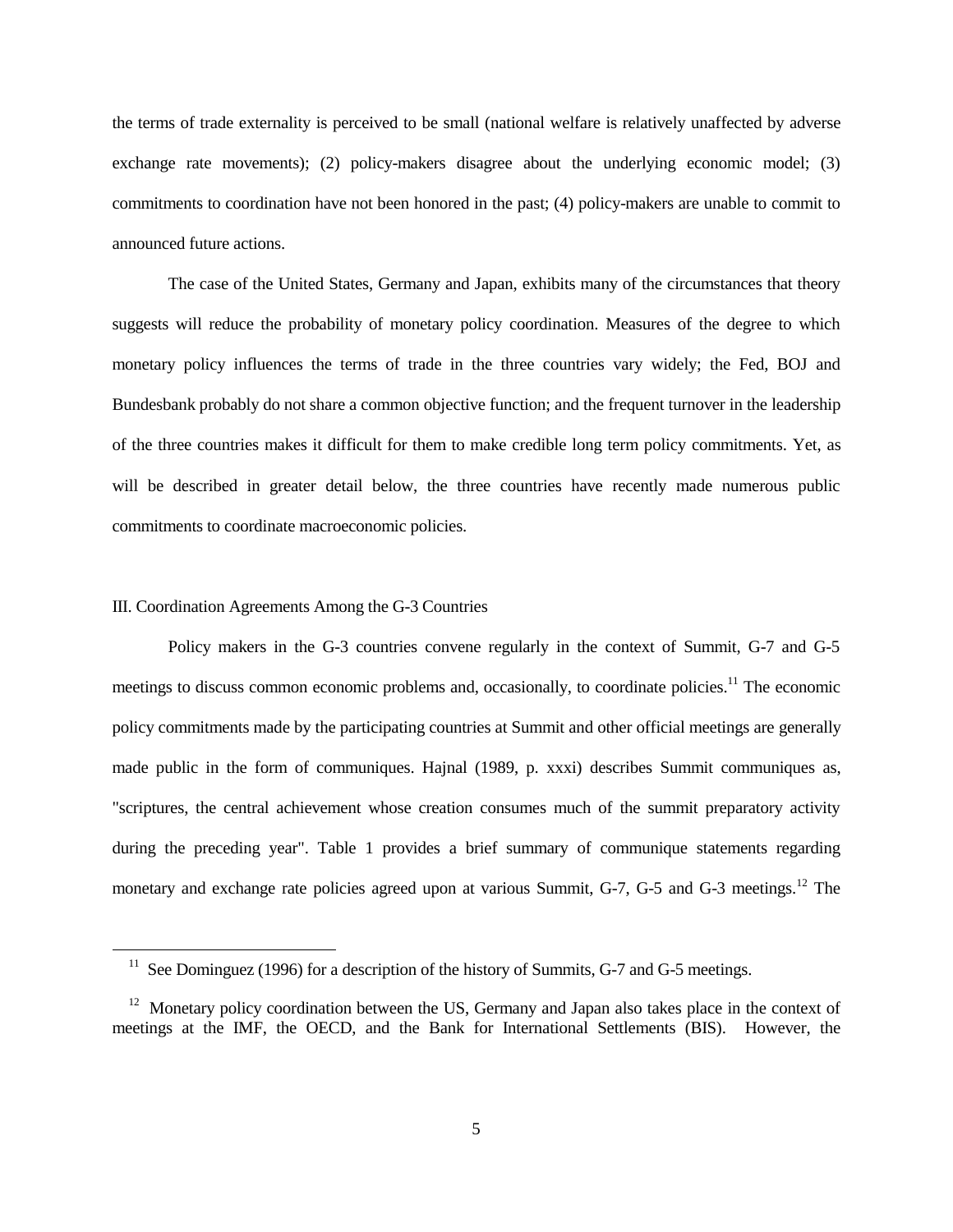macroeconomic agreements described in the communiques from these meetings can generally be categorized as focussing on (1) inflation, (2) lower real interest rates (economic growth), (3) exchange rate variability, or (4) the level of the dollar. Although the language used in the communiques is often extremely vague, and the policies discussed are not always within the legal jurisdiction of the particular meeting's participants, the communiques provide a time series of public commitments to international coordination. The communiques allow us to test whether these publicly declared commitments to coordination actually influence individual country's policy decisions over time.

The information in table 1 suggests that commitments to, for example, fighting inflation, tend to be episodic and commitments are repeated using similar language in the communiques over time. Unsurprisingly, concern over inflation, and commitments to fight inflation, coincide with periods in which the industrial countries experience relatively high rates of inflation. Commitments to lowering inflation rates were made starting with the first Summit in 1975 continuing through the London Summit in 1984, and again in mid-1988 through April 1989. (Inflation was not mentioned in the 1979 Summit communique, which focused on reducing oil imports, probably because of the uncertainty over possible additional oil price increases and their ramifications for inflation levels.) The focus shifted to economic growth and commitments to lower interest rates in 1986, 1987, 1991, and 1992. Concern over exchange rate stability was mentioned at almost every meeting, with the focus shifting to the level of the dollar in 1978, 1985, December 1987, September 1989 through May 1990, and April 1992.

In order to test whether monetary policy coordination is more likely to occur during periods when countries make public commitments, the information in table 1 is summarized using four dummy variables. The inflation dummy variable takes on the value of 1 during the periods in which commitments to fight inflation are included in the communiques. Likewise, the growth and exchange rate stability dummy

commitments made at these meetings are generally not made public.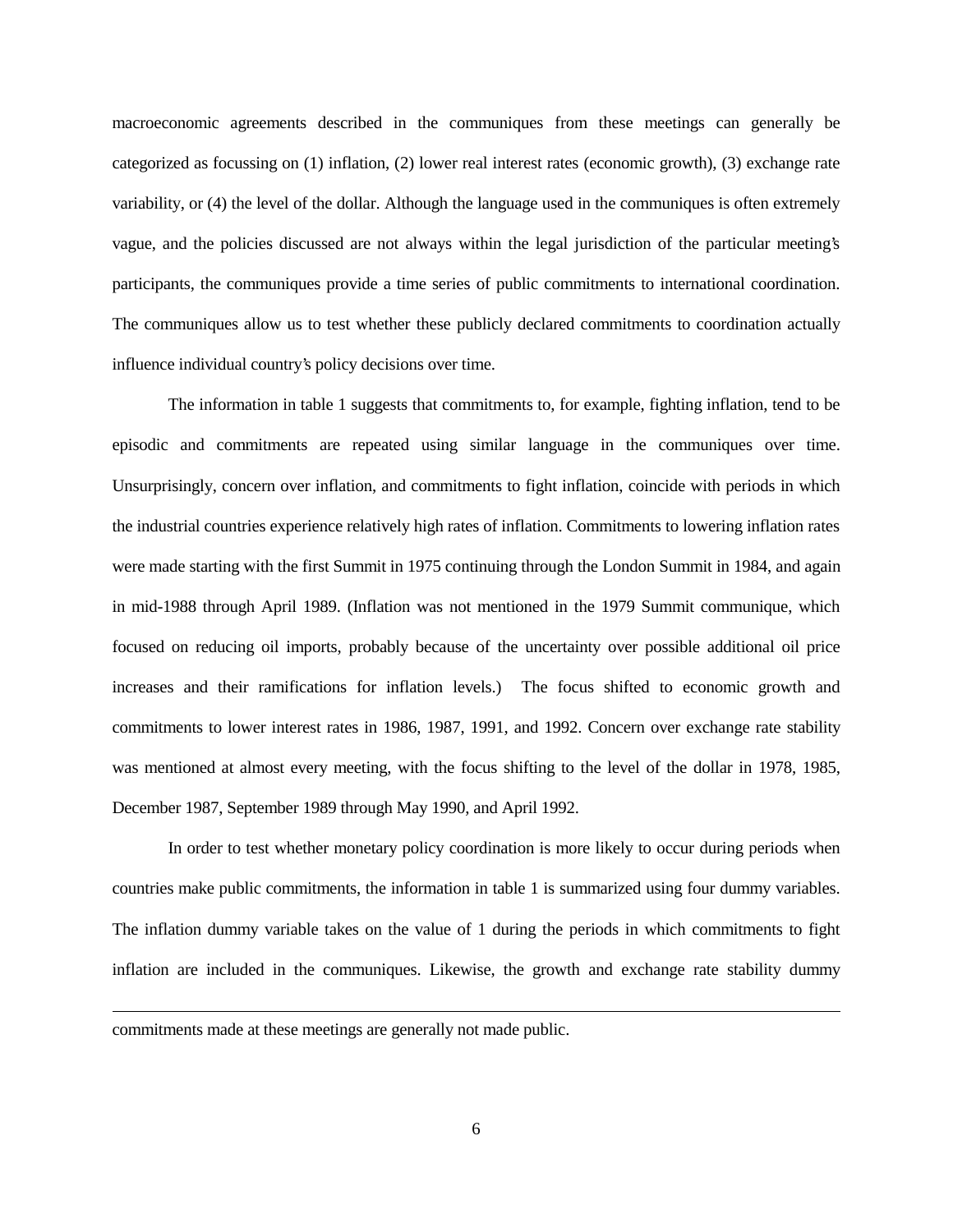variables take values of 1 during periods in which commitments to these policies are included in the communiques. The exchange rate level dummy variable takes on the value of 1 during periods in which commitments to depreciate the dollar relative to the yen and mark are included in the communiques, and the value -1 during periods in which commitments are made to appreciate the dollar. Table 2 lists the meetings in which policy commitments were made by the  $G-3$ , and categorizes the types of commitment.<sup>13</sup>

#### IV. Identification of Monetary Policies

 $\overline{a}$ 

This study examines the circumstances in which countries coordinate their monetary and exchange rate policies, and the extent to which international agreements influence central bank policies. To do so it is helpful to define monetary and exchange rate policy. A monetary policy is usually defined as a central bank's decision to expand or contract the domestic money supply. In principle it should be possible to quantify changes in monetary policy by examining data on monetary aggregates or interest rates. In practice, however, these data will reflect policy decisions made by the central bank as well as changes in money demand.

Exchange rate policy is defined in this paper as a central bank's decision to use non-sterilized intervention operations to influence currency values. Therefore, a policy decision to depreciate the domestic currency involves an expansion of the domestic money supply. More generally, exchange rate policies, defined in this manner, can be translated one-for-one into corresponding monetary policies.

Monetary policy changes can be identified in a number of ways. Structural models avoid the problem of disentangling the supply and demand by estimating approximations to decision equations for

 $13$  The coding for Table 2 was done twice by two different assistants. In the two cases in which the codings did not agree, a third reader determined the final coding for the two observations.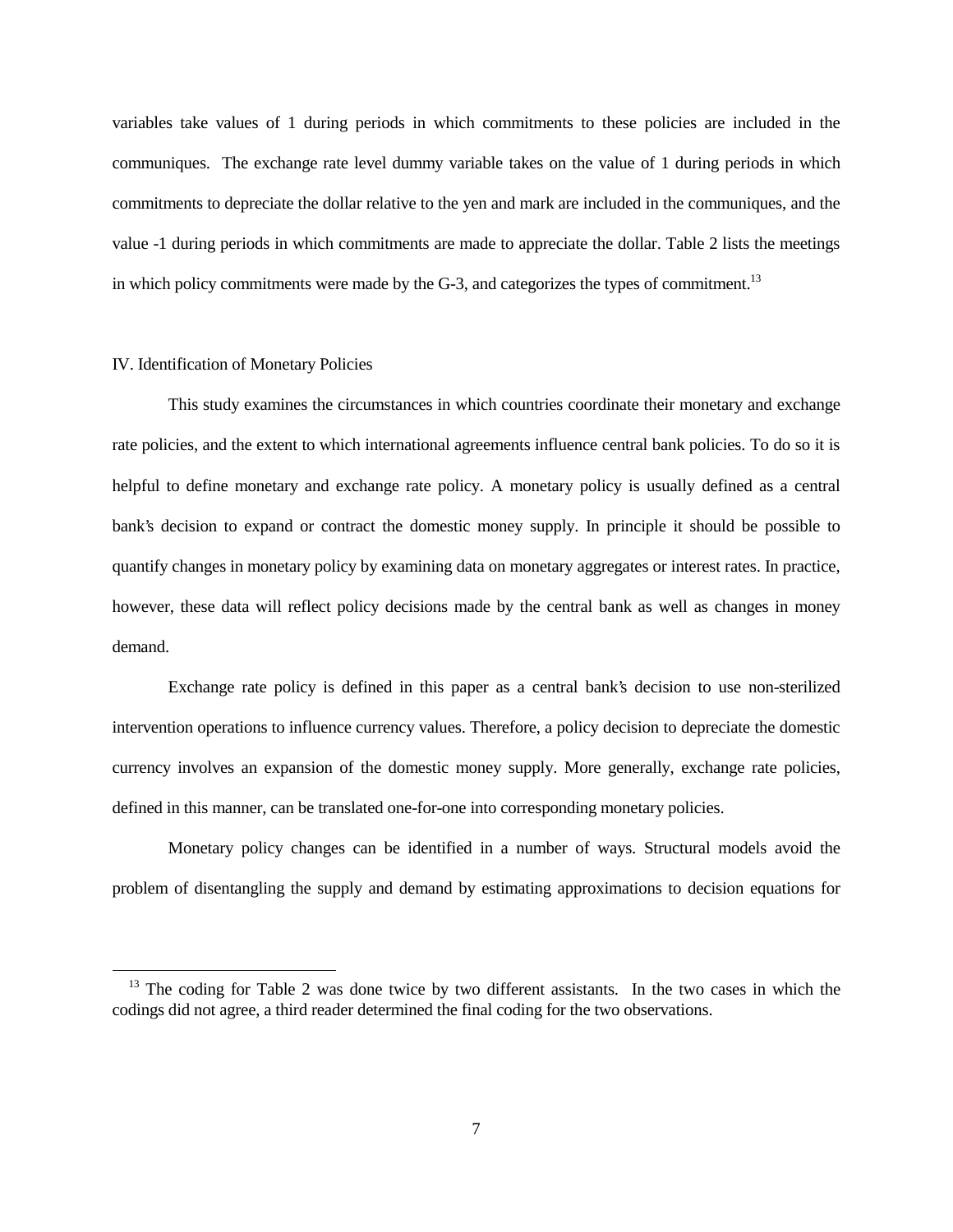both the central bank and the market.<sup>14</sup> The validity of this approach depends critically on the econometrician's ability to fully specify the decision equations. Some of the difficulties that arise in specifying structural models can be avoided by using of vector autoregressive (VAR) techniques. Because VAR equations are inherently reduced-forms, it is difficult to construct structural interpretations of coefficient estimates. But VARs offer the advantage that they estimate historical relationships without imposing structural assumptions.

This paper uses VAR techniques to measure the influence of international agreements on central bank policies. The literature on the domestic effects of US monetary policy suggests that results may be highly sensitive to the method of measuring monetary policy innovations.<sup>15</sup> For this reason, two different approaches to the measurement of monetary policy changes are considered: the narrative approach and the money market variable approach. The narrative approach to measurement of monetary policy, pioneered by Friedman and Schwartz (1963) and used more recently by Brunner and Meltzer (1989) and Romer and Romer (1989), is based on a review of statements made by the central bank regarding its own policy decisions.

The narrative approach to measuring monetary policy is particularly appealing relative to other possible methods when the hypothesis to be tested involves more than one country. Monetary policy decisions are made and implemented differently in Germany, Japan and the United States, making it difficult to find one variable or one structural specification to summarize policy changes across the three countries. For example, non-borrowed reserves provide good measures of U.S. policy over some periods, but such a measure would not be appropriate for Germany or Japan, where open market operations play

<sup>&</sup>lt;sup>14</sup> See Fair (1989) for a comparison of structural approaches and the Romer and Romer (1989) narrative approach.

<sup>&</sup>lt;sup>15</sup> See Bernanke and Blinder (1992), Christiano and Eichenbaum (1992), Eichenbaum and Evans (1995),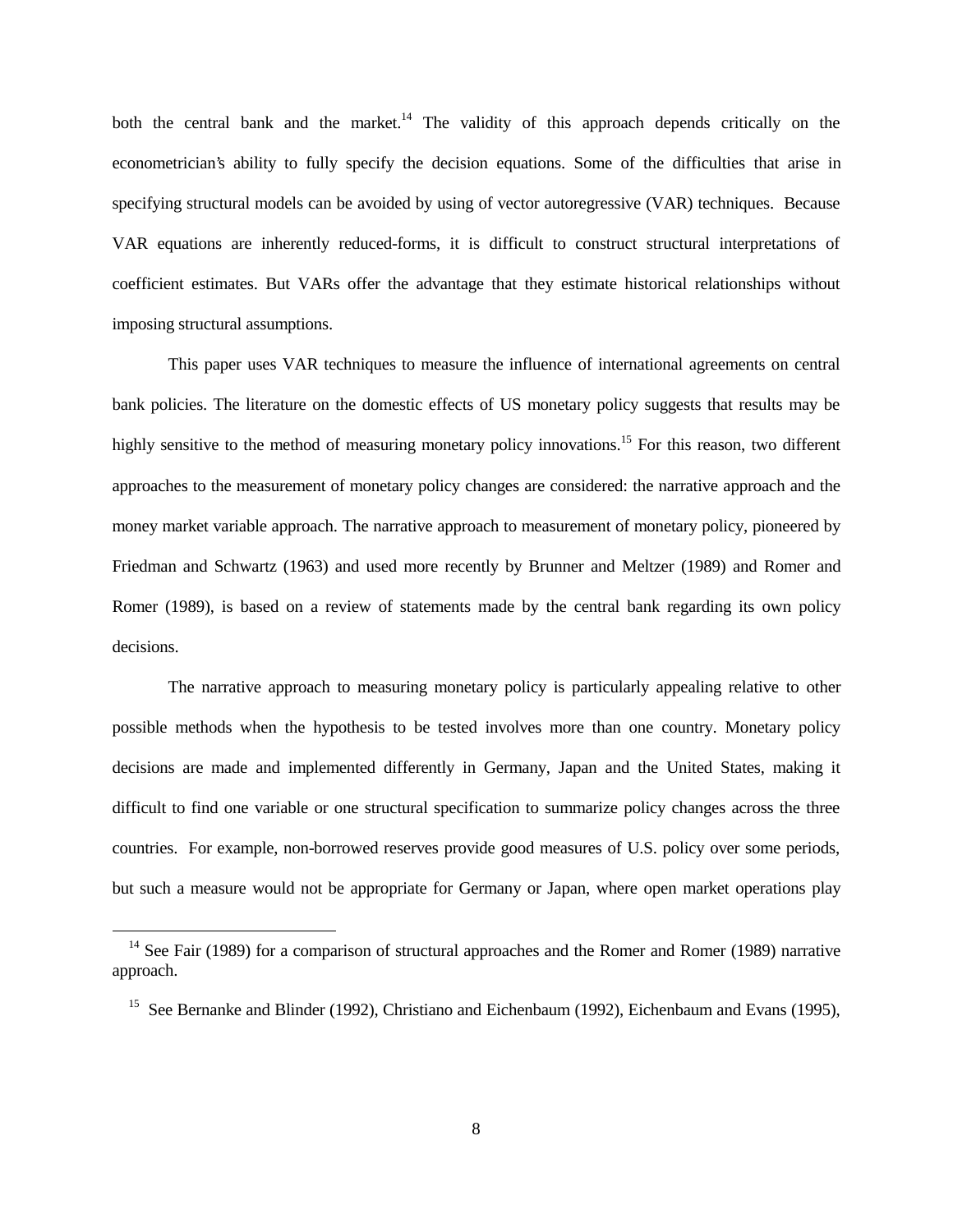minimal roles.

The main criticism of the narrative approach is that monetary policy so defined may not be truly exogenous with regard to domestic output and prices. Therefore the monetary index cannot be used to answer the question of whether domestic money influences domestic output. However, in this study the question is not whether domestic monetary policy influences domestic output, but whether domestic monetary policy influences foreign monetary policy.

Another criticism of the narrative approach is that it relies on human judgement. The narrative approach is inherently subjective because it is based on interpretations of descriptions of policy intentions by the three central banks.<sup>16</sup> In order to control for the potential biases inherent in the narrative approach, this study also examines monetary policy changes using traditional money market variables, including monetary aggregates and interest rates.

A. The US Monetary Policy Index

 $\overline{a}$ 

The measurement of US monetary policy intentions is relatively easy because the Fed makes publicly available (with a six week lag) the minutes of the FOMC meetings where policy decisions are made. Romer and Romer (1989) create a dummy variable that takes on the value one during periods in which the minutes from FOMC meetings and related records indicate that the Fed intended to contract the money supply in order to combat inflation.<sup>17</sup> Boschen and Mills (1995) largely follow the Romer and Romer

and Strongin (1995). Cochrane (1994) provides a survey of this literature.

<sup>&</sup>lt;sup>16</sup> Boschen and Mills (1995) show that different narrative-based policy indices for the US are highly correlated among themselves and are also correlated with more traditional data-based measures of Fed policy.

<sup>&</sup>lt;sup>17</sup> The Romer and Romer (1989) index does not identify Fed decisions to expand the US money supply. The reason for this is that the index was created in order to test whether monetary policy influences US output. The authors assume that the Fed does not make monetary contraction decisions based on changes in output (these are assumed to be made on the basis of changes in inflation), but this assumption is not expected to hold for monetary expansions.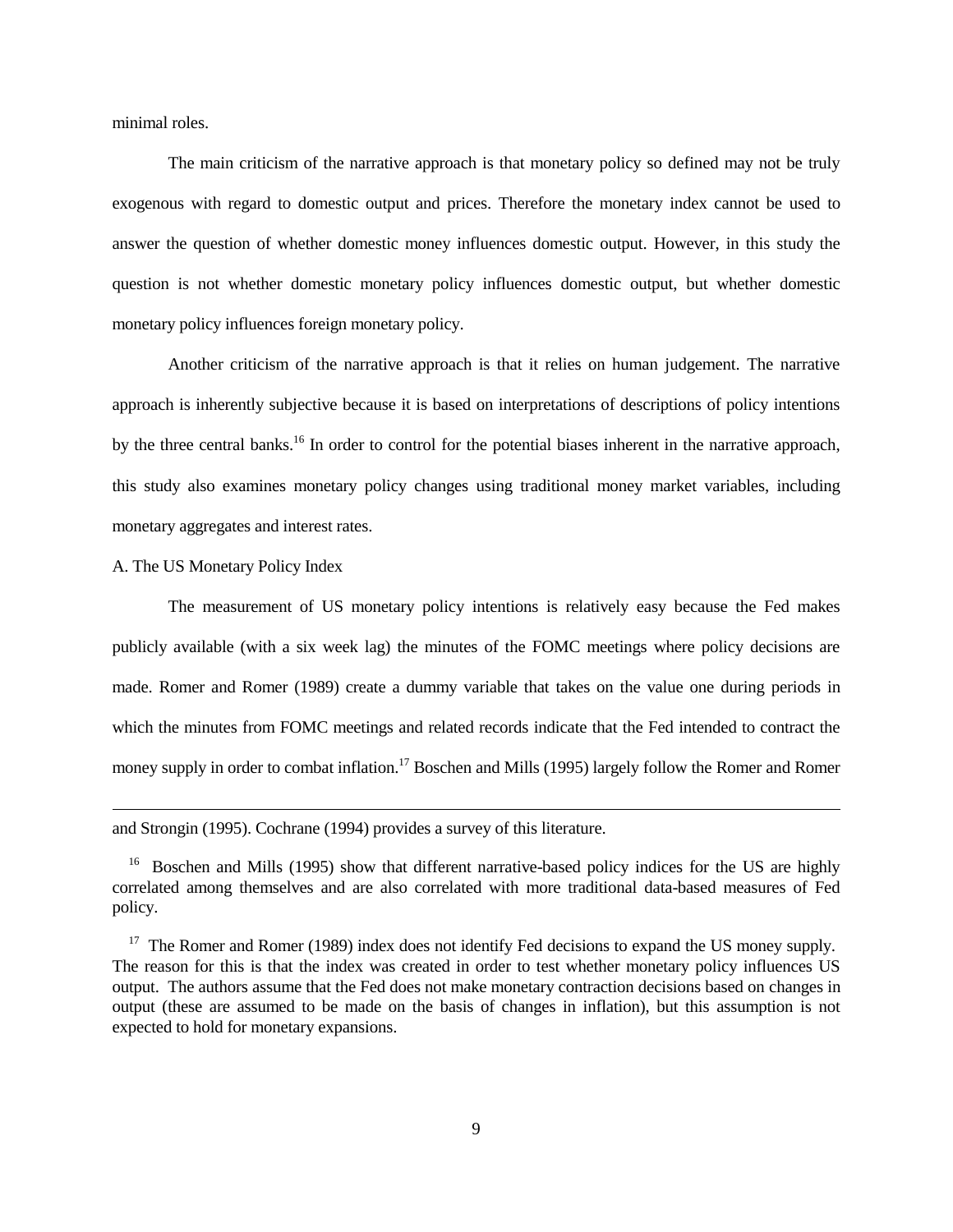(1989) methodology, but include monetary expansions and allow for different degrees of policy intensity. The Boschen and Mills index takes on the value two (or negative two) during periods when the Fed was strongly expansionary (contractionary) and the value one (or negative one) during periods of mild expansion (contraction).18 A graphical depiction of the Boschen and Mills index is presented in figure 1.

 The Bank of Japan and the Bundesbank do not provide public records of their respective monetary policy directives. The next two sections of the paper describe the monetary policy decision process in Germany and Japan, and the methodology used to create monetary policy indices, analogous to the Boschen and Mills index, for each country.

### B. German Monetary Policy

 $\overline{a}$ 

The Bundesbank has sole responsibility for German monetary policy. The Directorate, which is comparable to the Federal Reserve Board, is composed of the president and vice-president of the Bundesbank and up to eight additional members with special professional qualifications. The Central Bank Council (Zentralbankrat), which consists of the Directorate and the Presidents of the German Land Banks, is the decision-making body at the Bundesbank. The Council meets biweekly on Thursdays.

The Bundesbank established a regime of monetary targeting in  $1975$ .<sup>19</sup> From 1975 to 1987, the target aggregate was the Central Bank Money Stock (CBM) which is a weighted sum of currency held by nonbanks, and demand, time and savings deposits.<sup>20</sup> In 1988 the Bundesbank switched to targeting M3, the

<sup>&</sup>lt;sup>18</sup> The Romer and Romer (1989) index differs conceptually from the Boschen and Mills (1995) index in that it is intends to measure US monetary policy innovations directly, while the Boschen and Mills index attempts to describe the current state of monetary policy.

<sup>&</sup>lt;sup>19</sup> Underlying the Bundesbank's announced monetary target is an explicitly stated goal for inflation. In 1975 the inflation goal was set at 4.5%, over the next several years the target was reduced to 2%, and it has remained at 2% since 1986.

 $20$  The weight on currency is one and the weights on the other components is equal to their respective historical required reserve ratios in January 1974.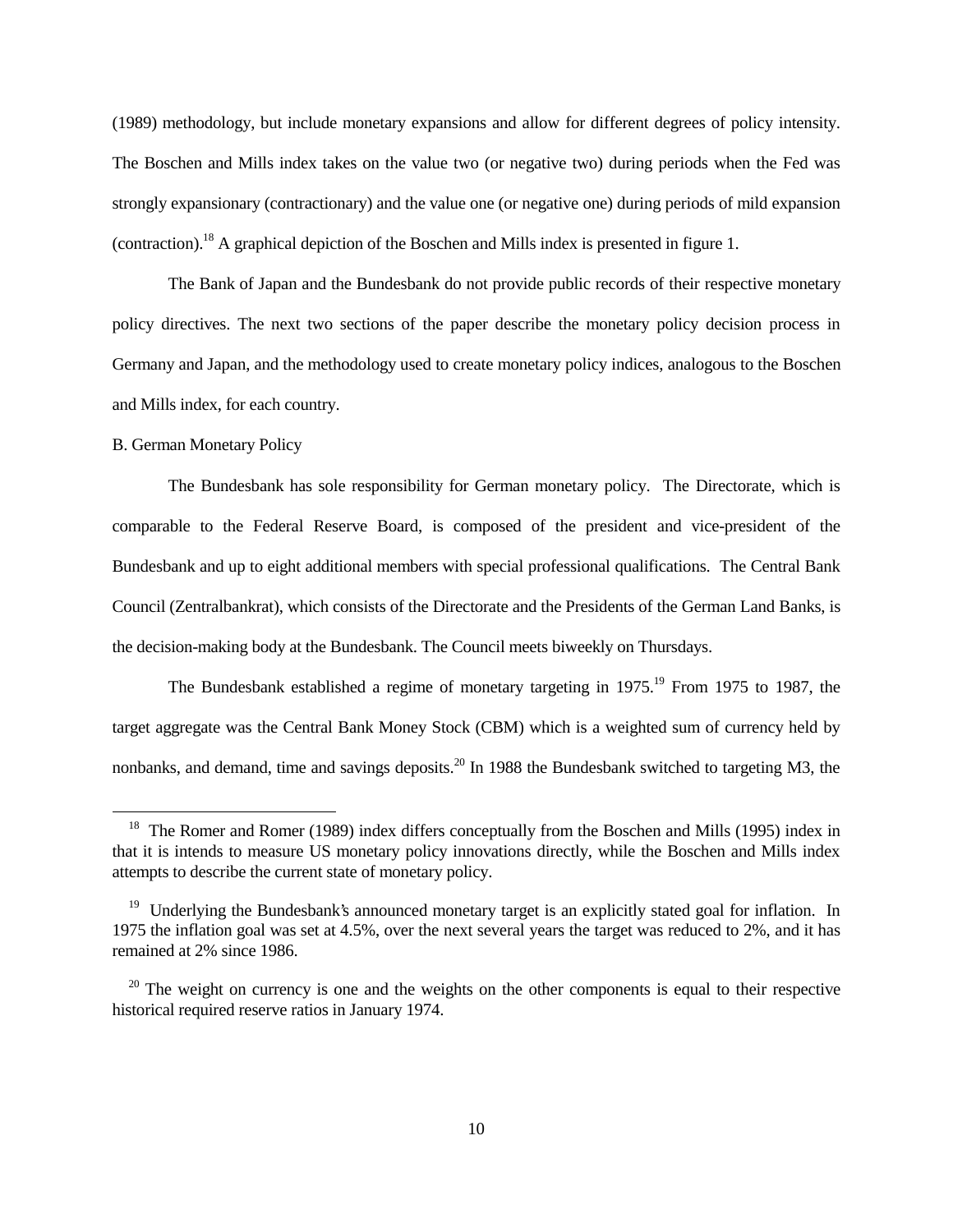sum of all the components in CBM (without the weighing scheme). The Bundesbank announces a monetary target range in January, and this target range is reviewed and often revised in the early summer. At the midyear review the Bundesbank also often reduces the effective target range by stating whether it will target in the upper, middle, or lower part of the initial range. These monetary targets are summarized in table 3. As suggested by the "explanation" column in table 3, the monetary targets are often exceeded, and are best viewed as guidelines rather than strict targets. $^{21}$ 

The main instrument that the Bundesbank uses to implement monetary policy is its lending to banks. Open-market operations are not typically used because the market for short-term government paper in Germany is extremely thin. Banks may borrow from the Bundesbank at three different interest rates: the discount rate, the lombard rate and the repurchase (repo) rate. The discount rate is typically below the market interest rate. Banks are rationed at the discount window according to a pre-set quota, but they are allowed to borrow discount credit upon request up to their quota. The Lombard rate is always above the market interest rate so that there is no need to ration this credit under normal circumstances. Lombard credit can be thought of as a last resort source of funds for banks when there is excess demand for central bank money. Repos are loans to banks that are collateralized by securities. The Bundesbank auctions repos once a week. The auctions can be either volume or interest tenders. In volume tenders the Bundesbank fixes the interest rate and banks bid for quantities. Generally under 50% of bids are successful. The Bundesbank reportedly uses volume tenders as a means of signalling information to the market about changes in interest rates. In interest rate tenders banks bid both quantities and prices (interest rates).

The Bundesbank uses the call-money rate in the Frankfurt interbank market to gauge the influence of its policies. A bank will not borrow from the Bundesbank if it can obtain money more cheaply from the

<sup>&</sup>lt;sup>21</sup> This point is also emphasized in Clarida and Gertler (1996).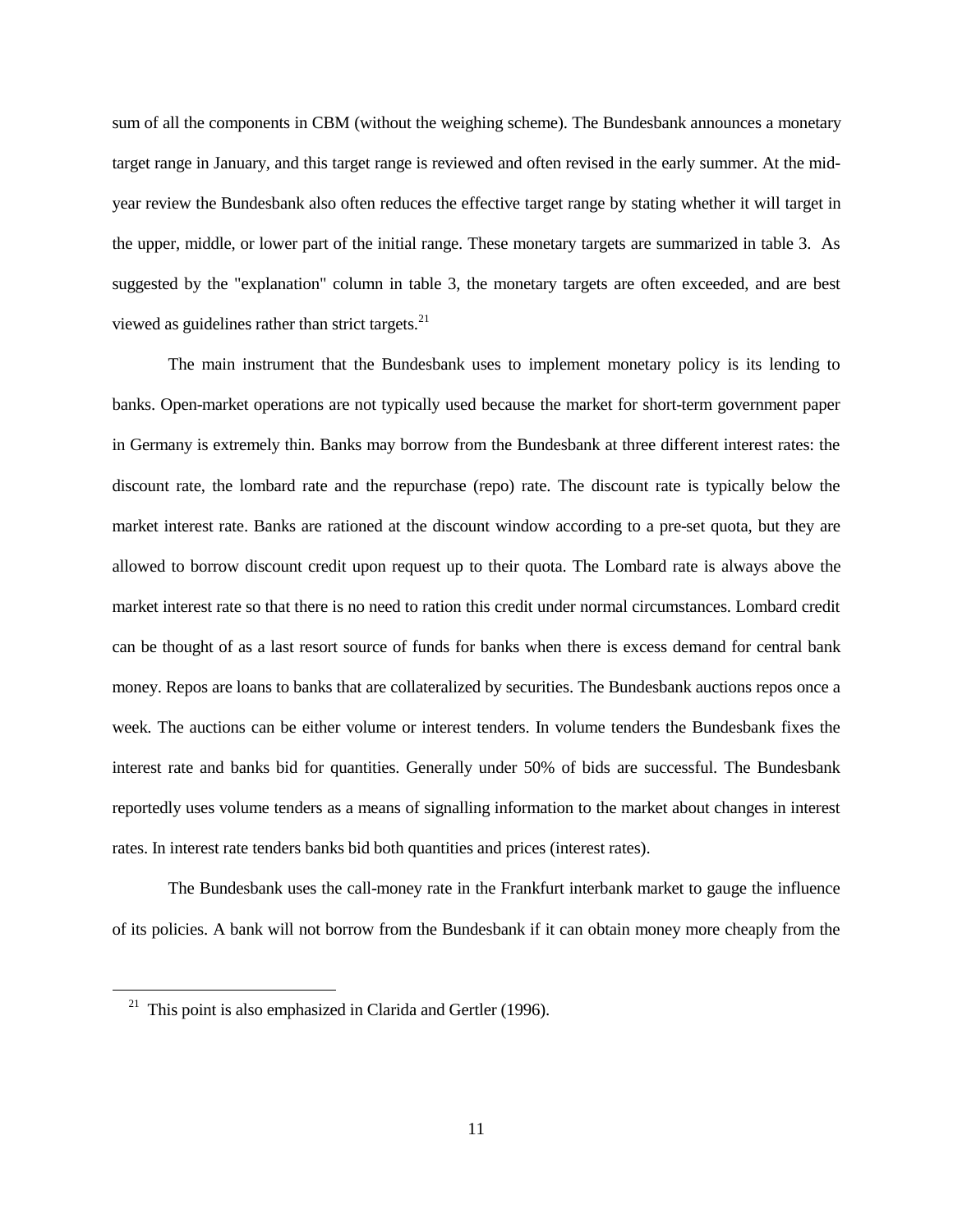interbank market. Further, the interbank interest rate will react immediately to any change in the interest rates offered by the Bundesbank.

In a period in which the money supply is growing at the target rate, the Bundesbank is likely to offer new repos at rates a bit below the call-money interest rate. If the money supply is growing more quickly than the target, the Bundesbank will push up the repo rate and potentially the discount and Lombard rates. Likewise, if the money supply is growing more slowing than the target, the Bundesbank will push down the repo rate.

#### Creation of the Bundesbank Monetary Index

The Bundesbank does not publish minutes of the Council meetings where monetary policy decisions are made. Therefore, German monetary policy changes must be inferred from monetary targets, movements in interest rates and monetary aggregates, and from descriptions provided in Bundesbank publications. Creation of the German index requires three steps.

(1) Monetary policy regimes are categorized based on movements in the discount and lombard rates. These rates determine the range within which all other interest rates move. The Bundesbank uses this range to guide rates along a path by slowly moving the band up or down, or they can change the variance of the rates by narrowing or widening the range. Changes in money growth targets (described in table 3) are also examined. This information is mainly useful in determining the level of intensity of policy stances.

(2) Movements of the repo rate identify policy changes (or signals) that occur prior to discount and lombard rate changes.<sup>22</sup> Changes in the repo rate may reflect monetary policy changes or marketdetermined innovations. The procedure assumes that if the repo rate changes prior to a change in the discount or lombard rate, and if the repo is a volume-tender, then it reflects a change in policy stance. $^{23}$ 

(3) The third step is to examine the description of interest rate and monetary target changes in the

 $22$  Repo rates are available after 1983.

 $^{23}$  An alternative possibility is that the Bundesbank uses volume-tenders to gauge market sentiments. But, this might also be considered a shift in stance. Regardless, there were only a few examples where this was relevant, implying that any error from this assumption is likely to be negligible.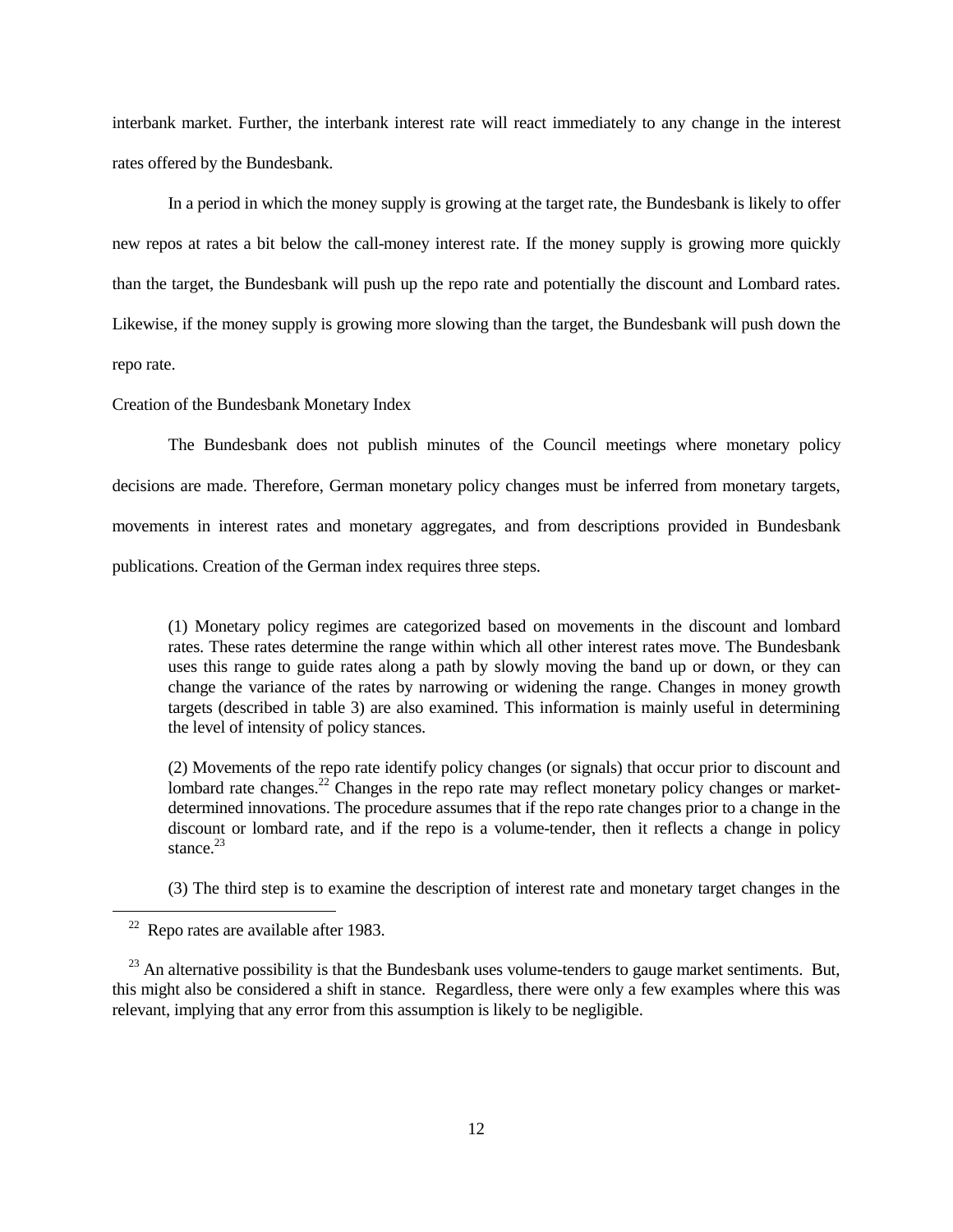Bundesbank Monthly Report. These descriptions provide information on the magnitudes of the changes in stance and resolve areas of ambiguity. The comments clarify the Bundesbank's perception of the effect of its own actions on growth and inflation, though there is only limited discussion of growth. Finally, newspaper accounts reported in NEXIS resolve cases where the timing or magnitude of policy changes remain ambiguous.

Dominguez (1996) provides a detailed description of the major changes in Bundesbank monetary policy over the period 1978 through 1993, and the ways in which the index reflects these decisions. Figure 2 presents a graphical depiction of the German monetary policy index.<sup>24</sup>

#### B. Japanese Monetary Policy

 $\overline{a}$ 

The Bank of Japan Law authorizes the Policy Board (Nihon Gink\_ Seisaku Iinkai) for the BOJ to formulate, direct and supervise monetary policy. This Board is composed of the Governor of the BOJ, representatives of the Ministry of Finance and the Economic Planning Agency, and four representatives of the private sector with experience in banking, industry, commerce and agriculture. In practice, the Board has an advisory role, since monetary policy is effectively conducted by the Executive Committee (Yakuinkai) which includes only BOJ officials.

BOJ monetary policy has undergone substantial changes in the past twenty years in conjunction with the deregulation of financial markets. The intermediate target of monetary policy employed by the BOJ shifted in mid-1978 from bank lending to a broadly defined money stock. Money market operations also shifted from "window guidance" or moral suasion and direct control of interest rates to controlling the supply of reserves to the banking system and thereby indirectly influencing interbank interest rates. The

<sup>&</sup>lt;sup>24</sup> The German index takes on the value 1, denoting mildly expansionary policy, over the period April 1985 through May 1988. This is one of the few periods in which data and official statements provide some mixed messages. There is some evidence to suggest that the Bundesbank monetary stance was neutral, rather than expansionary, starting in March 1986. The time series tests presented in the next sections were performed using the index as depicted in figure 2, as well as one which characterizes the period March 1986 to May 1988 as neutral. The qualitative implications of the results did not change with this alternative specification.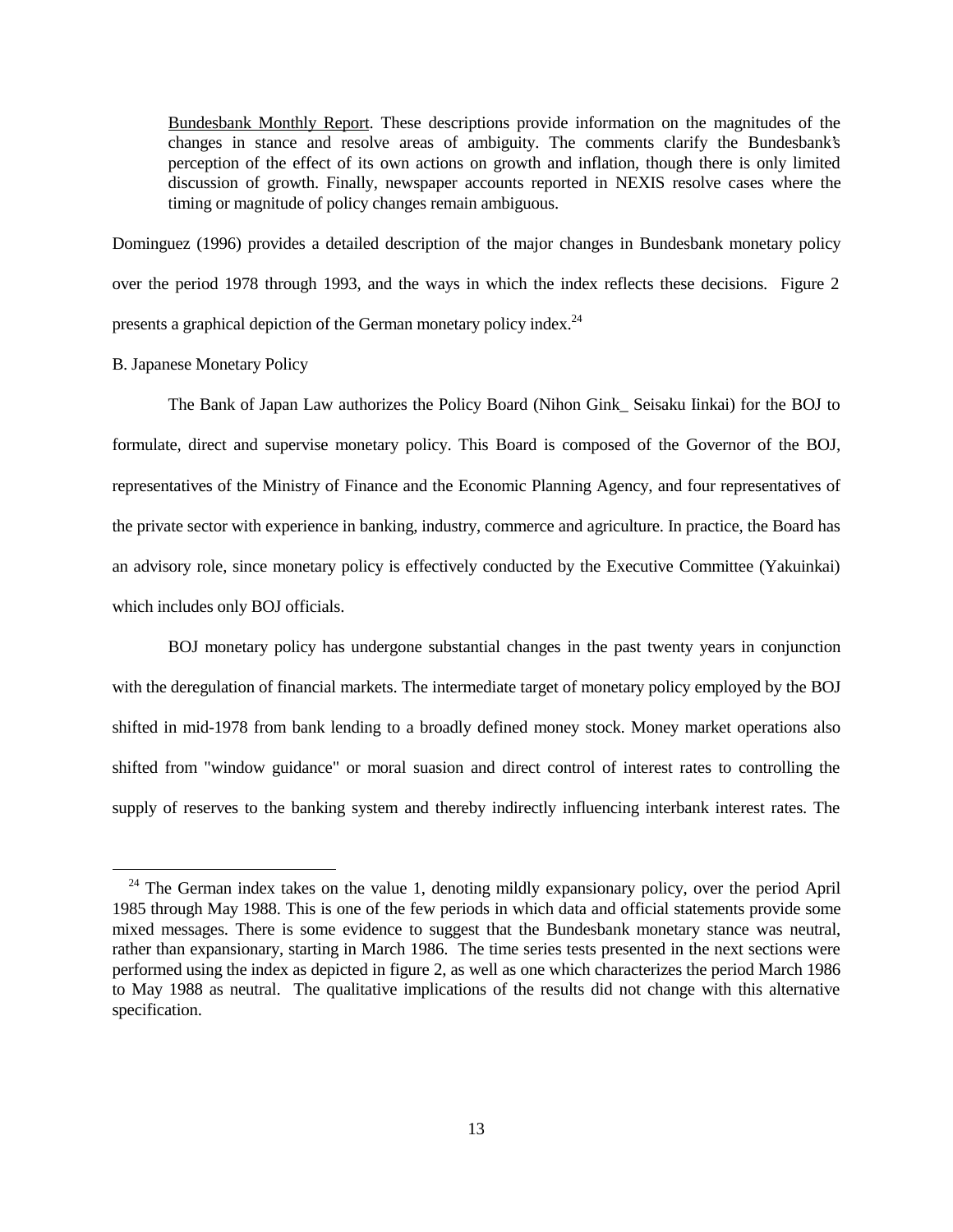BOJ uses three instruments to signal monetary policy intentions to the market and other governments: the discount rate, the reserve progress ratio, and the call money rate. The discount rate in Japan is the rate at which commercial banks can borrow funds from the BOJ and it is always lower than the interbank rate.<sup>25</sup> Consequently, discount window lending is rationed by the BOJ. Further, the level of lending changes at the initiative of the BOJ, rather than at the initiative of private banks (as in the United States). Discount rate changes are typically accompanied by a brief official statement from the BOJ providing reasons for the change. $26$ 

The reserve progress ratio is the cumulative sum of daily reserves held by commercial banks since the beginning of the current reserve accounting period relative to the required reserves of the period. This ratio is expected to start at zero and to increase by about 3.3% every day to reach 1 at the end of the month. If the BOJ wants to loosen or tighten its monetary policy stance, it can alter the rate of change in the reserve progress ratio by increasing or decreasing its lending to banks.

The call market rate is similar to the Federal Funds market rate in the United States: it is the interest rate that banks offer each other to borrow short term funds. Although the BOJ does not have direct control over the call rate, it is widely believed that, especially prior to 1988, the BOJ exerts strong influence over the call market. "Under the tatene system, that is, until 1979, every day after the close of the market the BOJ and a representative call loan dealer met and discussed the next day's call rate; in effect the BOJ told the dealer the call rate. Under the kehaichi system, between 1979 and 1988, the role of the BOJ in the determination of the call rate was officially weakened but actually remained the same." (Ueda, 1990, p.18). In November 1988, the BOJ liberalized transactions in the interbank market; nevertheless, the continued relative stability of the call market rate suggests that some degree of BOJ control remains in this market.

<sup>&</sup>lt;sup>25</sup> The interest charged on discount window loans is calculated on the period of the loan plus one day, so that the effective interest rate exceeds the published discount rate and may exceed the call market rate.

<sup>&</sup>lt;sup>26</sup> In recent years, discount rate changes have sometimes followed trends in other market interest rates rather than providing a leading indicator. The financial press refers to this as "tsuizui" which translates (roughly) to "following in the wake of".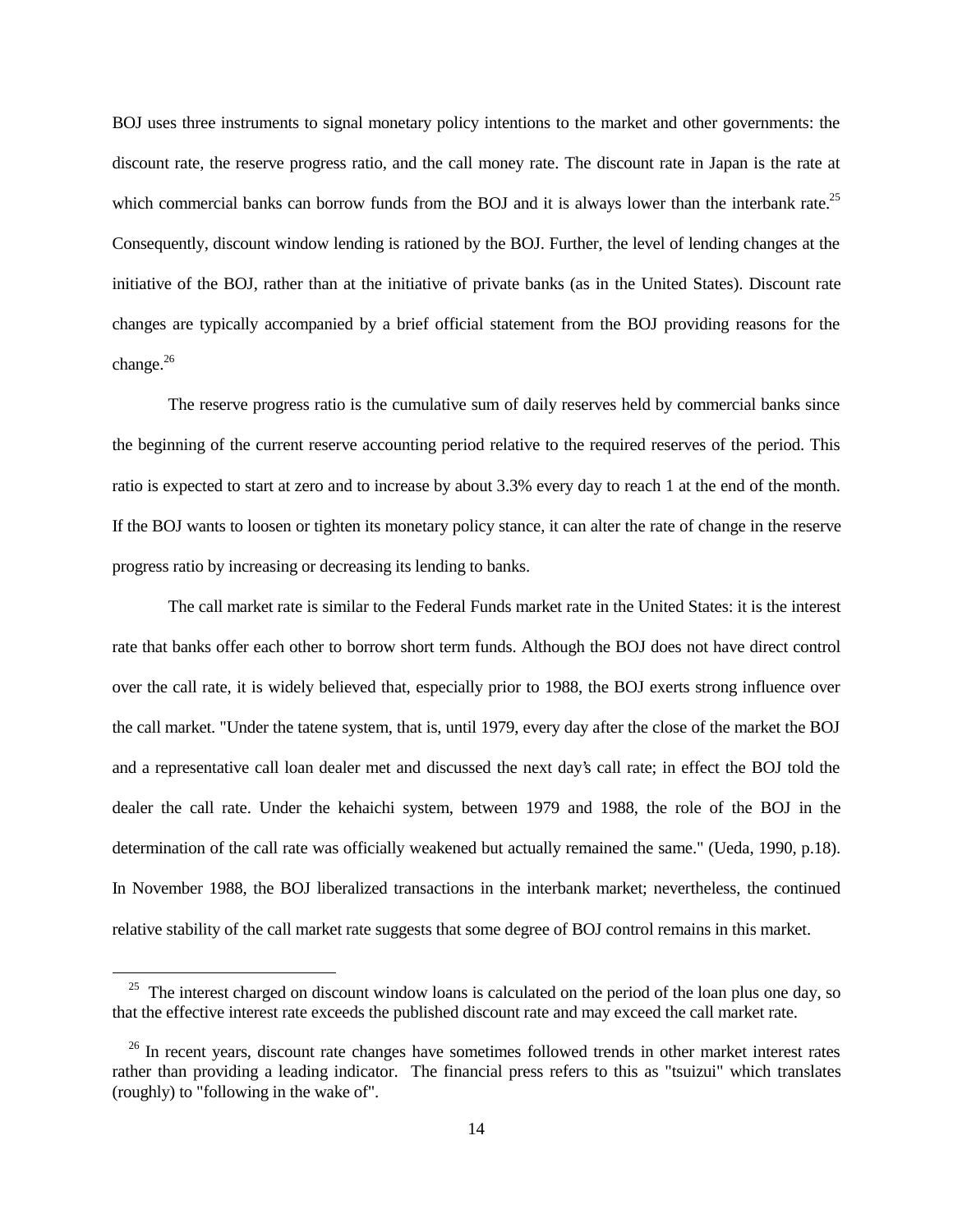Creation of the BOJ Monetary Index

The BOJ does not publish minutes of the Executive Committee meetings where monetary policy decisions are made. Therefore, as is the case for Germany, Japanese monetary policy changes must be inferred from movements in interest rates, the reserve progress ratio, monetary aggregates and from descriptions in BOJ publications.

Creation of the Japanese index requires three steps.

(1) Monetary policy regimes are categorized based on movements in the discount rate.

(2) Movements of the call rate and the reserve progress ratio identify policy changes (or signals) prior to discount rate changes. This information is supplemented by press accounts of policy changes during periods when the call rate or the reserve progress ratio changed prior to the discount rate.

(3) Additional information on policy changes appears in discussions in the BOJ Annual Report, the BOJ Annual Review, and the Monthly Economic Review . These publications generally contain formulaic discussions of policy so that when new sentences or phases are included, it is reasonable to infer that a change has occurred. Finally, NEXIS coverage of statements and comments made by BOJ officials provides additional information in cases where the timing or magnitude of a policy change remain ambiguous.

Dominguez (1996) provides a detailed description of the major changes in BOJ monetary policy over the period 1977 through 1993, and the ways in which the index reflects these decisions. Figure 3 presents a graphical depiction of the Japanese monetary policy index.

The Boschen and Mills (1995) index of Fed monetary policy changes is fundamentally an ex ante measure. The index is based on the policy intentions of the FOMC as documented by the minutes of each FOMC meeting. The German and Japanese indices are not directly comparable to the US index because they measure policy intentions with hindsight. These indices are, by necessity, based on after-the-fact accounts of policy in central bank publications and on historical movements in monetary aggregates and interest rates. But the common feature of the three indices is that they are, at least partially, based on descriptive information provided by each central bank. Figure 4 plots the three monetary indices on the same graph to illustrate the empirical correlation between their policies.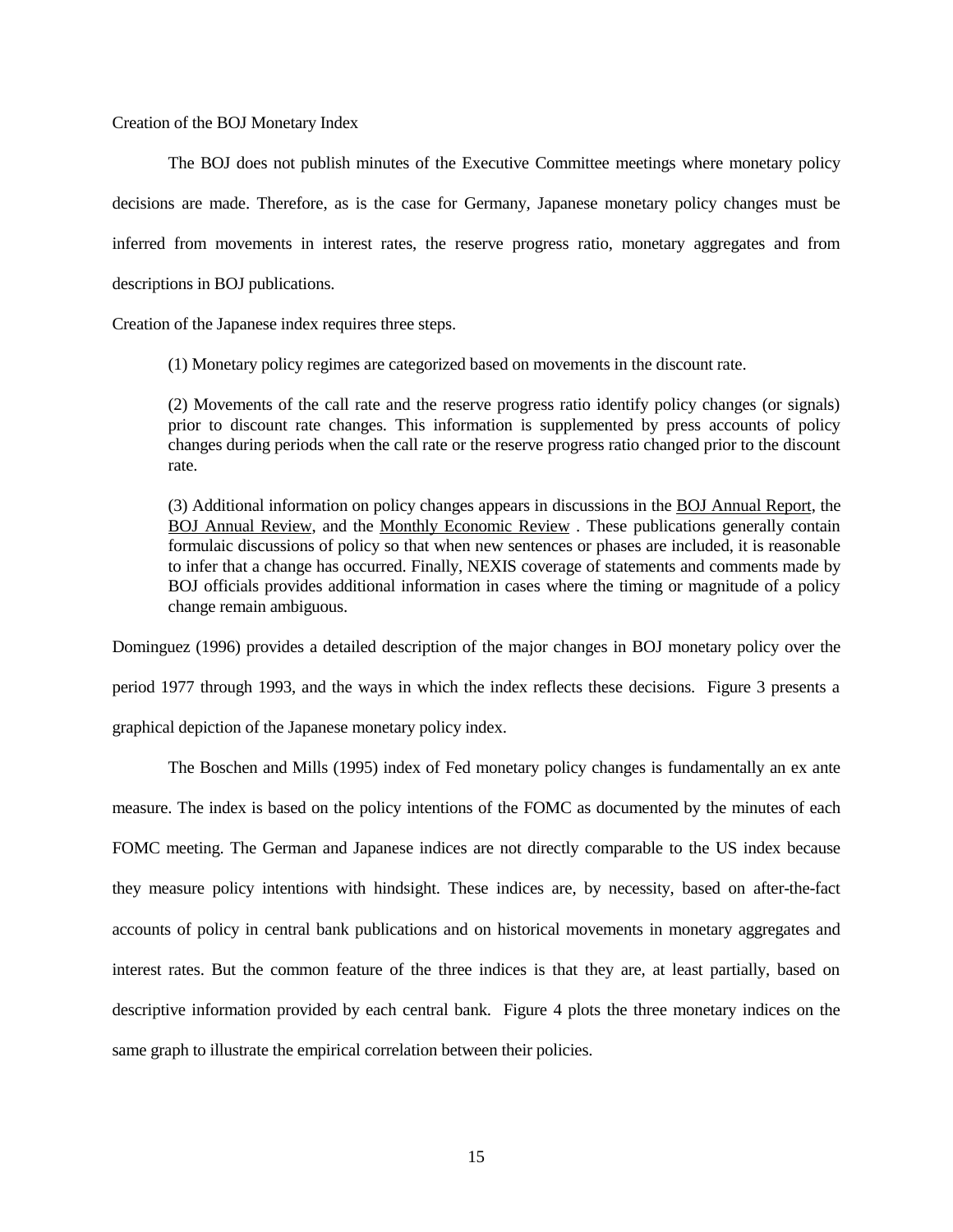#### V. The Estimation Procedure

 $\overline{a}$ 

This section describes the methodology used to measure the influence of international commitments on the G-3 monetary policies. A first set of tests examines whether there is evidence that G-3 monetary policies are interdependent, ignoring information about the coordination commitments. These initial tests employ 6-variable VARs to examine the dynamic relationships between G-3 monetary policy innovations (defined in numerous different ways).<sup>27</sup> Each country's VAR system includes the standard domestic variables (output, prices and the exchange rate), as well as monetary policy indicators for the other two countries<sup>28</sup>

A second set of tests directly examines the relationship between domestic monetary policies and the international coordination commitments. Measures of the coordination agreements are added to standard domestic VAR systems in order to test whether innovations in the international agreements significantly influence the G-3 monetary policies. In these tests each country's VAR system includes five variables: the coordination dummy variable, domestic output, prices, monetary policy, and the exchange rate.

Both sets of tests specify monetary policy as a function of domestic policy and non-policy variables, to which the first specification adds foreign monetary policy variables, and the second specification adds the international coordination agreements. The null hypothesis tested in the first specification is that domestic

 $27$  It is possible that expansionary and contractionary monetary policies have asymmetric effects. This hypothesis will be tested in future work.

<sup>&</sup>lt;sup>28</sup> Nine-variable VAR systems that include foreign output and prices are also examined; they provide qualitatively similar results, and are available from the author. The advantage of this specification is that it permits examination of the effect of one country's monetary policy on the economies of the other countries. If foreign monetary policies influence domestic output, it is not possible to identify whether this is due to the direct effect of foreign monetary policy, or the influence of foreign monetary policy on domestic monetary policy - which, in turn, affects domestic output. Furman and Leahy (1995) use an identifying assumption (that US monetary policy is not influenced by Canadian monetary policy) to distinguish these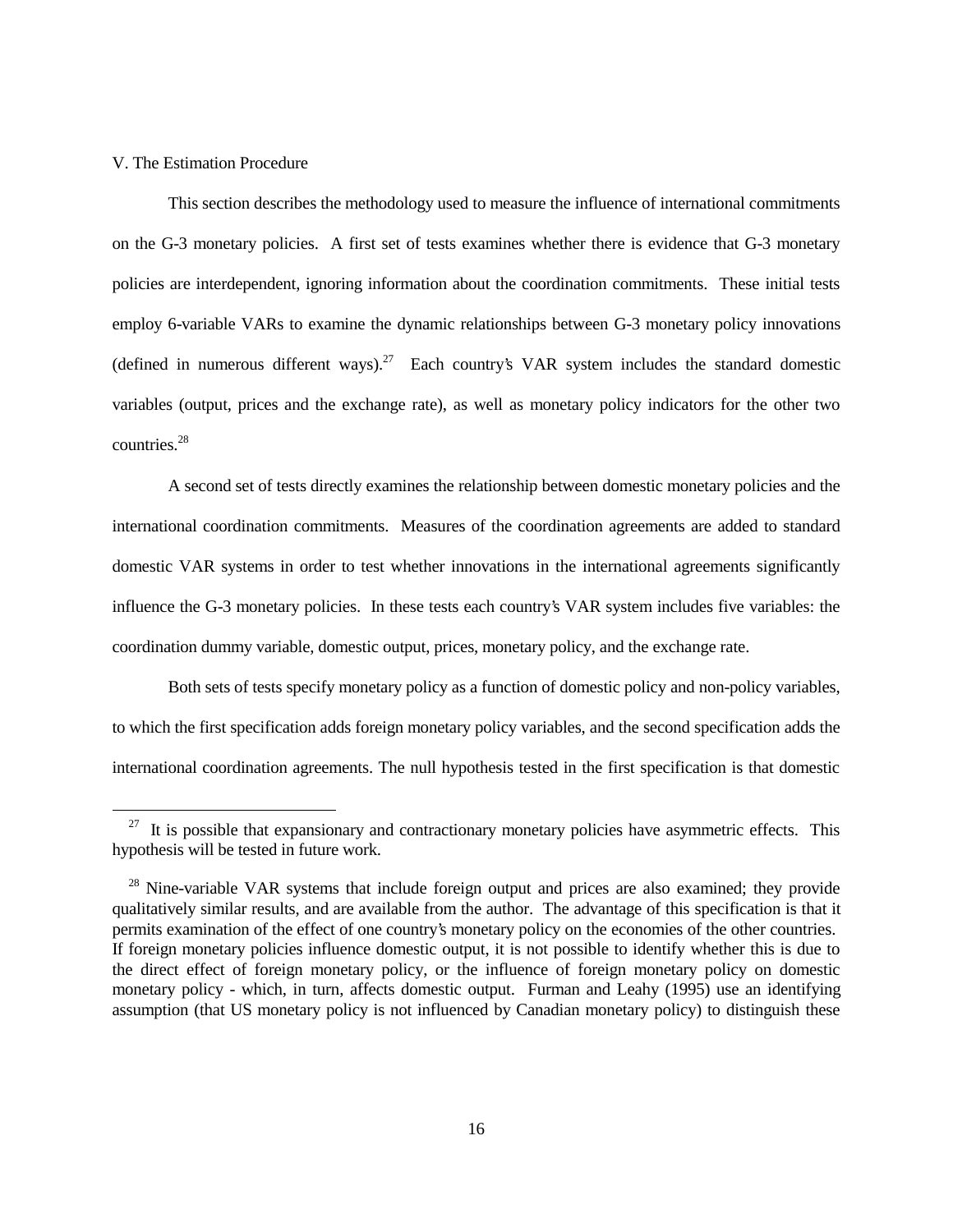monetary policy does not influence foreign monetary policies. The null hypothesis in the second specification is that the international monetary agreements do not influence domestic monetary policy. The following general model is used to test these hypotheses:

$$
Y_t = \sum_{i=0}^n \alpha_i Y_{t-i} + \sum_{i=0}^n \beta_i m p_{t-i} + \varepsilon_t
$$

$$
mp_{t} = \sum_{i=0}^{n} \delta_{i} Y_{t-i} + \sum_{i=0}^{n} \phi_{i} mp_{t-i} + \nu_{t}
$$

in which Y is a vector of domestic macroeconomic variables, mp is a vector of indicators of domestic and foreign monetary policies (or international monetary agreements) and e and v are mutually uncorrelated error terms. The structure of the domestic economy (and its possible interdependence with foreign policies) is captured by equation (1) and central bank reactions are described by equation (2). The systems are identified by the assumption that monetary policy shocks (or, in the second specification, international agreements) do not contemporaneously influence the macroeconomic variables  $(\beta_0=0)$ .<sup>29</sup> Using this assumption, (1) and (2) can be solved simultaneously to obtain a

standard reduced form VAR system:

$$
Y_{t} = (I - \alpha_{0})^{T} \sum_{i=1}^{n} \alpha_{i} Y_{t-i} + (I - \alpha_{0})^{T} \sum_{i=1}^{n} \beta_{i} m p_{t-i} + (I - \alpha_{0})^{T} \varepsilon_{t}
$$

effects.

<sup>&</sup>lt;sup>29</sup> Alternatively, one could assume that central banks do not respond to contemporaneous information  $(d_0=0)$ . The system estimates are not much influenced by the choice of identifying assumption, which suggests that the policy shocks are not highly correlated with other contemporaneous disturbances in the system.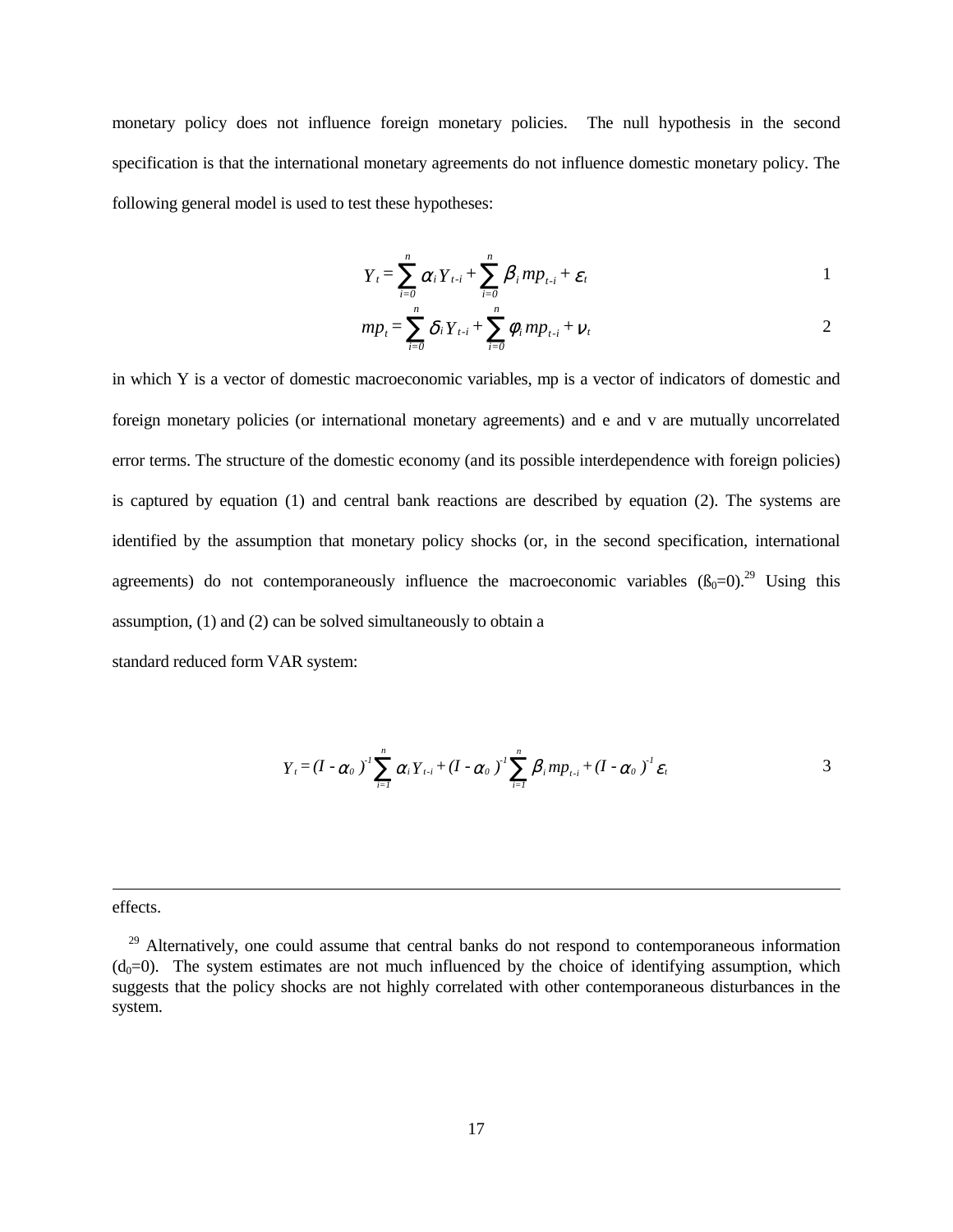$$
mp_{i} = \sum_{i=1}^{n} \left[ \delta_{i} + \delta_{0} (I - \alpha_{0})^{T} \alpha_{i} \right] Y_{t-i} + \sum_{i=1}^{n} \left[ \phi_{i} + \delta_{0} (I - \alpha_{0})^{T} \beta_{i} \right] mp_{t-i}
$$
  
+ 
$$
\left[ \delta_{0} (I - \alpha_{0})^{T} \varepsilon_{i} + v_{t} \right]
$$
 4

The impulse response functions implied by estimates of equations (3) and (4) can be used to illustrate the dynamic relationships between the included variables. The impulse responses of the variables in the VAR system, calculated with respect to the orthogonalized<sup>30</sup> policy shock  $(v)$ , can be interpreted as structural responses to innovations in one country's monetary policy, or innovations in international agreements. The maintained assumption in both VAR systems is that the recursive structure of the identification restrictions hold $31$ 

Variance decompositions corresponding to the impulse response functions are also presented. Variance decompositions describe the fraction of the total variance in one variable explained by the other variables in the system. The impulse responses indicate whether particular policy shocks influence other included variables, while the variance decompositions indicate magnitudes of influence relative to other explanatory variables.

<sup>&</sup>lt;sup>30</sup> Orthogonalized innovations have the convenient property that they are uncorrelated both across time and across equations. The difficulty with orthogonalization is that it can be accomplished in many ways, and the choice of method is consequential. The most popular method is based on the Choleski factorization, and the impulse response functions presented in this paper rely on this method. An alternative approach is to model the decomposition using structural methods. Bernanke and Mihov (1995) provide a recent example of this approach.

 $31$  More generally, to interpret v as a policy shock, equation (2) must be the correct specification of the central bank's reaction function, and date t shocks must not affect the variables in Y. For example, if the true central bank reaction function is nonlinear, v will reflect the error involved in approximating a nonlinear function with a linear one. A potential problem with using the indices to measure monetary policy is that they are discrete variables, while the empirical model specification is in terms of continuous variables. The results suggest, however, that bias from this misspecification is negligible, given that inferences do not qualitatively change when monetary policy is measured with continuous variables such as interest rates or monetary aggregates.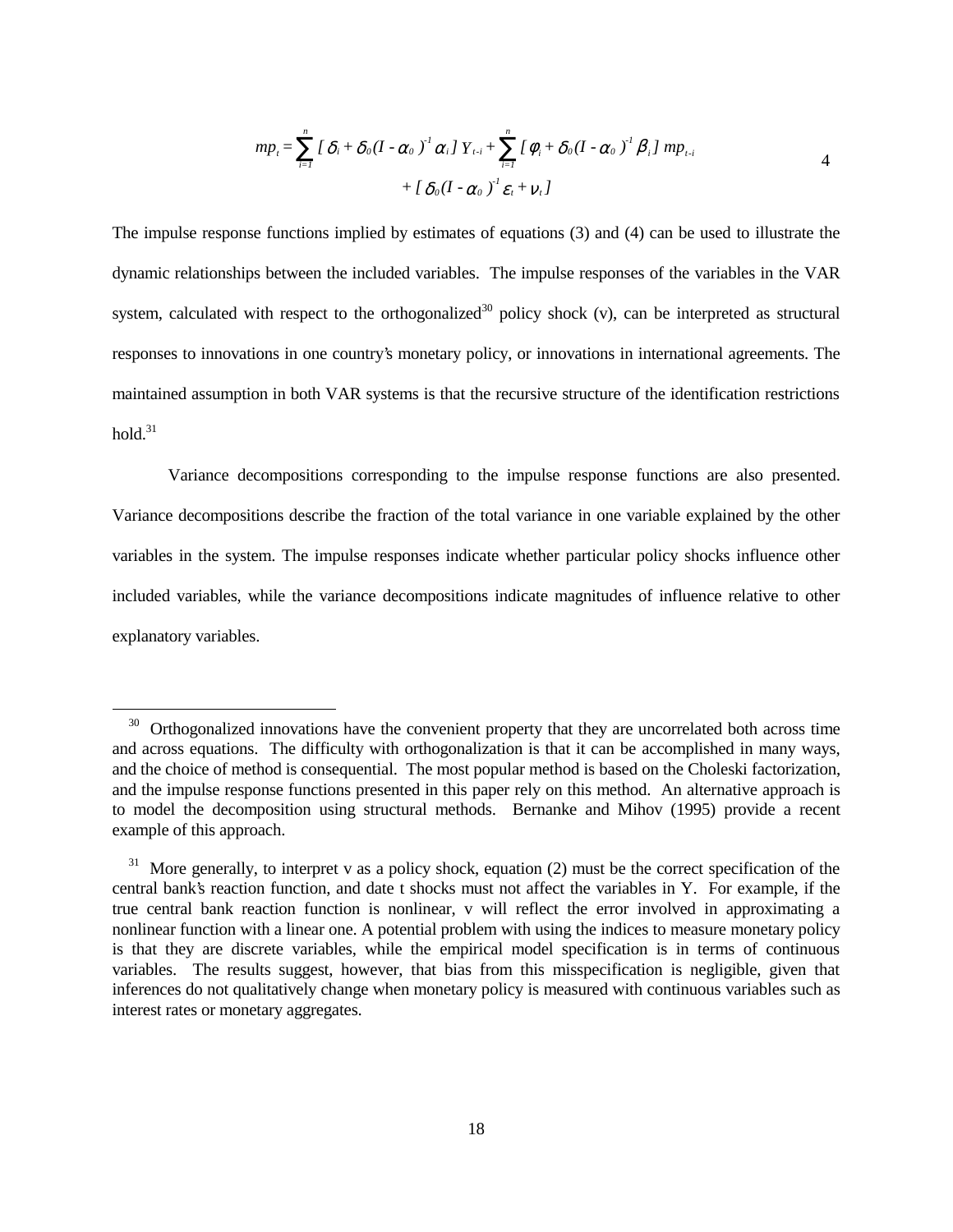The first set of impulse response functions and variance decompositions examine whether the orthogonalized innovation in each country's monetary policy is related to foreign monetary policies. It is possible to address the same question, without reliance on the VAR methodology by examining cross correlations between the residuals from standard central bank monetary policy reaction functions and measures of foreign monetary policy. The final set of tests presented in this paper examine the relationships between G-3 monetary policy innovations (measured using the before-mentioned residuals) and three sets of variables: foreign monetary policy innovations, foreign monetary policy indices, and the international agreements.

A standard monetary policy reaction function relates the movement in short-term interest rates to deviations of inflation and output from their targets. Taylor (1994) and Clarida and Gertler (1996) use this specification to estimate US and German monetary policy reaction functions, respectively. Intuitively this specification suggests that central banks increase short term interest rates when either inflation or output rise above target. The equation is:

$$
i_{t} = \gamma_{0} + \gamma_{1} \left[ \pi_{t-j} - \pi^{T} \right] + \gamma_{2} \left[ Y_{t-j} - Y^{T} \right] + \sum_{n=1}^{k} \rho_{n} i_{t-n} + \eta_{t}
$$

where i is the short-term interest rate, p is inflation,  $Y$  is industrial production, superscript  $T$  denotes the target level, and ? is the error term. Monetary policy innovations are measured using ?.

There are various ways in which target levels of inflation and output can be estimated. In the case of Germany, the Bundesbank provides yearly inflation targets corresponding to their monetary targets (reproduced in Table 3). However, in order for the targets to be consistently estimated for the three countries,  $Y^T$  and  $p^T$  are measured as the Beveridge-Nelson permanent component of output and prices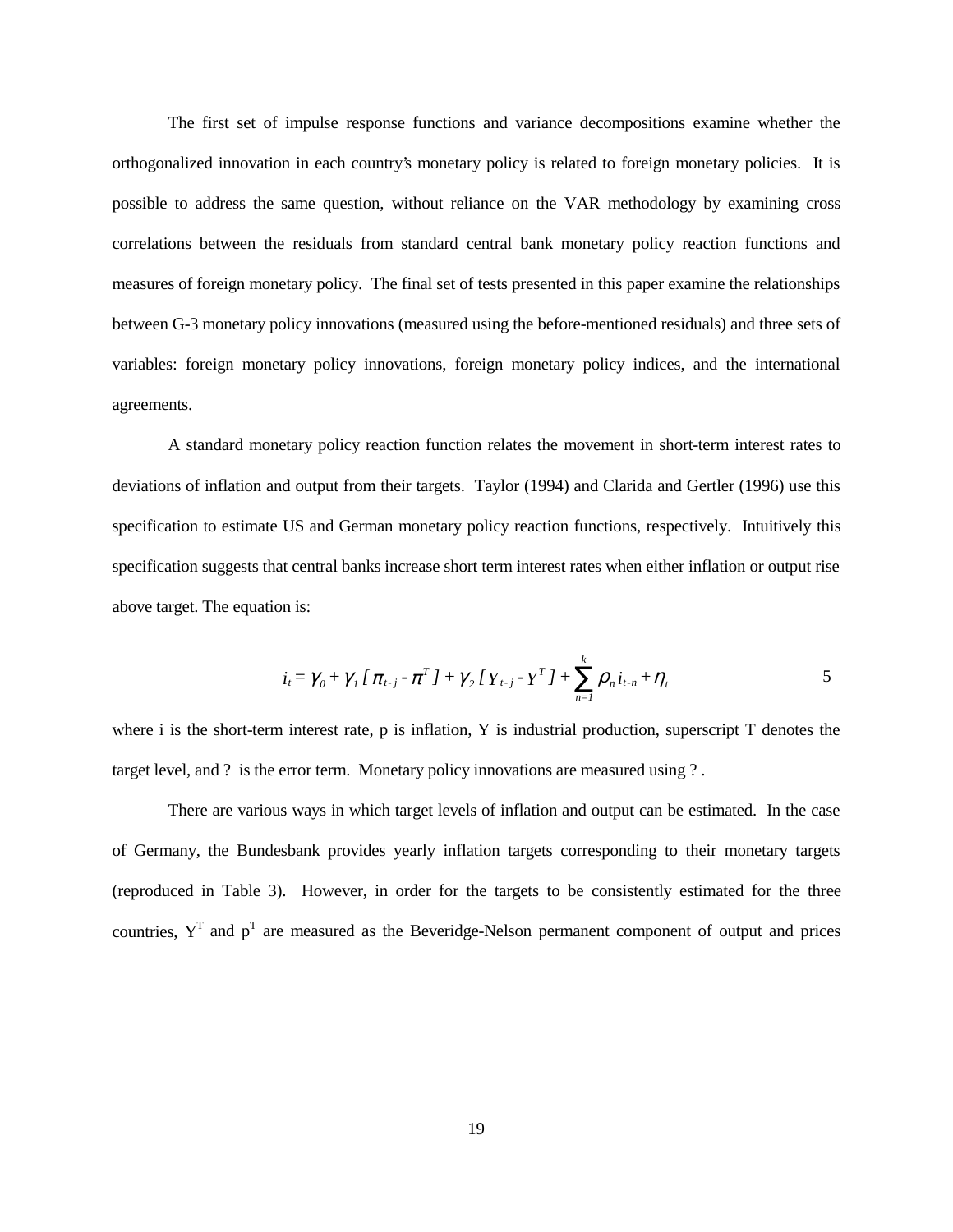derived from the six-variable VAR systems described previously.<sup>32</sup>

The data used in this paper are monthly observations from 1977 to 1993. Interest rate, monetary aggregate, price, and inflation data are available from the IMF's IFS database. The industrial production index is part of the OECD's Main Economic Indicators database. Consumer price and industrial production indices are measured in logarithms, and the monetary aggregates are measured as rates of growth. Log changes in oil prices are included in the VARs to control for major economic shocks to the three countries over the sample period. The VARs include four lags of data. However, inference is robust to the introduction of higher order lags. $^{33}$ 

Augmented Dickey-Fuller tests for the variables, both with and without deterministic trends, and including seasonal dummy variables and twelve lagged differences, indicate that it is not possible to reject unit roots for most of the series at usual levels of significance. It is then valuable to determine whether the variables share common stochastic trends (are cointegrated). Johansen's (1991) cointegration test applied to the system of nine variables and the Engle-Granger (1987) cointegration tests applied to all bivariate combinations of the variables reveal only marginal evidence of cointegration among the variables. Sims, Stock and Watson (1990) suggest that failing to impose true cointegration or stationarity inducing transformations of the data is unlikely to bias VAR results, while the imposition of false cointegration relationships may introduce serious bias. As a consequence, the variables are included in level form in the VARs.

 $32$  Gali and Clarida (1994) and Clarida and Gertler (1996) produce Beveridge-Nelson decompositions of output and prices for OECD, and German data, respectively.

 $33$  Lags lengths of 3, 6, 9 and 12 as well as the following staggered lag structure  $\{1,2,3,6,9,12\}$  were each used to estimate the VAR systems. After the inclusion of the 4th lag, the estimated results differ little across the alternative lag structures.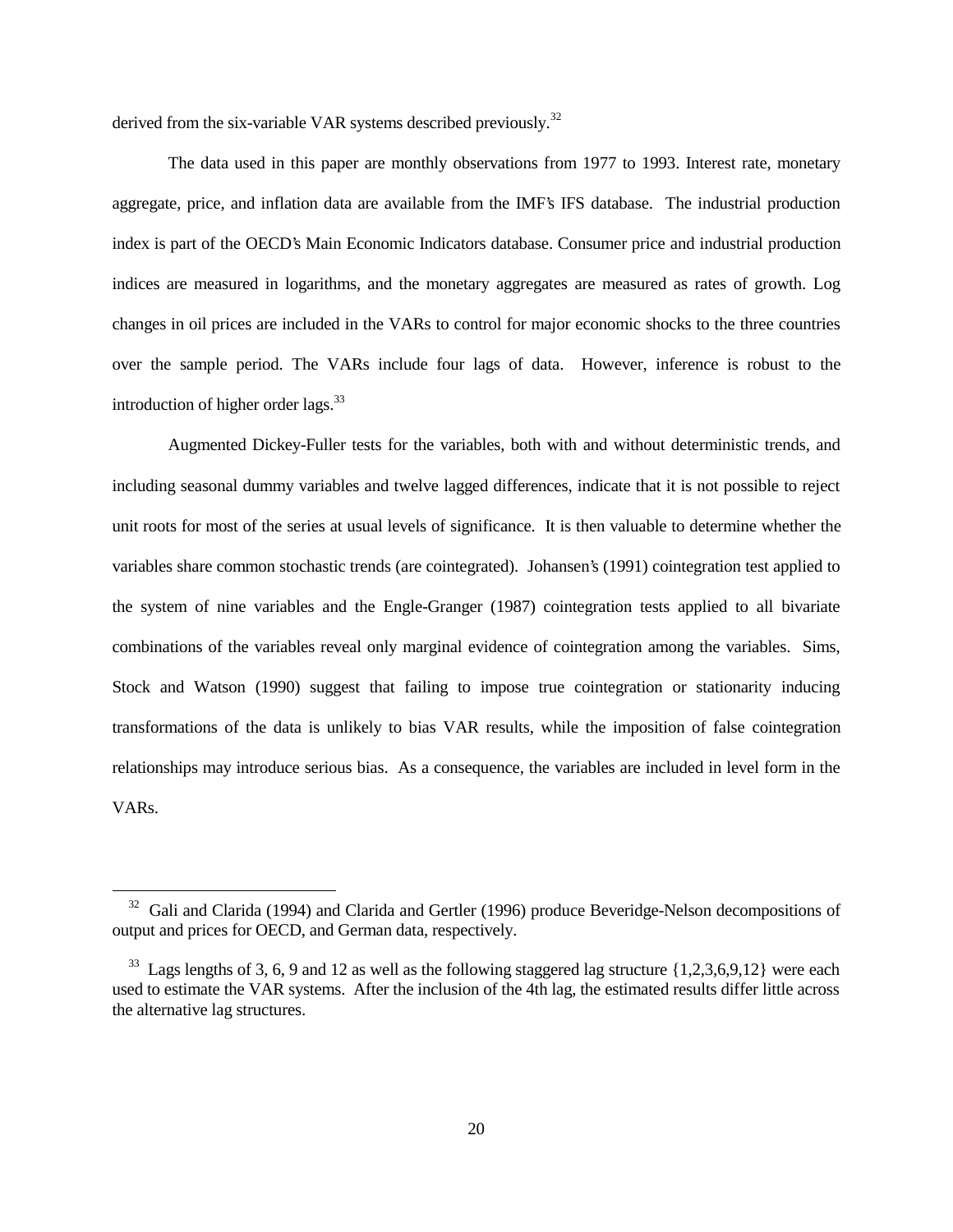VI. Results

 $\overline{a}$ 

Figure 5 presents the G-3 dynamic responses to a positive (orthogonalized) shock in each country's monetary policy.<sup>34</sup> Dynamic responses are based on six-variable VAR systems for each country assuming a Wold ordering of  $[Y^H, P^H, MP^H, MP^{F1}, MP^{F2}, S]$ , where Y is industrial production, P is the consumer price index, MP is monetary policy (measured using the indices)<sup>35</sup>, S is the nominal exchange rate (DM/ $\$ is or Yen/\$), the superscript H denotes home country, and the superscripts F1 and F2 denote the two foreign countries. Intuitively, the VAR ordering assumes that domestic monetary policy is contemporaneously influenced only by domestic output and prices, although the results are robust to alternative recursive orderings. Solid lines represent the point estimates and the dashed lines denote the two-standard deviation bands calculated using the Monte Carlo procedure described in Doan (1992).<sup>36</sup>

The first row of figure 5 displays the dynamic responses of German and Japanese monetary policies to an expansionary shock to US monetary policy. The next two rows display responses to shocks in German and Japanese monetary policy, respectively. Also included in the figures are the nominal exchange rate reactions to the three monetary policy shocks. An expansionary shock to US monetary policy is followed by

<sup>&</sup>lt;sup>34</sup> G-3 dynamic response functions are also calculated over two subperiods, 1977 to 1984 and 1985 to 1993 (these are available from the author). With the exception of the Japanese case, the results over the subperiods are qualitatively similar to those over the full period. In these subperiods, innovations in Japanese monetary policy influence US policy, but in two different directions, explaining why the effect does not hold over the full sample. In the early subperiod, an expansionary shock in Japanese policy leads to an immediate expansion in the United States which peaks after one year and dies out in two years. But in the later subperiod, a Japanese expansion leads to an immediate (but statistically insignificant) expansion followed by a contraction which peaks after 20 months and dies out in three years.

<sup>&</sup>lt;sup>35</sup> Analogous figures using interbank interest rates and M3 to measure monetary shocks provide qualitatively similar results and are available from the author.

<sup>&</sup>lt;sup>36</sup> The monte carlo simulations involved five-hundred draws from the estimated asymptotic distribution of the VAR coefficients and covariance matrix of the innovations. See Furman and Leahy (1995) for a discussion of the potential downward bias of these standard errors.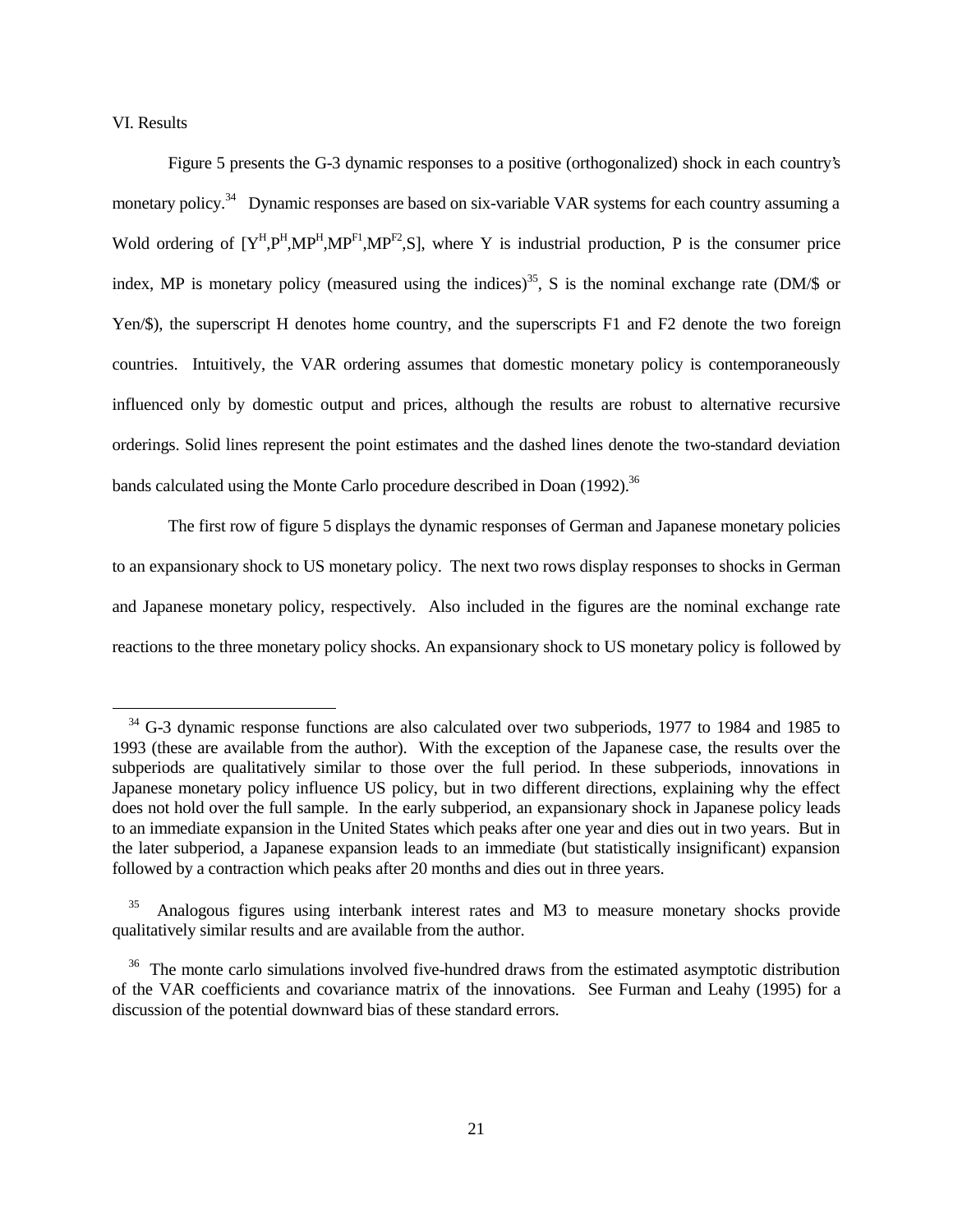statistically significant expansions in both German and Japanese monetary policies.<sup>37</sup> The maximal impact of the US shock occurs after about 7 months in Germany, and after one year in Japan. An expansionary shock to German monetary policy also leads to expansions in the United States and Japan, although the influence on US monetary policy is only marginally significant and short-lived. An expansionary shock to Japanese monetary policy does not significantly influence US or German monetary policy over the full sample period. Interestingly, only the US monetary policy shock significantly influences the nominal exchange rate. Theory predicts that, all else equal, a monetary expansion will lead to a depreciation of the domestic currency relative to foreign currencies. Correspondingly, the dollar weakens relative to the mark in reaction to a US monetary expansion, with the maximal impact occurring after approximately nine months.<sup>38</sup>

The variance decomposition point estimates presented in table 4 measure the fraction of the variance of each index that is explained by the other indices and the corresponding t-statistics are based on a monte carlo procedure similar to the one used to calculate confidence bands for the impulse response functions. The impulse responses presented in figure 5 and the corresponding variance decompositions in table 4 together support the hypotheses that US monetary policy influences Germany and Japan, German policy influences Japan, but do not support the hypothesis that Japanese policy influences US or German policy over the full sample period.39

<sup>&</sup>lt;sup>37</sup> Reactions of domestic industrial production and prices to the monetary policy shocks are not included in Figure 5 to save space. In the U.S. case, both IP and P rise in reaction to an expansionary monetary policy shock. In similar VAR specifications that exclude the foreign monetary policy variables, expansionary US shocks lead to an anomalous, persistent decline in the US CPI. Sims (1992) finds that this "price puzzle" disappears with the inclusion of the exchange rate or a commodity price index. The results in this paper confirm that the exclusion of foreign variables from the US equation results in a serious misspecification.

<sup>&</sup>lt;sup>38</sup> Similar results are obtained when the nominal exchange rate is the Yen/\$ rate. This slow reaction of the dollar to US monetary policy changes is also documented in Eichenbaum and Evans (1995).

<sup>&</sup>lt;sup>39</sup> Table 4 excludes the variance decompositions for output and prices to save space. In the US case,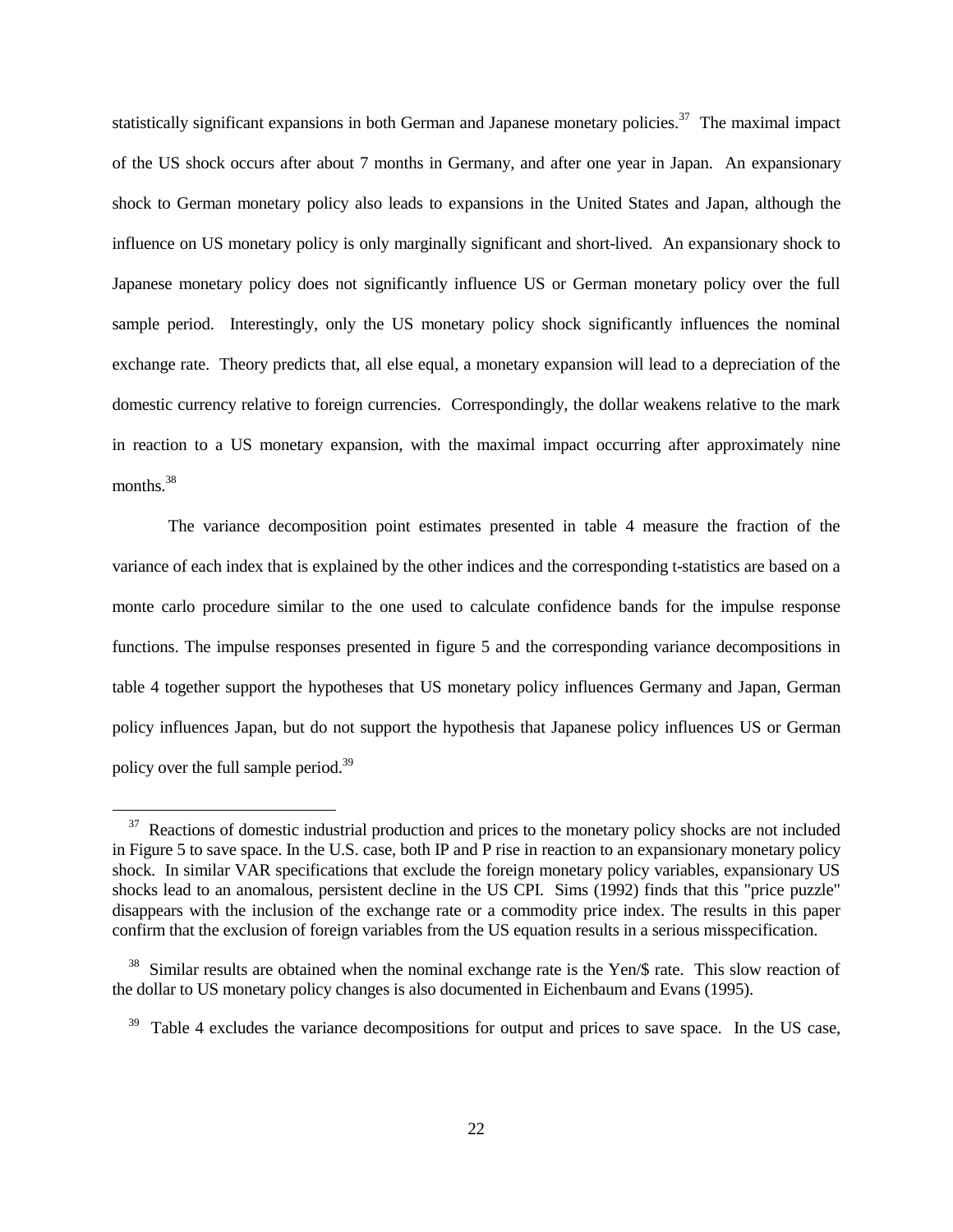In order to determine whether the monetary policy interdependence documented in figure 5 and table 4 is correlated with monetary policy commitments between the G-3 countries, a second set of tests examines the relationship between the dummy variables described in table 2 and the monetary indices. Figures 6, 7, 8 and 9 present the dynamic responses of G-3 macroeconomic variables to the four types of policy coordination commitments, and table 5 presents the corresponding variance decompositions. Each row in these figures represents an individual country's response to the joint commitment. The Wold ordering in the five-variable VAR systems [coordination-dummy,Y,P,MP,S] implies that there is no contemporaneous feedback from the other variables in the system to the coordination dummy variable.<sup>40</sup>

Figure 6 presents G-3 impulse responses to a joint commitment to fight inflation. The individual graphs suggest that the United States, Germany and Japan react consistently, and in tandem, to inflation commitments. The third column in figure 6 presents the G-3 monetary policy reactions to the inflation commitment. In all three countries monetary policy becomes relatively contractionary, although the effect is not statistically significant for Japan. Correspondingly, industrial production (column one) falls in the three countries, and prices (column two) rise initially but fall after about six months. The only apparent difference in macroeconomic variable reactions among the countries to this international commitment is the reaction of the dollar exchange rate. The dollar strengthens in reaction to a monetary contraction in all three countries, again suggesting that U.S. policy dominates movements in the dollar cross rates.

 $\ddot{\phantom{a}}$ 

innovations to monetary policy (measured using the Federal Funds rate) account for 38% of the variance of US industrial production after two years. Using a VAR specification that excludes the foreign monetary policy variables, Strongin (1995) finds that innovations in US monetary policy account for 49% of the variance of industrial production after two years. Strongin (1995) measures US monetary policy as nonborrowed reserves adjusted for reserve demand shocks. Using his measure of US monetary policy in the model, monetary policy innovations account for 41% of the variance of industrial production after two years.

<sup>&</sup>lt;sup>40</sup> Alternative specifications with the coordination dummy variable ordered last provided qualitatively similar results.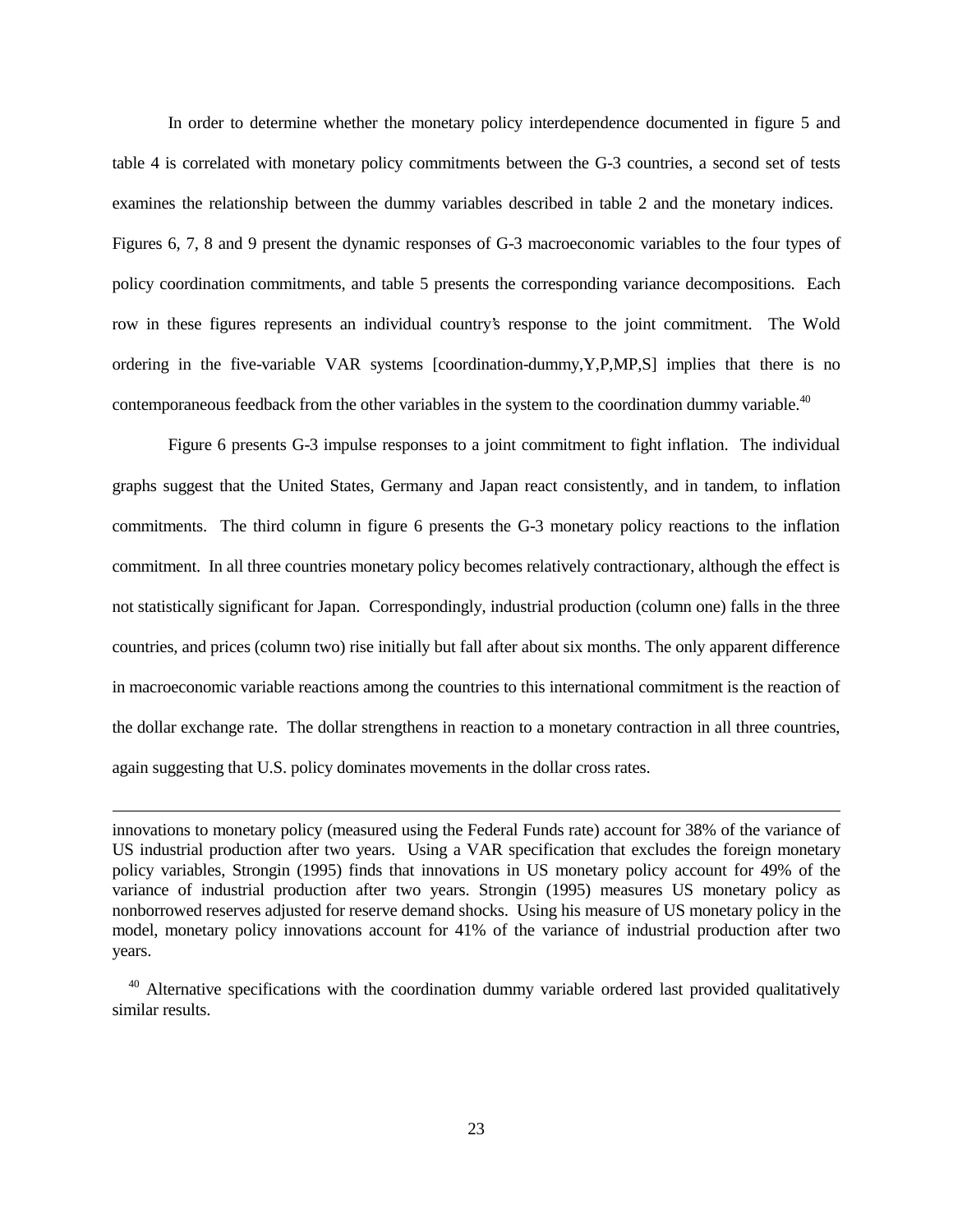Figure 7 presents G-3 impulse responses to a joint commitment to reduce interest rates. Again all three countries react similarly in terms of monetary policy: they each become relatively expansionary. However, the effects of the monetary expansions on industrial production differ across the countries; output in the United States rises, while it falls in Germany and Japan. Surprisingly, price levels fall in all three countries - although only in Japan is it statistically significant. Again, US monetary policy seems to dominate the DM/\$ and Yen/\$ exchange rates; the dollar weakens in reaction to policy expansions in all three countries.

Figures 8 and 9 present the G-3 macroeconomic variable reactions to joint commitments to stabilize the dollar, and realign the dollar, respectively. Perhaps unsurprisingly, given the indirect nature of these commitments, monetary policy reactions are generally not statistically significant. Commitments to stabilize the dollar lead to an initial strengthening of the dollar for all three countries, followed by a fairly flat response. Realignment commitments generally lead to a weakening of the dollar, although the effect is not statistically significant. Overall, the influence of the exchange rate commitments on the G-3 macroeconomic variables is quite weak, especially relative to the effects of inflation and growth commitments documented in figures 6 and 7.

The classification of the communique statements into "inflation" or "growth" oriented monetary policy commitments is necessarily subjective. Two sets of sensitivity analyses provide tests of the robustness of the results presented in table 5 and figures 6-9. One sensitivity analysis considers whether any individual coordination commitment had undue influence on the time series results. Each of the VAR systems was re-calculated a number of times, each time dropping a different coordination dummy variable from the sample in order to check whether the results depend heavily on a particular coordination episode. The results from these tests did not reveal any significant outliers. A second sensitivity analysis separates those coordination agreements made at regularly scheduled meetings (the yearly Summit and the two G-7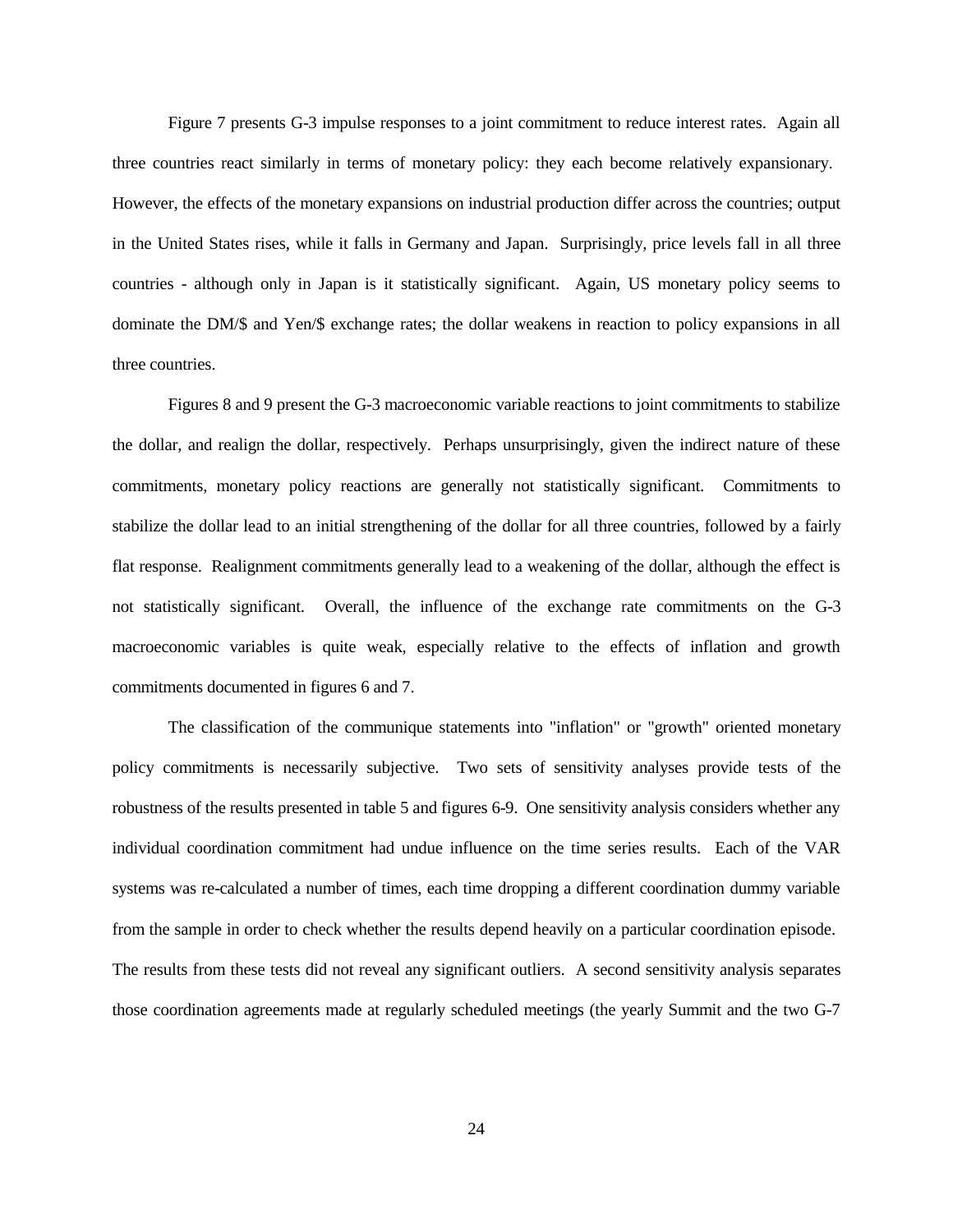ministerial level meetings in the fall and spring) from those made at meetings called unexpectedly in order to confront specific crises (e.g. the Plaza and Louvre Agreements). Again, the VARs were repeated excluding commitments made at the non-regularly scheduled meetings. (The bulk of these meetings occurred during 1985-1987.) These tests also indicate that the results presented in the table 5 (and figures 6- 9) are not unduly influenced by agreements made at non-regularly scheduled meetings.

The results from the five- and six-variable VAR systems suggest that G-3 monetary policies are interdependent, and that international monetary policy commitments to fight inflation and reduce interest rates influence the three countries. The use of non-structural VARs is always open to the criticism that identification is achieved mechanically, rather than being based on economic theory. In order to verify that the results in this paper do not depend on the VAR methodology, results from an alternative, structural approach are presented in Table 6.

I estimate a standard central bank reaction function (equation 5) for each country, and define the residuals from these three regressions as the monetary policy innovations. This procedure examines relationships between variables of interest and the unexplained portion of each country's monetary policy reaction function. For example, it is possible to examine whether the international coordination agreements help explain the reaction function residuals.

The first panel of Table 6 presents cross-correlations of the G-3 monetary policy indices. Ljung-Box Q-tests confirm that the policy indices are significantly correlated over a 12-month lag structure. The second three panels of the Table present the cross-correlations of monetary policy innovations (residuals from the monetary policy reaction function equations) with other countries' innovations, the policy indices, and the international coordination agreements. The G-3 monetary policy innovations are, unsurprisingly, much less correlated than are the policy indices. US policy innovations are significantly positively correlated with German innovations, and German innovations are significantly negatively correlated with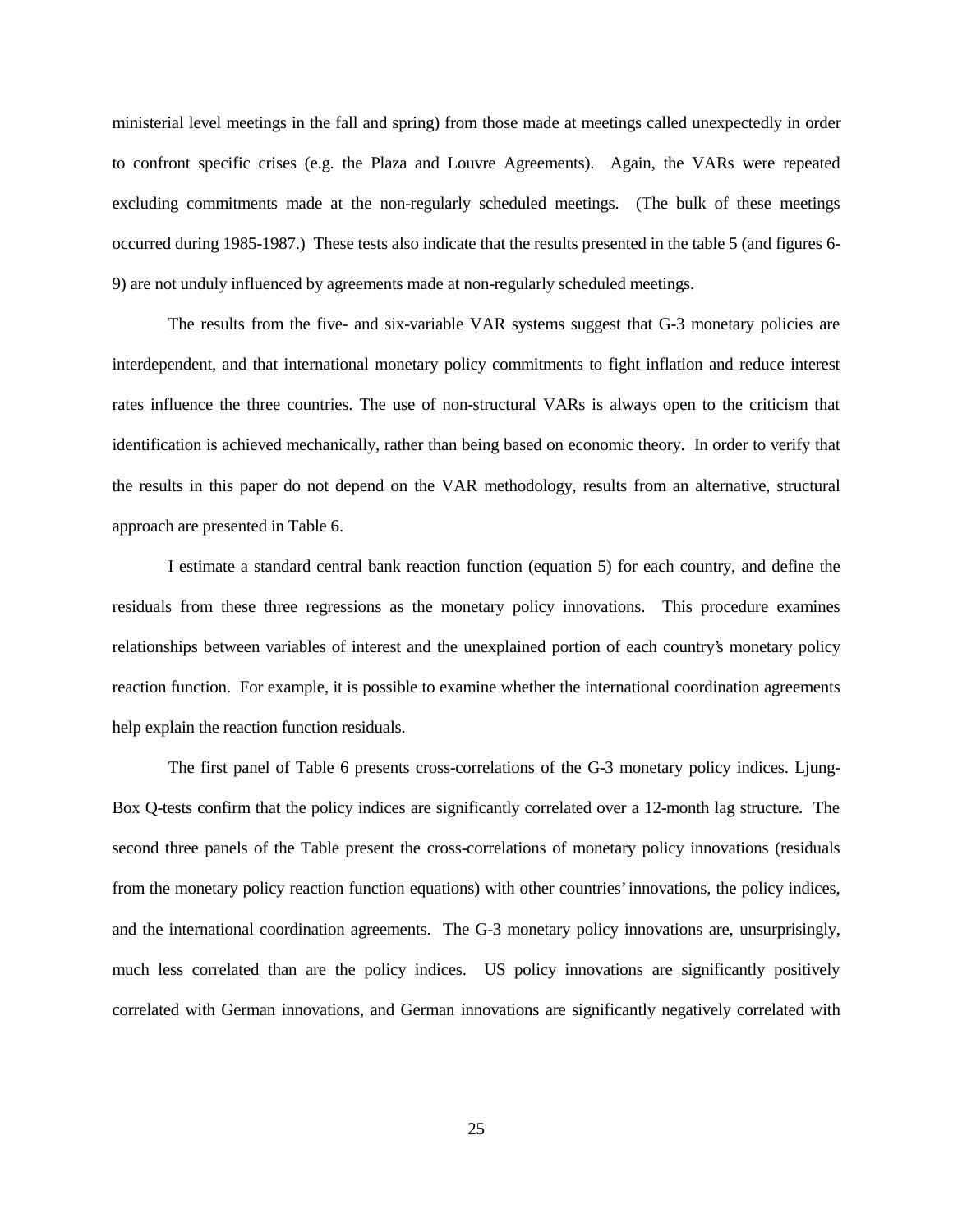Japanese innovations. This suggests that there are unobserved common shocks that influence US and German monetary policies, and that Germany and Japan also share common shocks. The fact that the United States and Japan do not share common shocks suggests that G-3 coordination commitments are not the only missing variables in the central bank monetary policy reaction functions.

The third panel of Table 6 measures the cross-correlations between the G-3 monetary innovations and the monetary policy indices. These correlations indicate whether information regarding foreign monetary policies belongs in the domestic monetary policy reaction functions. These tests, therefore, are analogous to the impulse responses presented in figure 5. The cross-correlations suggest that both US and Japanese monetary policies belong in the German monetary policy reaction function, although the US correlation is much stronger than the Japanese correlation. Likewise, both US and German monetary policies belong in the Japanese monetary policy reaction function. And in this case, the German influence is stronger than the US influence, although both are statistically significant. There is no evidence that either German or Japanese monetary policies belong in the US reaction function. These results are quite similar to the results obtained using VARs. The one exception is that the cross correlations suggest two-way feedback between Japanese and German monetary policies.

The final panel in Table 6 presents the cross correlations between the G-3 monetary policy innovations and the international monetary policy commitments. Interestingly, the inflation commitments are negatively correlated with all three policy innovations, and the growth commitments are positively correlated with all three policy innovations. As in the VAR results, the G-3 react (honorably) by contracting monetary policy in response to inflation commitments, and by expanding monetary policy in response to growth commitments. However, the Ljung-Box Q-tests for significant correlation between the policy innovations and twelve lags of the coordination commitments suggest that these commitments did not significantly influence the German policy innovations. Whereas the VAR-based tests presented in figure 6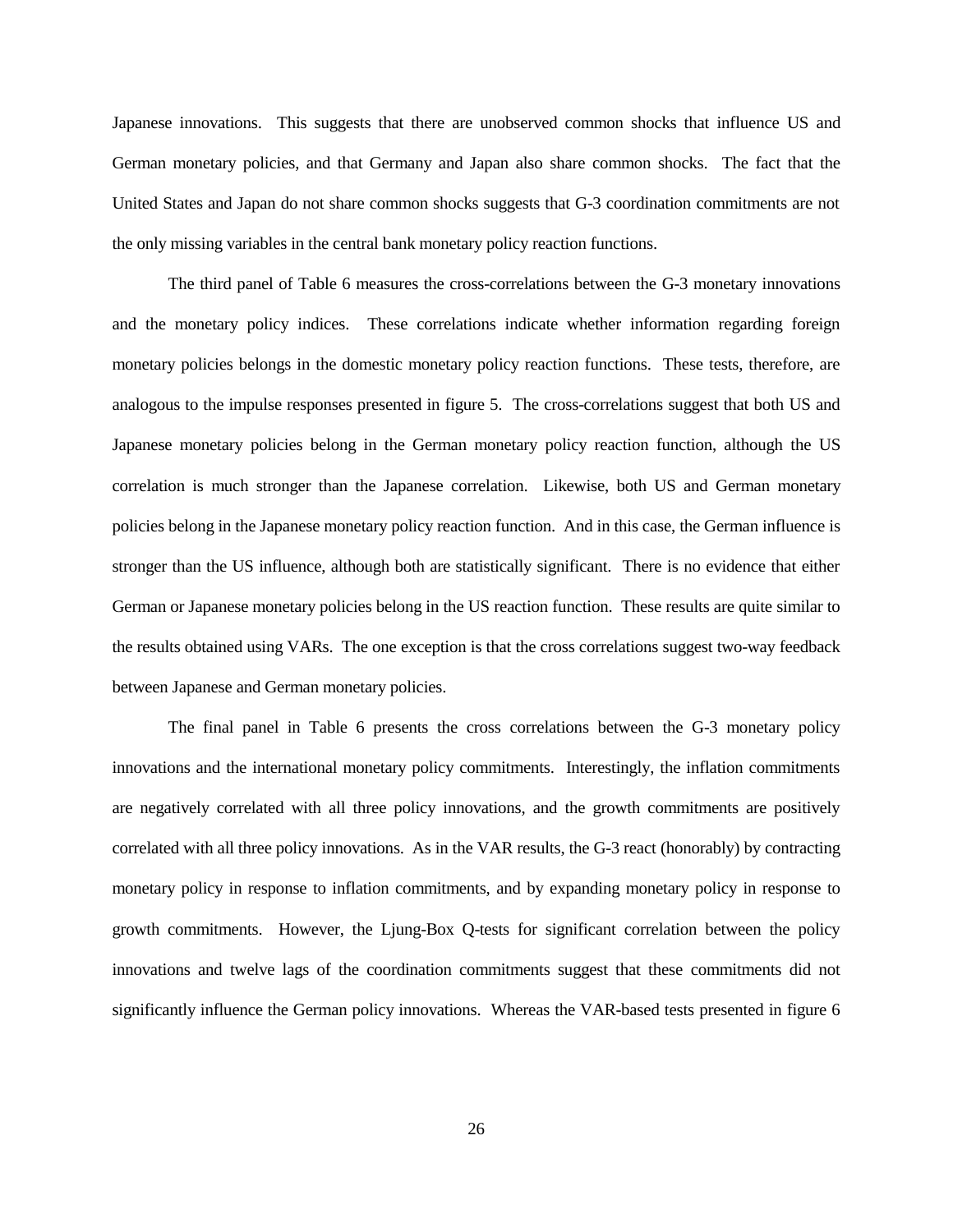and 7 indicate that German monetary policy is influenced by inflation and growth commitments, the cross correlations do not support this hypothesis. One way to interpret these conflicting results is that the policy reaction function better describes German monetary policy than the VAR specification, and that the inflation and growth commitments generally coincide with policies based on domestic inflation and output targets. Under these circumstances, the commitments would provide no additional explanatory power in the German monetary policy reaction function. In the cases of the United States and Japan, the VAR results and the cross correlations provide identical implications: US monetary policy is influenced by both inflation and growth commitments, and Japanese monetary policy is influenced by growth commitments. Also, as was the case with the VAR results, neither the exchange rate stability or level commitments significantly influence the G-3 monetary policy innovations.

### VII. Conclusions

This paper examines the interdependence and coordination of monetary and exchange rate policies among the G-3 countries over the period 1977 through 1993. Evidence from the first set of VARs suggests that the United States influences both Germany and Japan, and that Germany influences Japan. There is little evidence that Japanese policy influences either the United States or Germany. While the estimates suggest that the G-3 countries influence each others' monetary policies, they do not provide evidence on whether the countries actually coordinate policies. In order to test for policy coordination, dummy variables are used to represent public commitments to coordinate monetary or exchange rate policies. Tests of whether shocks to these commitment-dummy-variables influence G-3 monetary policies indicate that the three countries do react honorably to their joint commitments to fight inflation and reduce interest rates. However, additional evidence from structural reaction function estimates suggest that German monetary policy, while consistent with the international agreements, does not differ from what it would have been in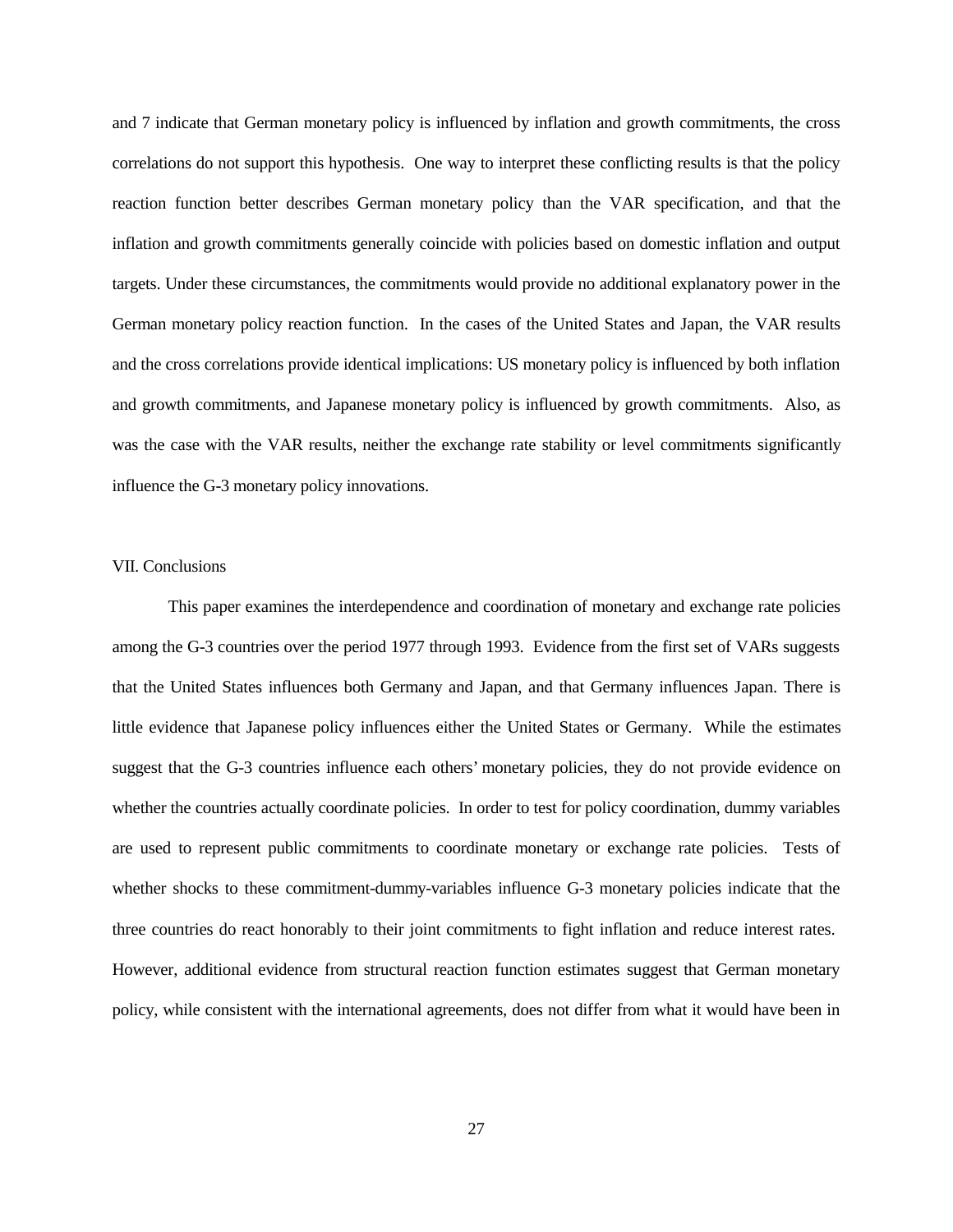the absence of the agreements. In other words, there is no evidence that the international agreements have additional explanatory power, over and above domestic variables, in the German monetary policy reaction function.

Although the exchange rate stability and realignment commitments have received more attention in the financial press than the direct monetary policy commitments, these are not found to significantly influence G-3 monetary policies. One way to interpret this result is that the exchange rate commitments generally involve only sterilized interventions. It is noteworthy that the exchange rate reactions to the stability commitments are generally consistent with the commitment objectives; the DM/\$ and Yen/\$ rates remain quite stable in reaction to these commitments. The realignment commitments, on the other hand, had no significant influence on the dollar cross rates.

The results in the paper suggest that the international monetary transmission mechanism is important, and that, among the G-3, US policies are the most influential. Further, it suggests that the G-3 generally honor international monetary policy commitments, although in the case of Germany the commitments seem to have coincided with domestic policy objectives. One of the surprising results in the paper is the strong performance of U.S. monetary policy in the context of the coordination agreements. The likely explanation is that the United States is the dominant force in the coordination process over this period. If the coordination agreements mainly reflect monetary policies that are in the best interests of the United States, and coincide with policies that Germany would pursue on its own, then it makes sense that the United States and Germany consistently honor the commitments.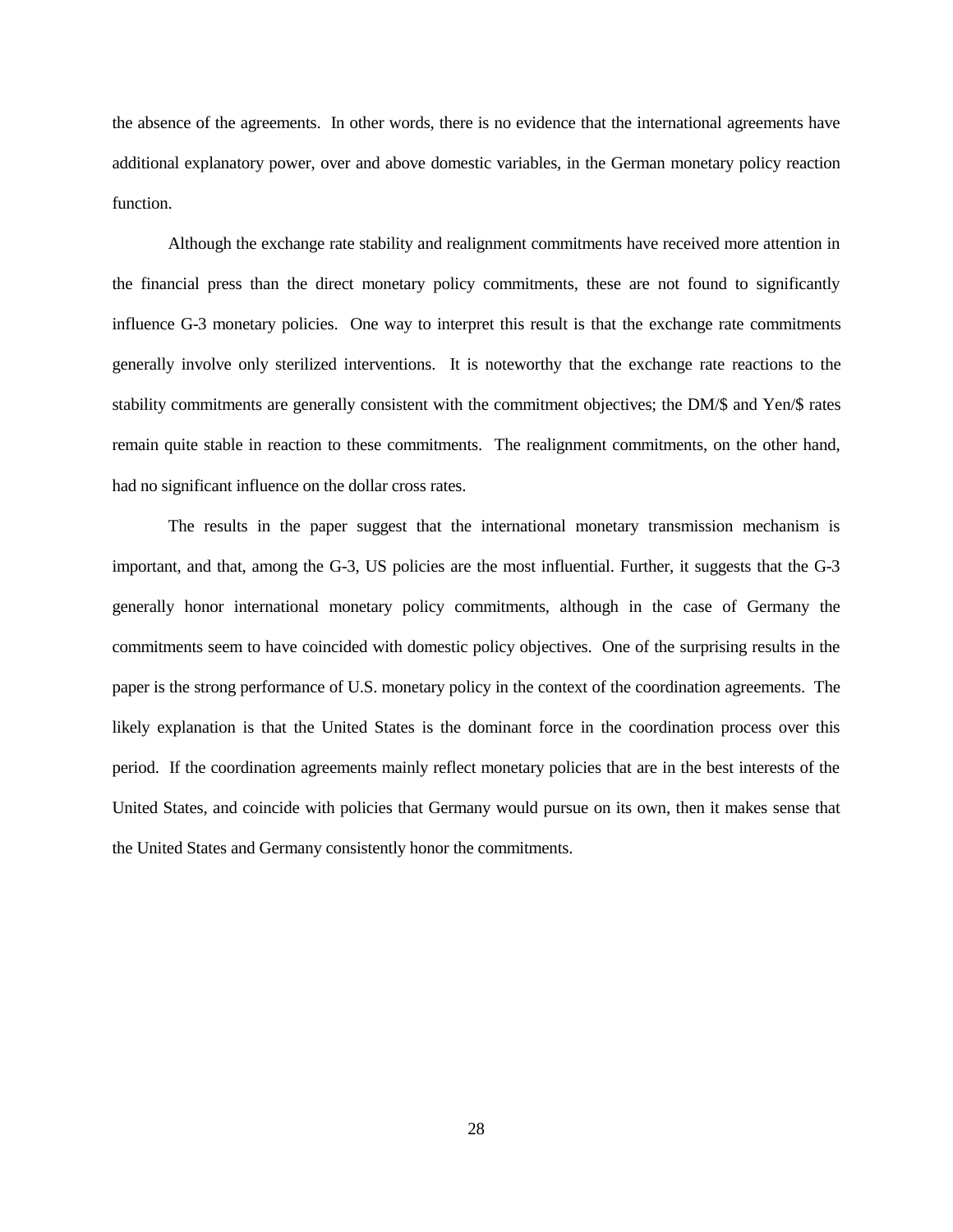#### References

Bernanke, Ben and Alan Blinder, "The Federal Funds Rate and the Channels of Monetary Transmission," American Economic Review, LXXXII, 1992, pp. 901-921.

Bernanke, Ben and Ilian Mihov, "Measuring Monetary Policy", NBER Working Paper #5145, June 1995.

Boschen and Mills, "The Relation Between Narrative and Money Market Indicators of Monetary Policy", Economic Inquiry, 24-44, January 1995.

Bryant, Ralph, Money and Monetary Policy in Interdependent Nations, The Brookings Institution, Washington, D.C., 1980.

Bryant, Ralph, Dale Henderson, Gerald Holtham, Peter Hooper and Steven Symansky, editors Empirical Macroeconomics for Interdependent Economies, Washington, D.C.: The Brookings Institution, 1988.

Brunner, Karl and Allan Meltzer, "A Credit Market Theory of the Money Supply and Explanation of Two Puzzles in US Monetary Policy," in Monetary Economics, edited by K. Brunner and A. Meltzer, Basil Blackwell, 1989, pp.97-120.

Canzoneri, Matthew and Dale Henderson, Monetary Policy in Interdependent Economies: A Game Theoretic Approach, MIT Press, Cambridge, 1991.

Christiano, Lawrence and Martin Eichenbaum, "Identification and the Liquidity Effect of a Monetary Policy Shock," in Political Economy, Growth and Business Cycles, edited by A. Cukierman, Z. Hercowitz and L. Leiderman, MIT Press, 1992.

Chung, Jae Wan, "Monetary Interdependence Among G-3 Countries", Applied Economics, 25: 681-688, 1993.

Clarida, Richard and Mark Gertler, "How the Bundesbank Conducts Monetary Policy", NBER Working Paper #5581, May 1996.

Cooper, Richard, "Economic Interdependence and Coordination of Economic Policies", in Handbook of International Economics, edited by R. Jones and P. Kenen, volume 2, North Holland: Amsterdam, 1985.

Cochrane, John, "Shocks," Carnegie-Rochester Series on Public Policy, 1994.

Doan, Thomas, Users Manual, RATS Version 4.2, VAR Econometrics, Evanston, Il, 19945.

Dominguez, Kathryn and Jeffrey Frankel, Does Foreign Exchange Intervention Work?, Institute for International Economics, Washington, D.C., 1993.

Dominguez, Kathryn, "Do the G-3 Countries Coordinate Monetary Policy?", in International Trade and Finance: New Frontiers for Research. Essays in Honor of Peter B. Kenen, edited by Benjamin J. Cohen,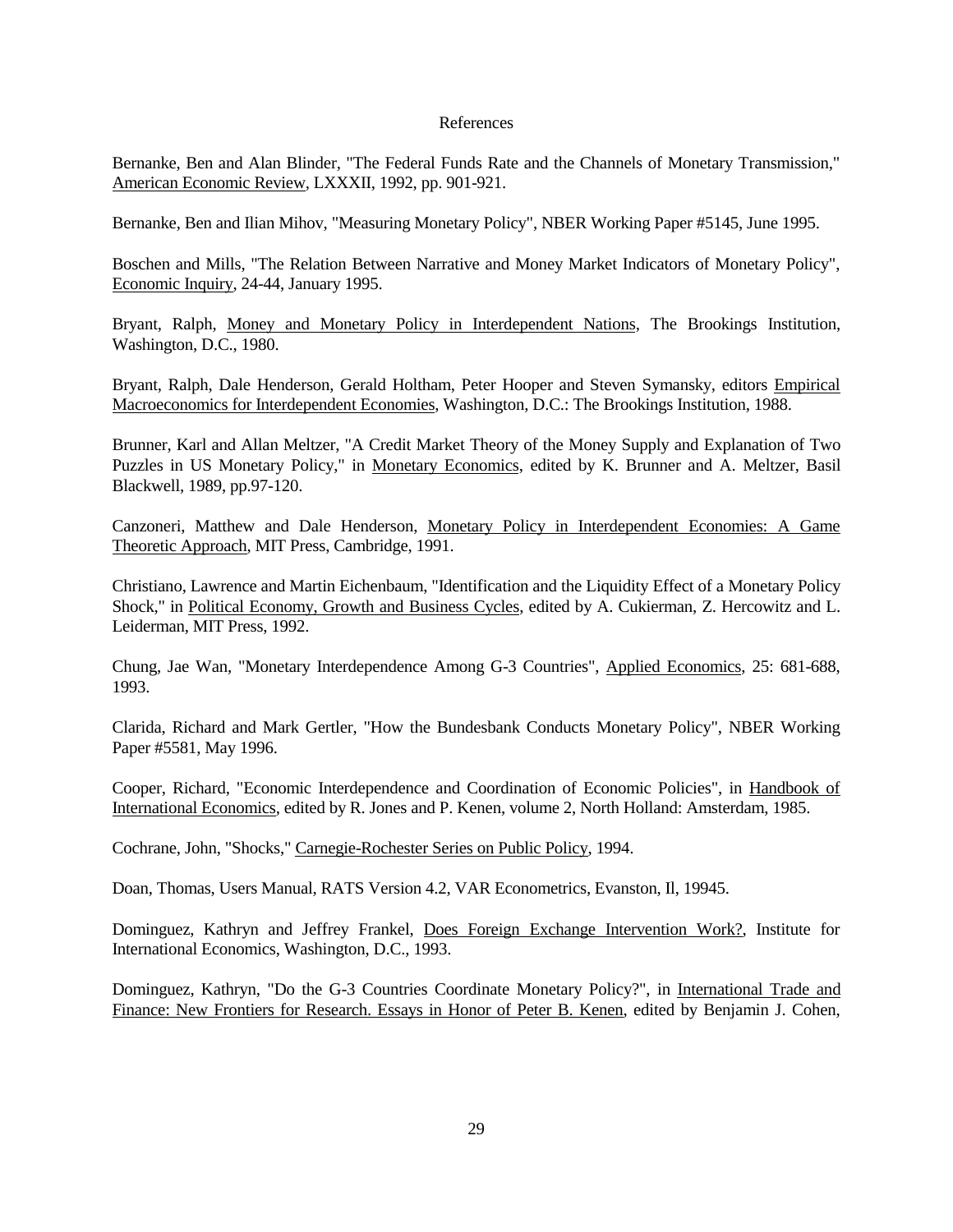Cambridge University Press, forthcoming.

Eichenbaum, Martin and Charles Evans, "Some Empirical Evidence on the Effects of Shocks to Monetary Policy and Exchange Rates," Quarterly Journal of Economics, November 1995, pp. 975-1009.

Engle, Robert and Clive Granger, "Co-Integration and Error Correction: Representation, Estimation and Testing, Econometrica, 55, 1987, pp. 251-276.

Fair, Ray, "Does Monetary Policy Matter? Narrative Versus Structural Approaches", NBER Working Paper #3045, July 1989.

Fischer, Stanley, "Macroeconomic Policy," in International Economic Cooperation, edited by Martin Feldstein, University of Chicago Press for NBER, Chicago, 1988.

Frankel, Jeffrey and Katherine Rockett, "International Macroeconomic Policy Coordination when Policymakers Do Not Agree on the True Model", American Economic Review, 78: 318-40, 1988.

Friedman, Milton and Anna J. Schwartz, A Monetary History of the United States, 1867-1960, Princeton University Press, 1963.

Funabashi, Yoichi, Managing the Dollar: From the Plaza to the Louvre, Institute for International Economics, Washington, D.C., 1988.

Furman, Jason and John Leahy, "International Transmission of Monetary Policy: The US and Canada," Harvard University mimeo, December 1995.

Gali, Jordi and Richard Clarida, "Sources of Real Exchange Rate Fluctuations: How important are Nominal Shocks?" Carnegie Rochester Conference on Public Policy, 1994.

Granger, Clive, 1969, "Investigating Causal Relations by Econometric Models and Cross-Spectral Models," Econometrica, 37, 424-438.

Hamada, Koichi, "A Strategic Analysis of Monetary Interdependence", Journal of Political Economy, 84: 677-700, 1976.

Hamada, Koichi, The Political Economy of International Monetary Interdependence, The MIT Press: Cambridge, 1985.

Holtham, Gerald and A.J Hughes Hallett, "International Policy Cooperation and Model Uncertainty, in Global Macroeconomics: Policy Conflict and Cooperation, edited by R. Bryant and R. Portes, Macmillan: London, 1987.

Hajnal, Peter, The Seven-Power Summits: Documents from the Summits of the Industrialized Countries, 1975-1989, Millwood, N.Y., Kraus International, 1989.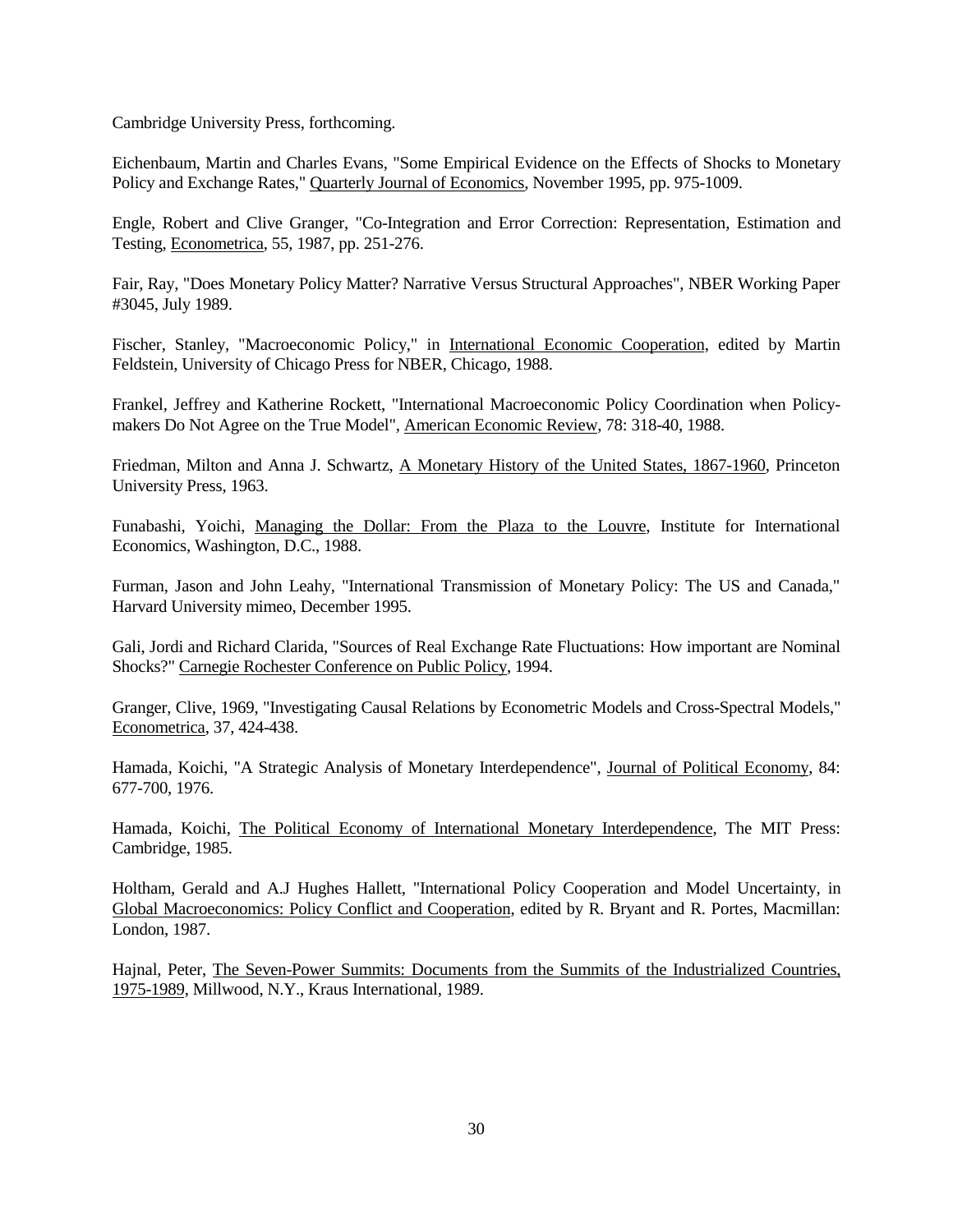Johansen, S., "Estimation and Hypothesis Testing of Cointegration Vectors in Guassian Vector Autoregressive Models, Econometrica, 59, 1991, pp. 1551-1580.

Kenen, Peter, "The Coordination of Macroeconomic Policies", in International Policy Coordination and Exchange Rate Fluctuations, edited by W. Branson, J. Frenkel, and M. Goldstein, University of Chicago Press for NBER: Chicago, 1990.

Oudiz, Gilles and Jeffrey Sachs, "Macroeconomic Policy Coordination Among the Industrial Economies", Brookings Papers on Economic Activity 1: 1-64, 1984.

Oudiz, Gilles and Jeffrey Sachs, "International Policy Coordination in Dynamic Macroeconomic Models", in International Economic Policy Coordination, edited by W. Buiter and R. Marston, Cambridge University Press: New York, 1985.

Putnam and Bayne, Hanging Together, Cooperation and Conflict in the Seven-Power Summits, Sage Publications, Ltd: London, 1987.

Putnam and Henning, "The Bonn Summit of 1978: A Case Study in Coordination", in Can Nations Agree? edited by R. Cooper, B. Eichengreen, G. Haltham, R. Putnam and C.R. Henning, The Brookings Institution, Washington, D.C., 1989.

Rogoff, Kenneth, "Can International Monetary Policy Coordination be Counterproductive?" Journal of International Economics, vol 18, May 1985, pp. 199-217.

Romer, Christina and David Romer, "Does Monetary Policy Matter? A New Test in the Spirit of Friedman and Schwartz," in O. Blanchard and S. Fischer, eds., NBER Macroeconomics Annual 1989, Cambridge, MA: MIT Press, 1989, pp. 121-170.

Sims, Christopher, "Interpreting the Macroeconomic Time Series Facts: The Effects of Monetary Policy," European Economic Review, XXXVI, 1992, pp. 975-1000.

Sims, Christopher, Jim Stock and Mark Watson, "Inference in Linear Time Series Models with Some Unit Roots", Econometrica, v58, n1, January 1990, pp. 113-132.

Strongin Steven, "The Identification of Monetary Policy Disturbances Explaining the Liquidity Puzzle," Journal of Monetary Economics, 35, 1995, pp.463-497.

Taylor, John, "Discretion Versus Policy Rules in Practice", Carnegie Rochester Conference on Public Policy, December 1993, pp.195-214.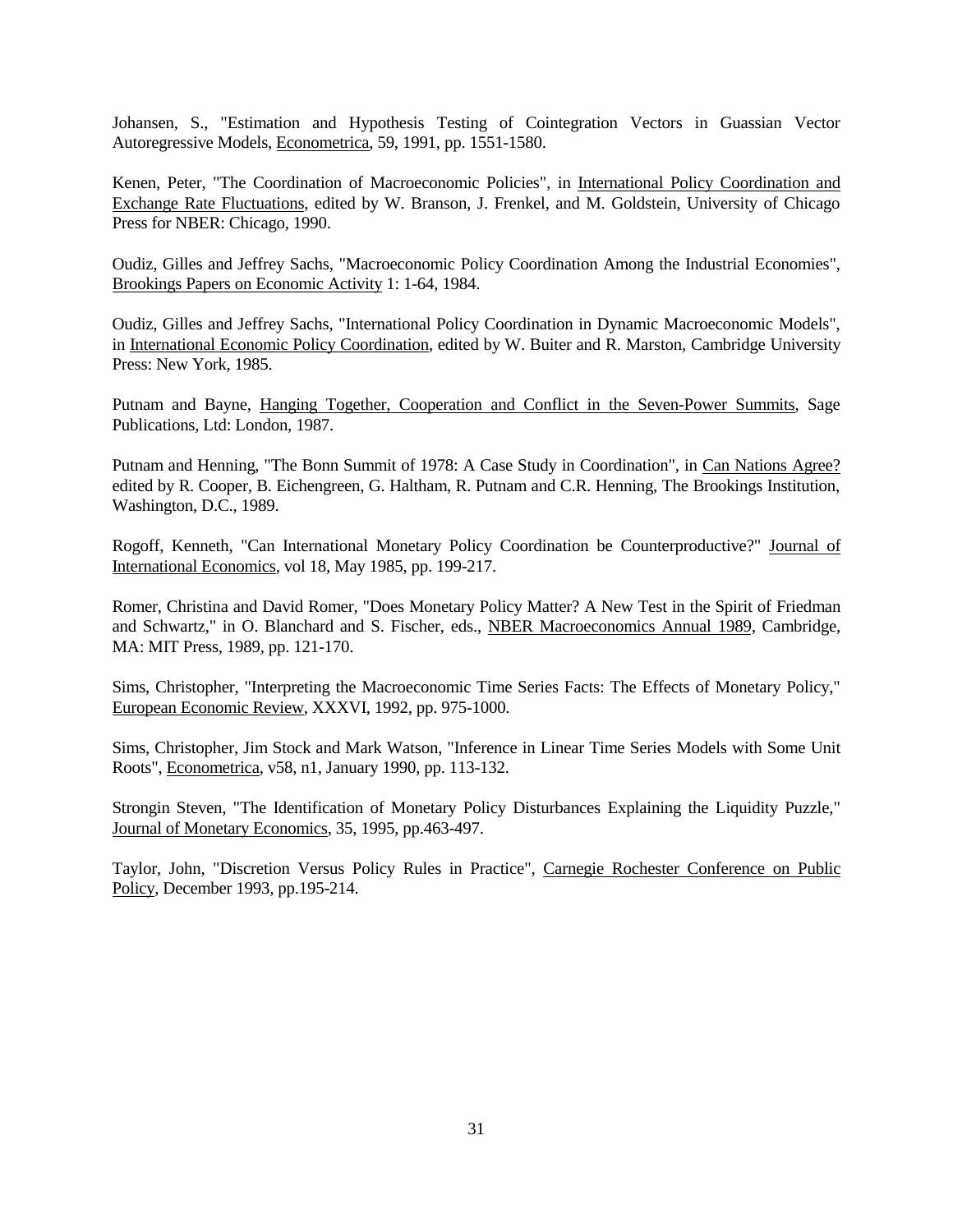Ueda, Kazuo, "A Comparative Perspective on Japanese Monetary Policy: Short-Run Monetary Control and the Transmission Mechanism", in Japanese Monetary Policy, edited by K. Singleton, University of Chicago Press for the NBER, 1993.

Von Furstenberg, George and Joseph Daniels, "Policy Undertakings by the Seven "Summit" Countries: Ascertaining the Degree of Compliance", Carnegie-Rochester Conference Series on Public Policy, 35: 267- 308, 1991.

Von Furstenberg, George and Joseph Daniels, "Economic Summit Declarations, 1975-1989: Examining the Written Record of International Cooperation," Princeton Studies in International Finance, 72, February 1992.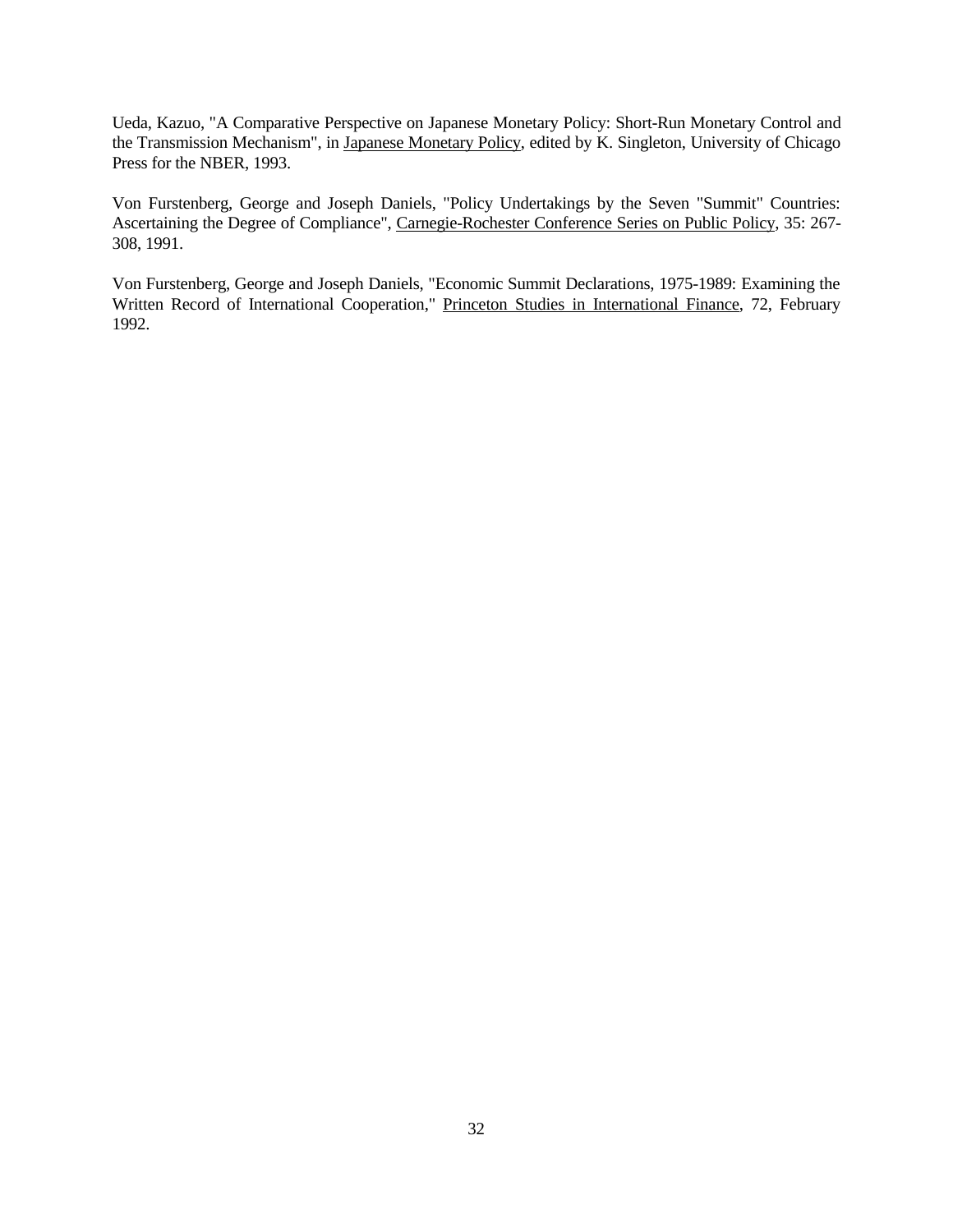## TABLE 1 Selections from G-3, G-5, and G-7 Communiques

| <b>MEETING</b>                                      | <b>Communique Statements</b>                                                                                                                                                                                                                                                                                                                                                                                                                     |
|-----------------------------------------------------|--------------------------------------------------------------------------------------------------------------------------------------------------------------------------------------------------------------------------------------------------------------------------------------------------------------------------------------------------------------------------------------------------------------------------------------------------|
| November 15-<br>17, 1975<br>Rambouillet<br>(Summit) | In consolidating the recovery, it is essential to avoid unleashing additional inflationary forces which<br>would threaten its success[and] our monetary authorities will act to counter disorderly market<br>conditions, or erratic fluctuations, in exchange rates.                                                                                                                                                                             |
| June 27-28,<br>1976<br>San Juan<br>(Summit)         | Sustained economic expansion cannot be achieved in the context of high rates of inflation. [T]he<br>relationship between the dollar and most of the main currencies has been remarkably stable. However,<br>some currencies have suffered substantial fluctuations. Our commitment to deliberate, orderly and<br>sustained expansion, and to indispensable companion goal of defeating inflation, provides the basis for<br>increased stability. |
| May 7-8, 1977<br>London<br>(Summit)                 | Our most urgent task is to create more jobs which continuing to reduce inflation. Inflation does not<br>reduce unemployment. On the contrary, it is one of its major causes.                                                                                                                                                                                                                                                                     |
| July 17, 1978<br>Bonn<br>(Summit)                   | We must create more jobs, fight inflation, and achieve greater stability in exchange markets Although<br>exchange rates need to respond to changes in underlying economic and financial conditions among<br>nations, our monetary authorities will continue to intervene to the extent necessary to counter disorderly<br>conditions in the exchange markets.                                                                                    |
| June 28-29,<br>1979<br>Tokyo<br>(Summit)            | Stability in the foreign exchange market is essential for the sound development of world trade and the<br>global economy. We will continue close cooperation in exchange market policies                                                                                                                                                                                                                                                         |
| June 22-23,<br>1980<br>Venice<br>(Summit)           | monetary restraint is required to break inflationary expectations. We reaffirm our commitment to<br>stability in the foreign exchange markets. We will continue close cooperation in exchange market<br>policies so as to avoid disorderly exchange rate fluctuations.                                                                                                                                                                           |
| July 20-21,<br>1981<br>Ottawa<br>(Summit)           | We see low and stable monetary growth as essential to reducing inflation. Interest rates have to play<br>their part in achieving this and are likely to remain high where fears of inflation remain strong. It is also<br>highly desirable to minimize volatility of exchange rates; greater stability in foreign exchange and<br>financial markets is important to sound development of the world economy.                                      |
| June 4-6, 1982<br>Versailles<br>(Summit)            | continuing fight against inflation will help bring down interest rates, which are now unacceptably high,<br>and to bring about more stable exchange rates. We are ready, if necessary, to use intervention in<br>exchange markets to counter disorderly conditions                                                                                                                                                                               |
| May 28-30,<br>1983<br>Williamsburg<br>(Summit)      | Our governments will pursue appropriate monetary policies that will be conducive to low inflation.<br>While retaining our freedom to operate independently, we are willing to undertake coordinated<br>intervention in exchange markets in instances where it is agreed that such intervention would be helpful.                                                                                                                                 |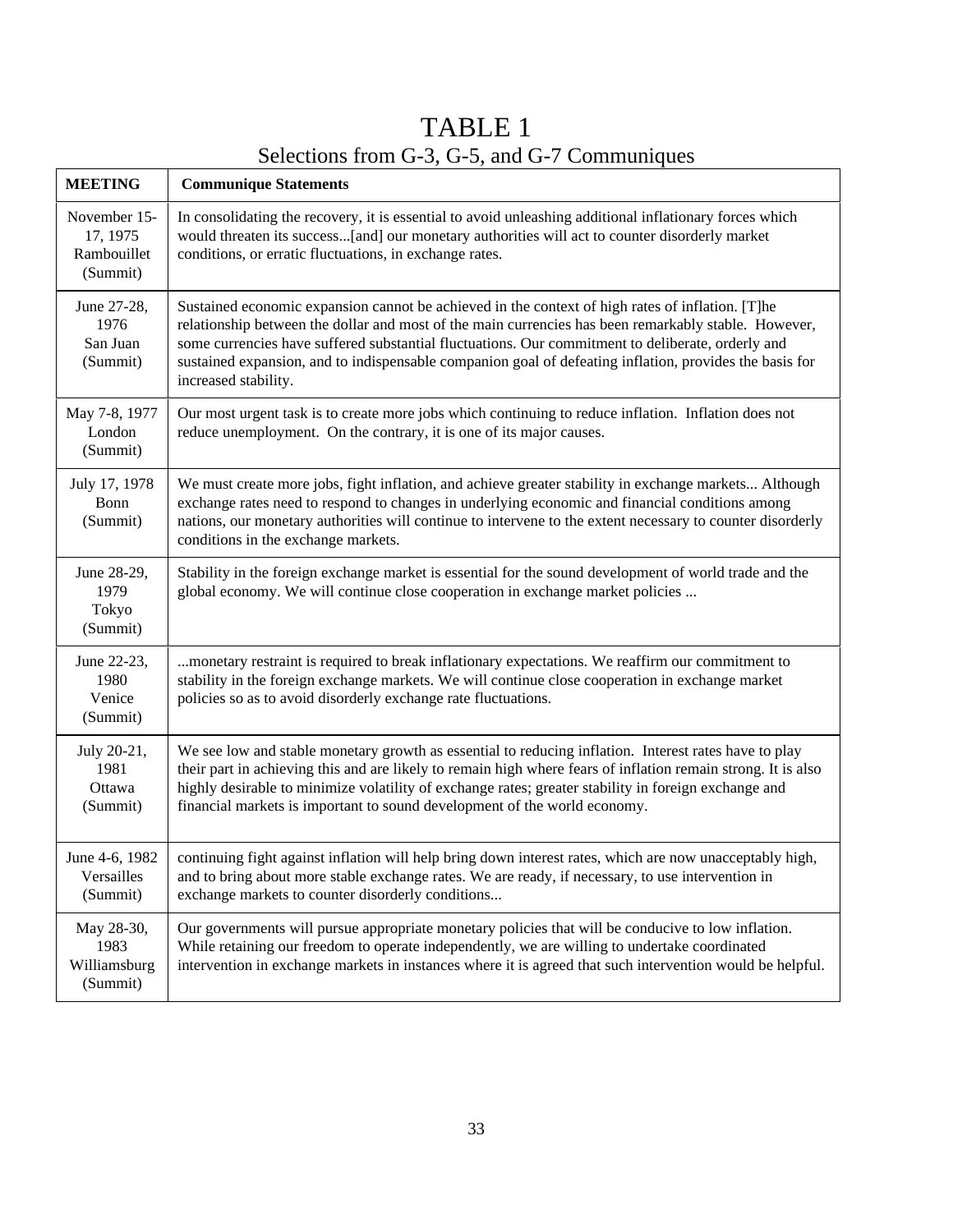| June 7-9, 1984<br>London<br>(Summit)                      | We have agreed: To continue with and where necessary strengthen policies to reduce inflation and<br>interest rates, to control monetary growth                                                                                                                          |
|-----------------------------------------------------------|-------------------------------------------------------------------------------------------------------------------------------------------------------------------------------------------------------------------------------------------------------------------------|
| January 17,<br>1985<br>G5 Ministers<br>Meeting            | In light of recent developments in foreign exchange markets, reaffirmed their commitment made at the<br>Williamsburg Summit to undertake coordinated intervention in the markets as necessary.                                                                          |
| May 2-4, 1985<br>Bonn<br>(Summit)                         | We will consolidate and enhance the progress made in bringing down inflation.                                                                                                                                                                                           |
| September 22,<br>1985<br>Plaza G5<br>Ministers<br>Meeting | in view of the present and prospective changes in fundamentals, some further orderly appreciation of<br>the main non-dollar currencies against the dollar is desirable. They stand ready to cooperate more<br>closely to encourage this when to do so would be helpful. |
| January 19,<br>1986 G5<br>Meeting                         | No communique: Participants agreed that lower inflation worldwide and lower oil prices had created<br>conditions for lower interest rates [Funabashi (1988), p.44].                                                                                                     |
| February 10,<br>1986 Volcker-<br>Pohl Meeting             | No communique: U.S. and Germany agree to coordinated discount rate reductions [Funabashi (1988),<br>p.250].                                                                                                                                                             |
| March 6, 1986<br>G3 Meeting                               | No communique: U.S., Germany and Japan agree to coordinated discount rate reductions [Funabashi<br>$(1988)$ , p.47].                                                                                                                                                    |
| April 18, 1986<br>US-Japan<br>Meeting                     | No communique: U.S. and Japan agree to coordinated discount rate reductions [Funabashi (1988),<br>p. 50].                                                                                                                                                               |
| May 6, 1986<br>Tokyo<br>(Summit)                          | reaffirm the 1983 Williamsburg commitment to intervene in exchange markets when to do so would be<br>helpful.                                                                                                                                                           |
| September 27,<br>1986<br>G7 Ministers<br>Meeting          | Inflation is likely to remain low. [We have agreed] to continue to follow sound monetary policies<br>supporting non-inflationary growth                                                                                                                                 |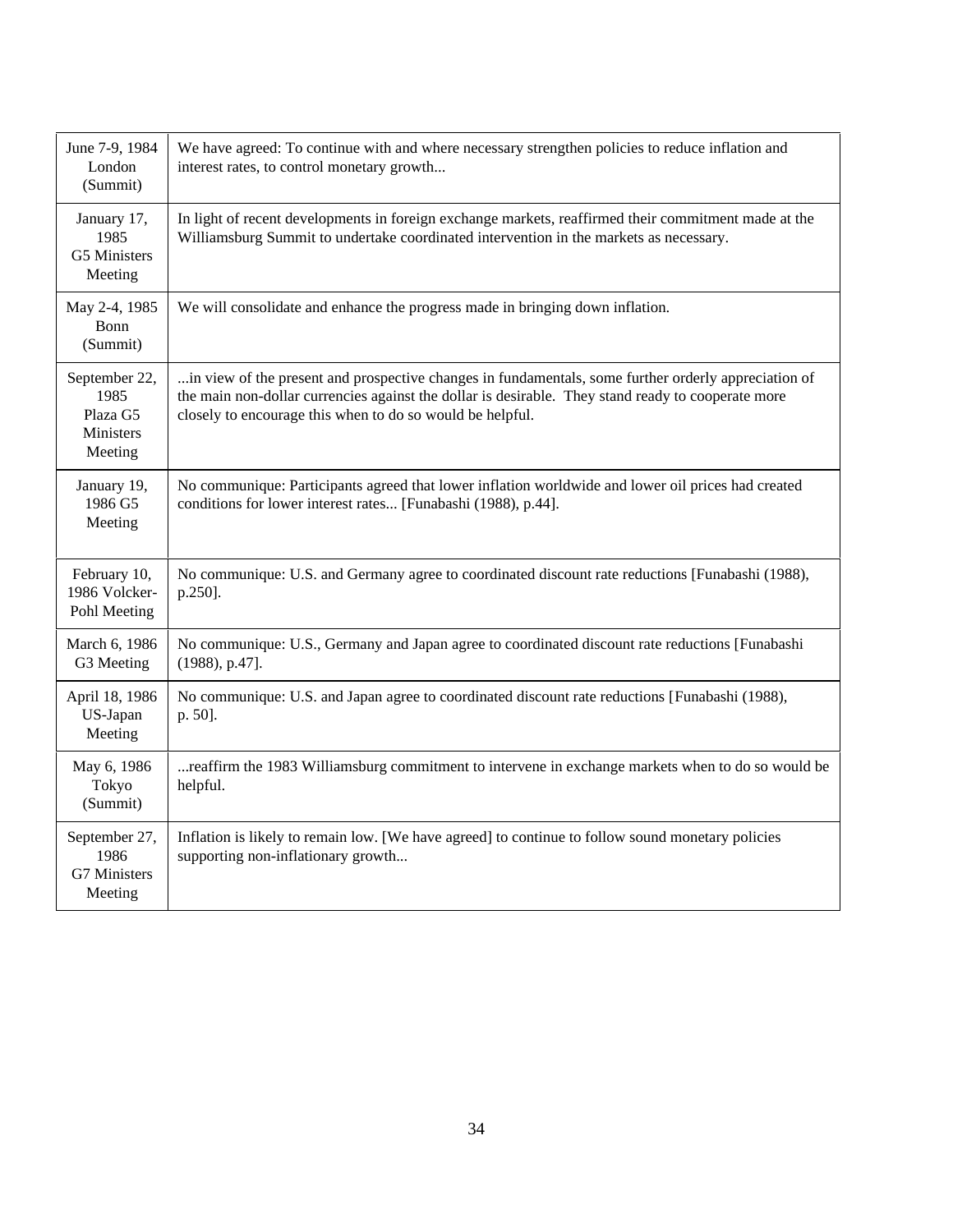| October 31,<br>1986<br>Baker-<br>Miyazawa<br>Accord                 | they shared the view that exchange rate instability can jeopardize stable economic growth. They<br>expressed their mutual understanding that the exchange rate realignment achieved between the yen and<br>the dollar since the Plaza Agreement is now broadly consistent with the present underlying fundamentals<br>and reaffirmed their willingness to cooperate on exchange market issues.<br>Japan agrees to lower interest rates in return for U.S. promises to reduce the budget deficit, enact tax<br>reform and resist protectionist pressures [Funabashi (1988), p.160].                                                              |
|---------------------------------------------------------------------|-------------------------------------------------------------------------------------------------------------------------------------------------------------------------------------------------------------------------------------------------------------------------------------------------------------------------------------------------------------------------------------------------------------------------------------------------------------------------------------------------------------------------------------------------------------------------------------------------------------------------------------------------|
| February 22,<br>1987<br>Louvre<br>Accord<br>G6 Ministers<br>Meeting | Monetary policy [in Germany] will be directed at improving the conditions for sustained economic<br>growth while maintaining price stability. The Bank of Japan announced that it will reduce its discount<br>rate by one half percent on February 23. Monetary policy [in the U.S.] will be consistent with economic<br>expansion at a sustainable non-inflationary pace.<br>substantial exchange rate shifts among their currencies could damage growth and adjustment prospects<br>in their countries. In current circumstances, therefore, they agreed to cooperate closely to foster stability<br>of exchange rates around current levels. |
| April 8, 1987<br>G7 Ministers<br>Meeting                            | They concluded that present and prospective progress in implementing the policy undertakings at the<br>Louvre and in this statement provided a basis for continuing close cooperation to foster the stability of<br>exchange rates.                                                                                                                                                                                                                                                                                                                                                                                                             |
| June 8-10,<br>1987<br>Venice,<br>(Summit)                           | In view of the outlook for low inflation in many countries, a further market-led decline of interest rates<br>would be helpful.<br>Given the policy agreements reached at the Louvre and in Washington, further substantial shifts in<br>exchange rates could prove counterproductive to efforts to increase growth and facilitate adjustment.                                                                                                                                                                                                                                                                                                  |
| September 26,<br>1987<br>G7 Ministers<br>Meeting                    | The Ministers and Governors commit themselves to take further appropriate actions as necessary to<br>achieve the agreed goals set forth in the Louvre agreement. They will particularly intensify their efforts<br>to  foster a high rate of sustained non-inflationary growthreaffirmed that currencies are within ranges<br>broadly consistent with underlying economic fundamentals. They recommitted themselves to continue to<br>cooperate closely to foster the stability of exchange rates around current levels.                                                                                                                        |
| December 23,<br>1987<br>Telephone<br>Accord G7                      | The marked exchange rate changes over the past few weeks, however, stress the need to strengthen<br>underlying economic fundamentals and to continue policy cooperation.                                                                                                                                                                                                                                                                                                                                                                                                                                                                        |
| April 13, 1988<br>G7 Ministers<br>Meeting                           | They reiterated that either excessive fluctuation of exchange rates, a further decline of the dollar, or a<br>rise in the dollar to an extent that becomes destabilizing to the adjustment process could be<br>counterproductive by damaging growth prospects in the world economy. The Ministers and Governors<br>also re-emphasized their common interest in stable exchange rates among their currencies and agreed to<br>continue to cooperate closely in monitoring and implementing policies to strengthen underlying<br>economic fundamentals to foster continued stability of exchange rates.                                           |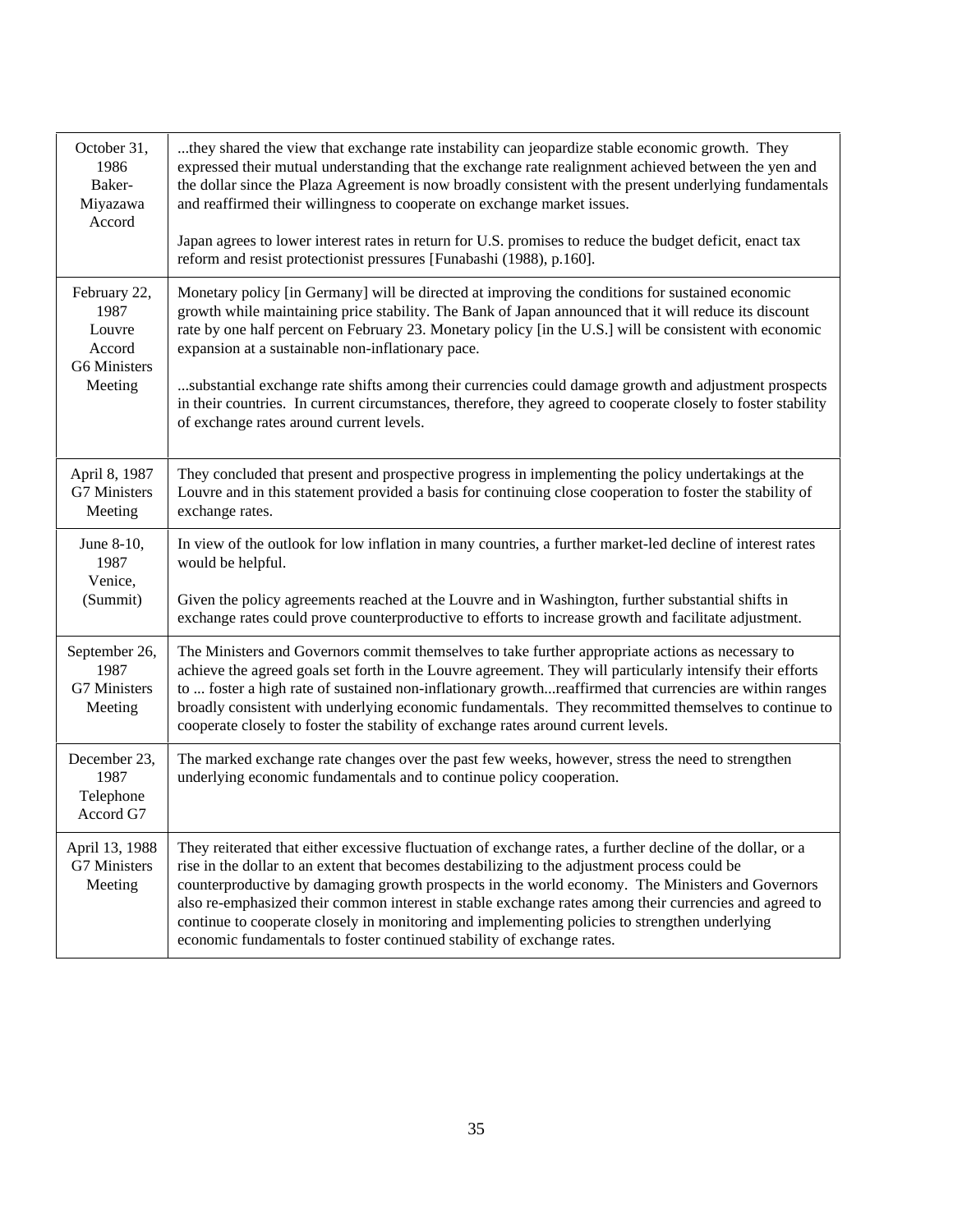| June 19-21,<br>1988<br>Toronto<br>(Summit)       | We need to maintain vigilance against any resurgence of inflation. We endorse the Group of Seven's<br>conclusion that either excessive fluctuation of exchange rates, a further decline of the dollar, or a rise in<br>the dollar to an extent that becomes destabilizing to the adjustment process, could be counterproductive<br>by damaging growth prospects in the world economy.                                                                                                        |
|--------------------------------------------------|----------------------------------------------------------------------------------------------------------------------------------------------------------------------------------------------------------------------------------------------------------------------------------------------------------------------------------------------------------------------------------------------------------------------------------------------------------------------------------------------|
| September 24,<br>1988<br>G7 Ministers<br>Meeting | Ministers and Governors emphasized their continued interest in stable exchange rates among their<br>currencies. Therefore, they reaffirmed their commitments to pursue policies that will maintain exchange<br>rate stability and to continue to cooperate closely on exchange markets.                                                                                                                                                                                                      |
| April 2, 1989<br><b>G7 Ministers</b><br>Meeting  | The success of these efforts [coordinated non-inflationary growth] depends on continued progress in<br>controlling inflation. The Ministers and Governors agreed that a rise of the dollar which undermined<br>adjustment efforts, or an excessive decline, would be counterproductive, and reiterated their commitment<br>to cooperate closely on exchange markets.                                                                                                                         |
| July 16, 1989<br>Paris<br>(Summit)               | Until now, the threat of inflation in many countries has been contained, thanks to the concerted efforts of<br>governments and monetary authorities. But continued vigilance is required There has been continued<br>cooperation in exchange markets.                                                                                                                                                                                                                                        |
| September 23,<br>1989<br>G7 Ministers<br>Meeting | The Ministers and Governors considered the rise in recent months of the dollar inconsistent with longer-<br>run economic fundamentals. They agreed that a rise of the dollar above current levels or an excessive<br>decline could adversely affect prospects for the world economy. In this context, they agreed to<br>cooperate closely in exchange markets.                                                                                                                               |
| April 7, 1990<br>G7 Ministers<br>Meeting         | The Ministers and Governors discussed developments in global financial markets, especially the decline<br>of the yen against other currencies and its undesirable consequences for the global adjustment process,<br>and agreed to keep these developments under review. They reaffirmed their commitment to economic<br>policy coordination, including cooperation in exchange markets.                                                                                                     |
| May 6, 1990<br>G7 Ministers<br>Meeting           | They agreed that price pressures warrant continued vigilance. They also noted that the yen had stabilized<br>since their meeting in Paris, [4/7/90] but remained of the view that the present level may have<br>undesirable consequences for the global adjustment processand reaffirmed their [Ministers and<br>Governors] commitment to economic policy coordination, including cooperation on exchange markets.                                                                           |
| July 11, 1990<br>Houston<br>(Summit)             | Inflation, although considerably lower than in the early 1980s, is a matter of serious concern in some<br>countries and requires continued vigilance.                                                                                                                                                                                                                                                                                                                                        |
| September 22,<br>1990<br>G7 Ministers<br>Meeting | They recalled that at their last meeting, they were of the view that the level of the yen then prevailing<br>may have had undesirable consequences for the global adjustment process. They noted that since then,<br>the yen had appreciated and concluded that exchange rates were now broadly in line with continued<br>adjustment of external imbalances. They agreed to continue to cooperate closely on exchange markets in<br>the context of the economic policy coordination process. |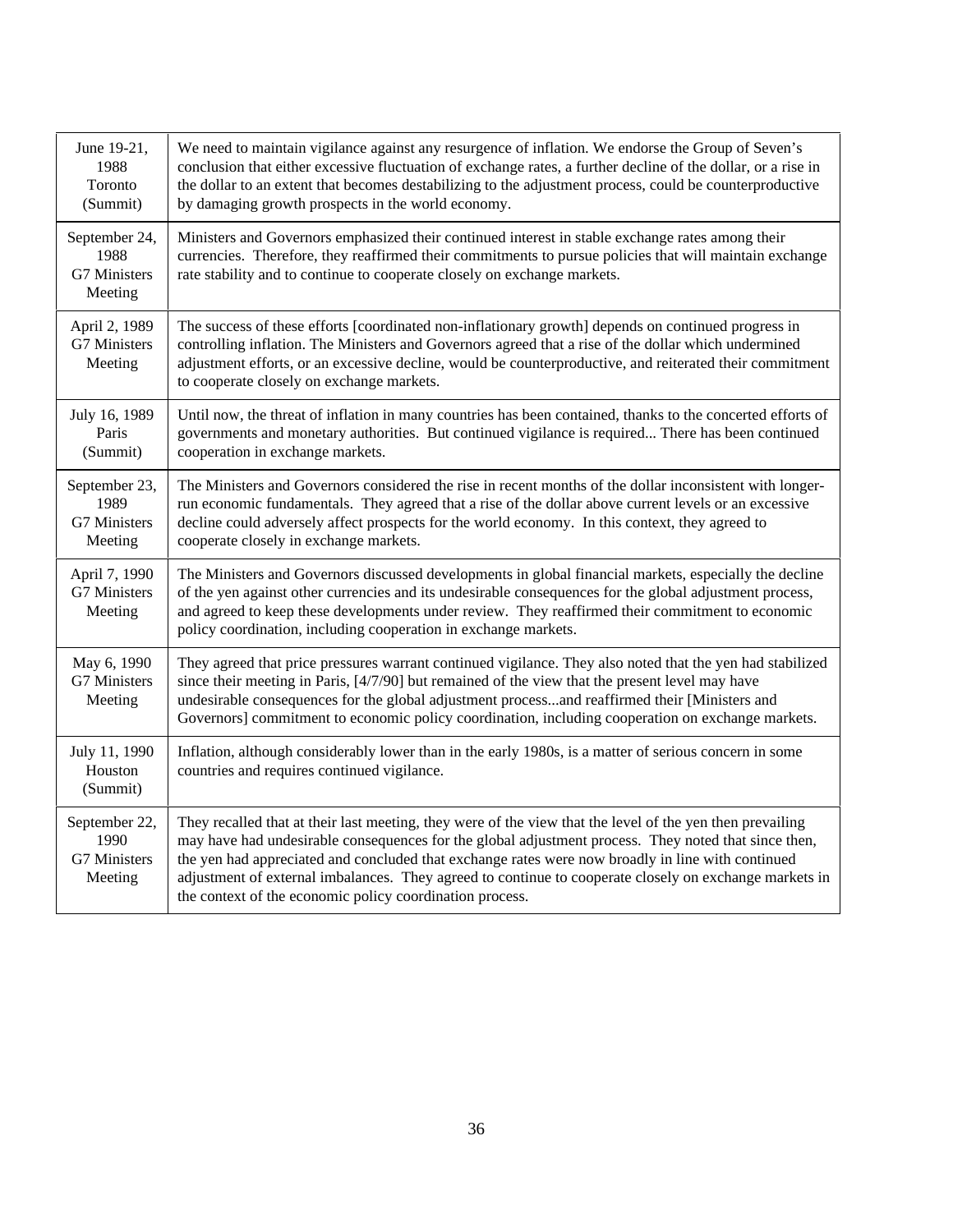| January 21,<br>1991<br>G7 Ministers<br>Meeting | Implementation of sound fiscal policies, combined with stability-oriented monetary policies, should<br>create conditions favorable to lower global interest rates They agreed to strengthen cooperation and to<br>monitor developments in exchange markets. The Ministers and Governors are prepared to respond as<br>appropriate to maintain stability in international financial markets.                                                                                                                                                                                                                                                                                      |
|------------------------------------------------|----------------------------------------------------------------------------------------------------------------------------------------------------------------------------------------------------------------------------------------------------------------------------------------------------------------------------------------------------------------------------------------------------------------------------------------------------------------------------------------------------------------------------------------------------------------------------------------------------------------------------------------------------------------------------------|
| April 28, 1991<br>G7 Ministers<br>Meeting      | The Ministers and Governors emphasized the importance of monetary and fiscal policies which provide<br>the basis for lower real interest rates and a sustained global economic recovery with price stability. They<br>also reviewed developments in international financial markets and reaffirmed their commitment to<br>cooperate closely on exchange markets.                                                                                                                                                                                                                                                                                                                 |
| June 23, 1991<br>G7 Ministers<br>Meeting       | The Ministers and Governors welcomed the reductions in interest rates that have taken place in a number<br>of their countries and elsewhere. They also reviewed recent developments in international financial<br>markets and reaffirmed their commitment to cooperate closely, taking account of the need for orderly<br>markets, if necessary through appropriately concerted action in exchange markets.                                                                                                                                                                                                                                                                      |
| July 17, 1991<br>London<br>(Summit)            | We therefore commit ourselves to implement fiscal and monetary policies, provide the basis for lower<br>real interest rates. We also welcome the close cooperation on exchange markets and the work to improve<br>the functioning of the international monetary system.                                                                                                                                                                                                                                                                                                                                                                                                          |
| October 12,<br>1991<br>G7 Ministers<br>Meeting | The Ministers and Governors emphasized the importance of fiscal and monetary policies, which,<br>provide the basis for lower real interest rates and sustained growth with price stability in a medium-term<br>perspective. They reviewed developments in international financial markets and concluded that the<br>recent exchange market developments were broadly in line with continued adjustment of external<br>imbalances. They also reaffirmed their commitment to cooperated closely on exchange markets.                                                                                                                                                               |
| January 25,<br>1992<br>G7 Ministers<br>Meeting | Monetary policies should be directed to preserving the gains that have been achieved in reducing<br>inflation while providing adequate scope to finance sustainable growth. Those countries which in the<br>future experience better than expected inflation performance may have a basis for an easing of monetary<br>conditions and interest rates without jeopardizing the commitment to price stability and exchange rate<br>objectives. They agreed to continue to monitor market developments and reaffirmed their commitment to<br>cooperate closely in exchange markets, thus contributing to favorable conditions for stable exchange<br>markets and economic recovery. |
| April 26, 1992<br>G7 Ministers<br>Meeting      | On monetary policies, the Ministers and Governors welcomed the reductions in cost and price pressures<br>in most of their countries, which have permitted significantly lower interest rates in several cases.<br>Exchange markets have been generally stable in recent months, though they noted that the decline of the<br>yen since their last meeting was not contributing to the adjustment process. They agreed to continue to<br>monitor market developments and reaffirmed their commitment to close cooperation in exchange<br>markets, which can contribute to facilitating recovery.                                                                                  |
| July 8, 1992<br>Munich<br>(Summit)             | we [Heads of State and Government of G7] all would gain greatly from stronger, sustainable non-<br>inflationary growth.                                                                                                                                                                                                                                                                                                                                                                                                                                                                                                                                                          |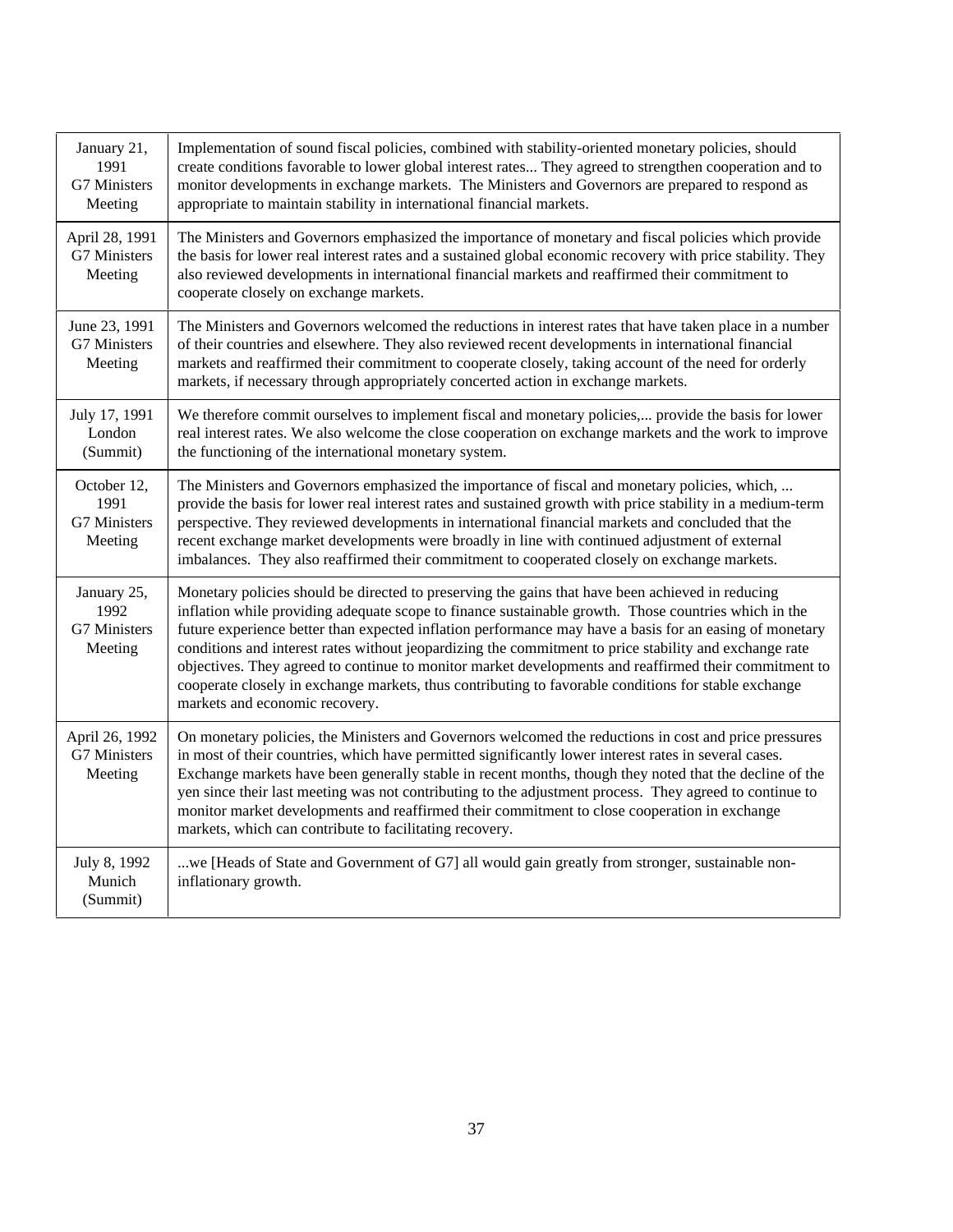| September 19,<br>1992<br>G7 Ministers<br>Meeting                                | The Ministers and Governors will continue to cooperate and to monitor closely economic and financial<br>conditions in their countries and will take appropriate additional actions as needed to achieve sustained<br>growth and greater currency stability.        |
|---------------------------------------------------------------------------------|--------------------------------------------------------------------------------------------------------------------------------------------------------------------------------------------------------------------------------------------------------------------|
| April 29, 1993<br><b>G7 Ministers</b><br>Meeting                                | We agreed that exchange rates should reflect economic fundamentals and that excessive volatility is<br>undesirable. We reviewed recent developments in foreign exchange markets and affirmed our continued<br>commitment to close cooperation in exchange markets. |
| July 9, 1993<br>Tokyo<br>(Summit)                                               | Japan will implement fiscal and monetary measures as necessary, to ensure sustained non-inflationary<br>growth led by strong domestic demand                                                                                                                       |
| November 25,<br>1993<br><b>G7 Ministers</b><br>Meeting                          | no monetary or exchange rate policy commitments                                                                                                                                                                                                                    |
| April 25, 1994<br><b>US</b> Treasury<br>Sec Lloyd<br>Bentsen on<br>behalf of G7 | Inflation remains low in all the major economies. In my view the fundamentals that drive interest rates<br>still provide room for further reductions, particularly in countries with weak growth.                                                                  |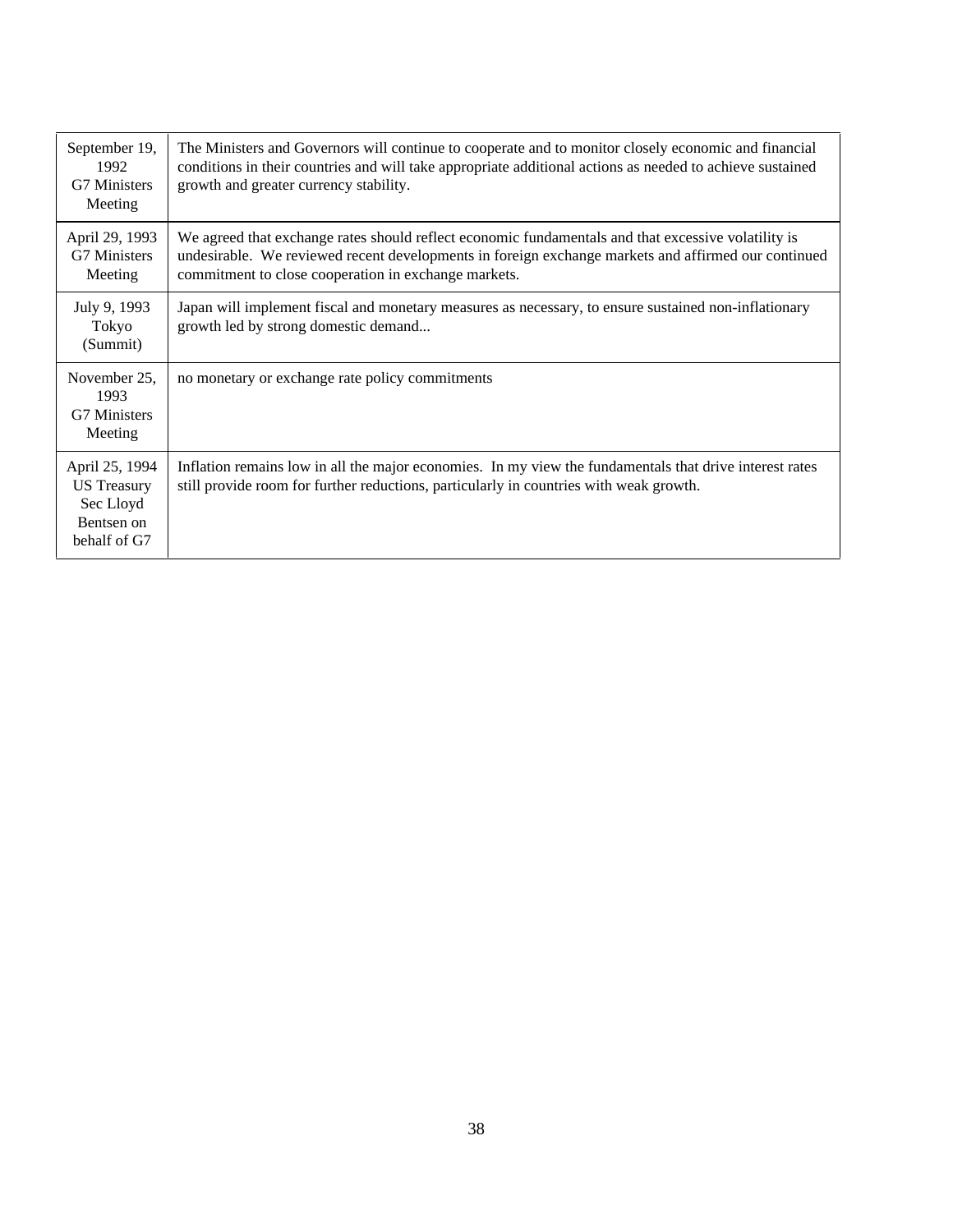| <b>Meeting</b>                                      | <b>Inflation</b> | <b>Lower Interest</b><br>Rates (Growth) | <b>Exchange Rate</b><br><b>Stability</b> | <b>Exchange Rate</b><br><b>Level</b> |
|-----------------------------------------------------|------------------|-----------------------------------------|------------------------------------------|--------------------------------------|
| November 15-17, 1975<br>Rambouillet (Summit)        | $\mathbf X$      |                                         | $\mathbf X$                              |                                      |
| June 27-28, 1976<br>San Juan (Summit)               | $\mathbf X$      |                                         | $\mathbf X$                              |                                      |
| May 7-8, 1977<br>London (Summit)                    | $\mathbf X$      |                                         |                                          |                                      |
| July 17, 1978<br>Bonn (Summit)                      | $\mathbf X$      |                                         |                                          | $\mathbf X$                          |
| June 28-29, 1979<br>Tokyo (Summit)                  |                  |                                         | $\mathbf X$                              |                                      |
| June 22-23, 1980<br>Venice (Summit)                 | $\mathbf X$      |                                         | $\mathbf X$                              |                                      |
| July 20-21, 1981<br>Ottawa (Summit)                 | $\mathbf X$      |                                         | $\mathbf X$                              |                                      |
| June 4-6, 1982<br>Versailles (Summit)               | $\mathbf X$      |                                         | $\mathbf X$                              |                                      |
| May 28-30, 1983<br>Williamsburg (Summit)            | $\mathbf X$      |                                         |                                          | $\mathbf X$                          |
| June 7-9, 1984<br>London (Summit)                   | $\mathbf X$      |                                         |                                          |                                      |
| January 17, 1985<br>G5 Ministers Meeting            |                  |                                         |                                          | $\mathbf X$                          |
| May 2-4, 1985<br>Bonn (Summit)                      | $\mathbf X$      |                                         |                                          |                                      |
| September 22, 1985<br>Plaza G5 Ministers<br>Meeting |                  |                                         |                                          | $\mathbf X$                          |

## TABLE 2

G3, G5, and G7 Monetary and Exchange Rate Policy Commitments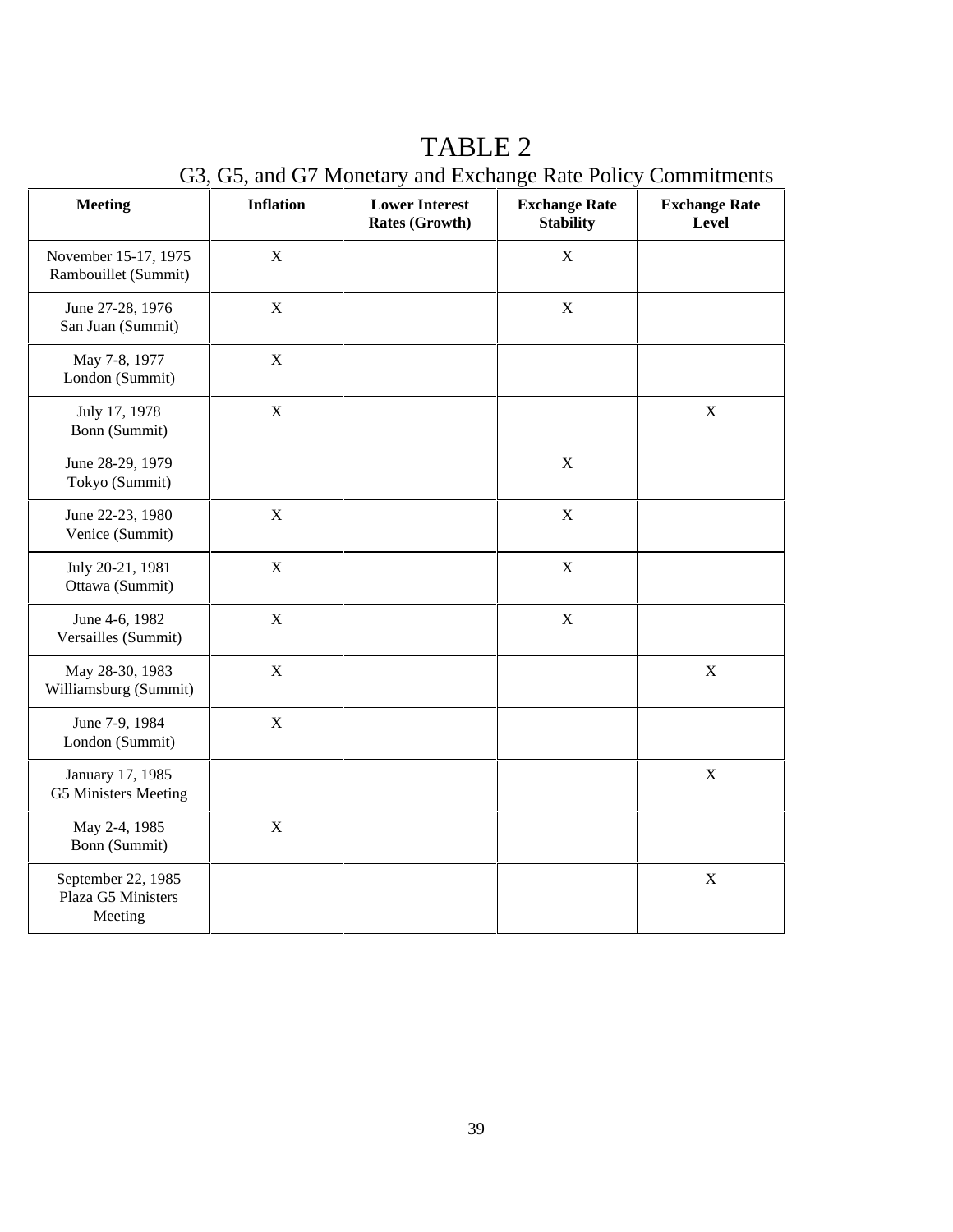| <b>Meeting</b>                                                    | <b>Inflation</b> | <b>Lower Interest</b><br>Rates (Growth) | <b>Exchange Rate</b><br><b>Stability</b> | <b>Exchange Rate</b><br><b>Level</b> |
|-------------------------------------------------------------------|------------------|-----------------------------------------|------------------------------------------|--------------------------------------|
| January 19, 1986<br>G5 Meeting                                    |                  | $\mathbf X$                             |                                          |                                      |
| February 10, 1986<br>Volcker-Pohl Meeting                         |                  | $\mathbf X$<br>US and Germany           |                                          |                                      |
| March 6, 1986<br>G3 Meeting                                       |                  | $\mathbf X$                             |                                          |                                      |
| April 18, 1986<br><b>US-Japan Meeting</b>                         |                  | $\mathbf X$<br>US and Japan             |                                          |                                      |
| May, 6, 1986<br>Tokyo (Summit)                                    |                  |                                         | $\mathbf X$                              |                                      |
| September 27, 1986<br>G7 Ministers Meeting                        |                  | $\boldsymbol{X}$                        |                                          |                                      |
| October 31, 1986<br>Baker-Miyazawa Accord                         |                  | $\mathbf X$<br>Japan                    |                                          | $\mathbf X$                          |
| February 22, 1987<br>Louvre Accord<br><b>G6 Ministers Meeting</b> |                  | $\mathbf X$                             | $\mathbf X$                              |                                      |
| April 8, 1987<br>G7 Ministers Meeting                             |                  |                                         | X                                        |                                      |
| June 8-10, 1987<br>Venice, (Summit)                               |                  | $\mathbf X$                             | $\mathbf X$                              |                                      |
| September 26, 1987<br>G7 Ministers Meeting                        |                  | $\mathbf X$                             | $\mathbf X$                              |                                      |
| December 23, 1987<br>Telephone Accord G7                          |                  |                                         |                                          | $\mathbf X$                          |
| April 13, 1988<br>G7 Ministers Meeting                            |                  |                                         | $\mathbf X$                              |                                      |
| June 19-21, 1988<br>Toronto (Summit)                              | $\mathbf X$      |                                         | $\mathbf X$                              |                                      |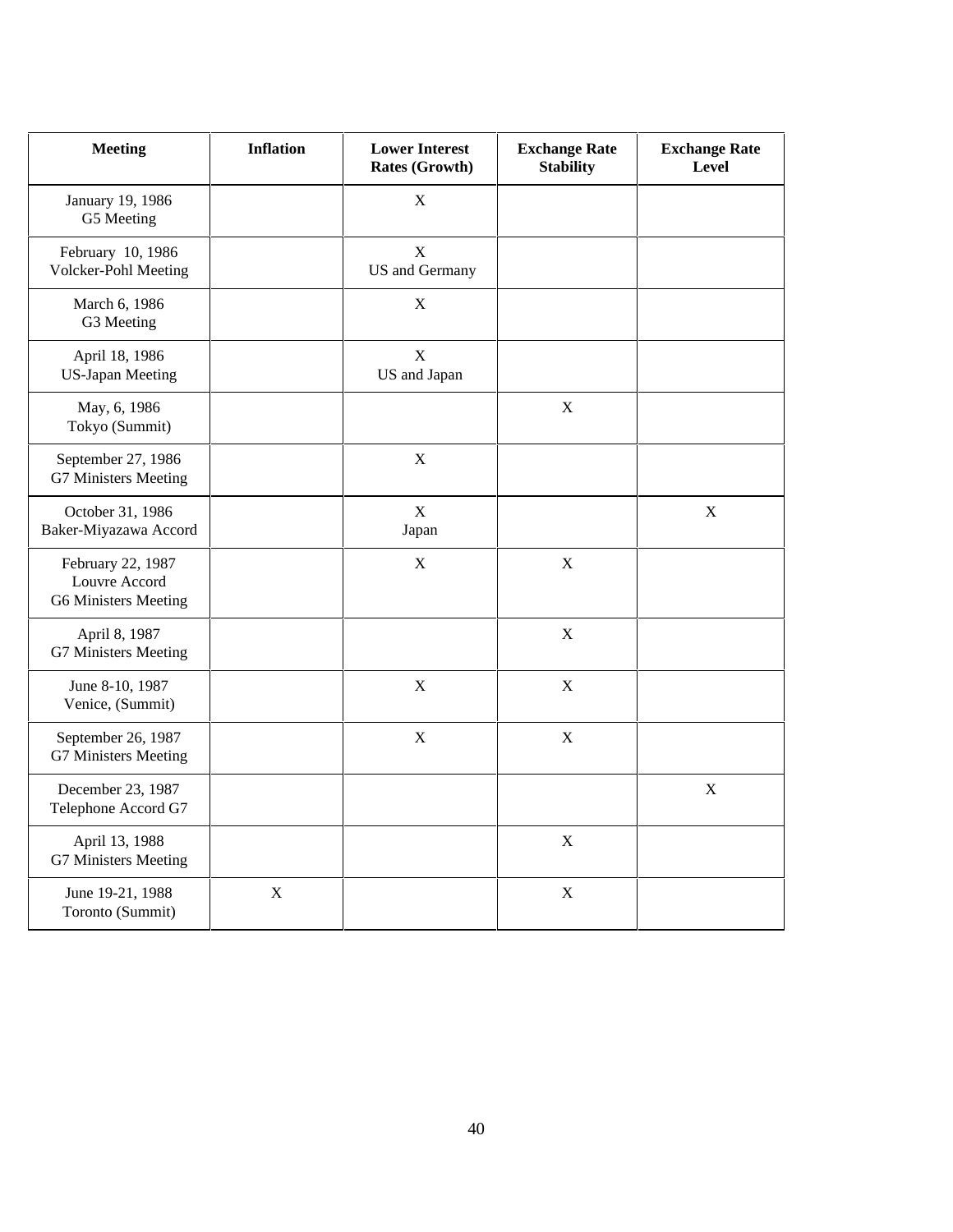| <b>Meeting</b>                             | <b>Inflation</b> | <b>Lower Interest</b><br>Rates (Growth) | <b>Exchange Rate</b><br><b>Stability</b> | <b>Exchange Rate</b><br>Level |
|--------------------------------------------|------------------|-----------------------------------------|------------------------------------------|-------------------------------|
| September 24, 1988<br>G7 Ministers Meeting |                  |                                         | $\mathbf X$                              |                               |
| April 2, 1989<br>G7 Ministers Meeting      | $\mathbf X$      |                                         | $\mathbf X$                              |                               |
| July 16, 1989<br>Paris (Summit)            | $\mathbf X$      |                                         |                                          |                               |
| September 23, 1989<br>G7 Ministers Meeting |                  |                                         |                                          | $\mathbf X$                   |
| April 7, 1990<br>G7 Ministers Meeting      |                  |                                         |                                          | X                             |
| May 6, 1990<br>G7 Ministers Meeting        | $\mathbf X$      |                                         |                                          | $\mathbf X$                   |
| July 11, 1990<br>Houston (Summit)          | $\mathbf X$      |                                         |                                          |                               |
| September 22, 1990<br>G7 Ministers Meeting |                  |                                         | $\mathbf X$                              |                               |
| January 21, 1991<br>G7 Ministers Meeting   |                  | $\mathbf X$                             | $\mathbf X$                              |                               |
| April 28, 1991<br>G7 Ministers Meeting     |                  | X                                       | $\mathbf X$                              |                               |
| June 23, 1991<br>G7 Ministers Meeting      |                  | $\boldsymbol{X}$                        | $\mathbf X$                              |                               |
| July 17, 1991<br>London (Summit)           |                  | X                                       | X                                        |                               |
| October 12, 1991<br>G7 Ministers Meeting   |                  | X                                       | $\mathbf X$                              |                               |
| January 25, 1992<br>G7 Ministers Meeting   |                  | X                                       | X                                        |                               |
| April 26, 1992<br>G7 Ministers Meeting     |                  | X                                       |                                          | $\mathbf X$                   |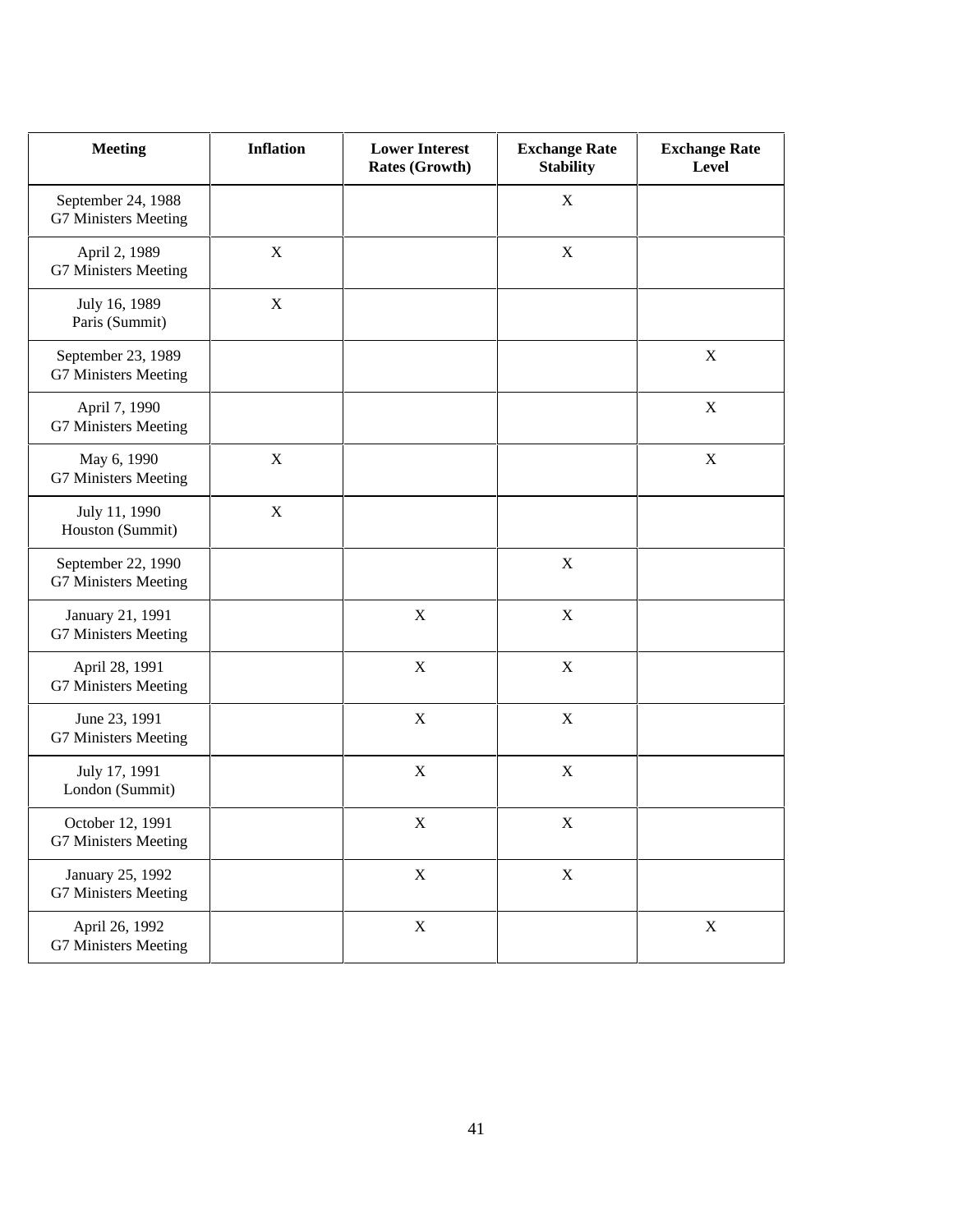| <b>Meeting</b>                             | <b>Inflation</b> | <b>Lower Interest</b><br><b>Rates (Growth)</b> | <b>Exchange Rate</b><br><b>Stability</b> | <b>Exchange Rate</b><br>Level |
|--------------------------------------------|------------------|------------------------------------------------|------------------------------------------|-------------------------------|
| July 8, 1992<br>Munich (Summit)            |                  | X                                              |                                          |                               |
| September 19, 1992<br>G7 Ministers Meeting |                  | $\mathbf{X}$                                   | X                                        |                               |
| April 29, 1993<br>G7 Ministers Meeting     |                  |                                                | X                                        |                               |
| July 9, 1993<br>Tokyo (Summit)             |                  | X<br>Japan                                     |                                          |                               |
| November 25, 1993<br>G7 Ministers Meeting  |                  |                                                |                                          |                               |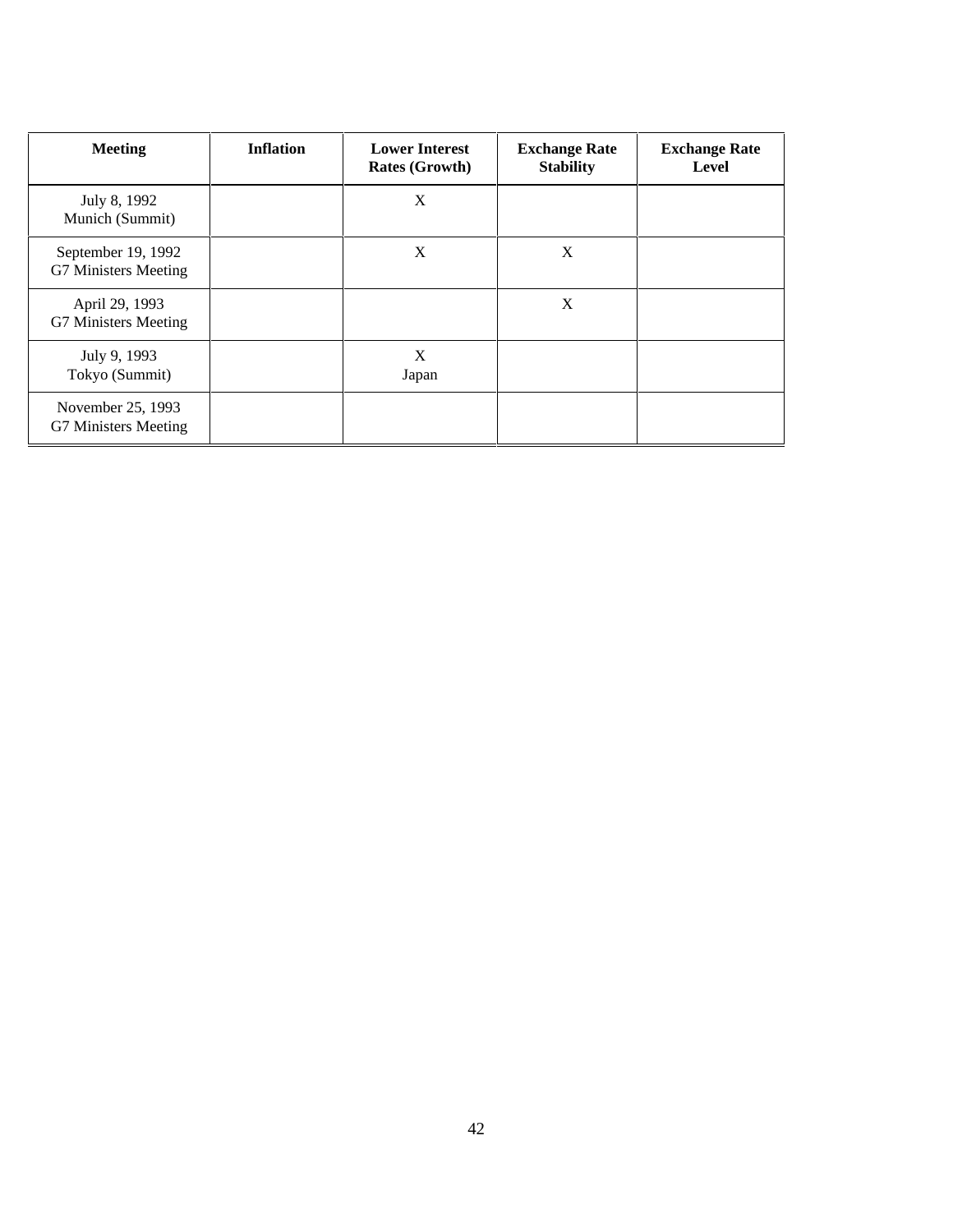| Year | <b>Target</b> | <b>Explanation</b>                                                                                                                                                                                                                                                                                                             | <b>Revision</b> |
|------|---------------|--------------------------------------------------------------------------------------------------------------------------------------------------------------------------------------------------------------------------------------------------------------------------------------------------------------------------------|-----------------|
| 1977 | $6 - 7$       | No revision                                                                                                                                                                                                                                                                                                                    | None            |
| 1978 | $5 - 7$       | Will not suspend target,<br>although " it is no longer<br>expected that the<br>monetary growth target<br>for 1978will be<br>met"Overshooting<br>mainly due to<br>interventions and<br>speculation on forex<br>market. But BBank will<br>not abandon, "its super<br>ordinate objective of<br>preventing an inflation"<br>[June] | None            |
| 1979 | $6-9$         | Focus has been on lower<br>limit of the target range in<br>the last few months<br>[September]                                                                                                                                                                                                                                  | None            |
| 1980 | $5 - 8$       | Declared the bottom end<br>of the range as its<br>objective. [July]                                                                                                                                                                                                                                                            | $5 - 6.5$       |
| 1981 | $4 - 7$       | "the monetary growth<br>target should under the<br>prevailing overall<br>economic conditions be<br>retained unchanged<br>monetary growth has to<br>be kept in the lower half<br>of the target range for the<br>rest of this year" [July]                                                                                       | $4 - 5.5$       |

TABLE 3 BundesBank Monetary Growth Targets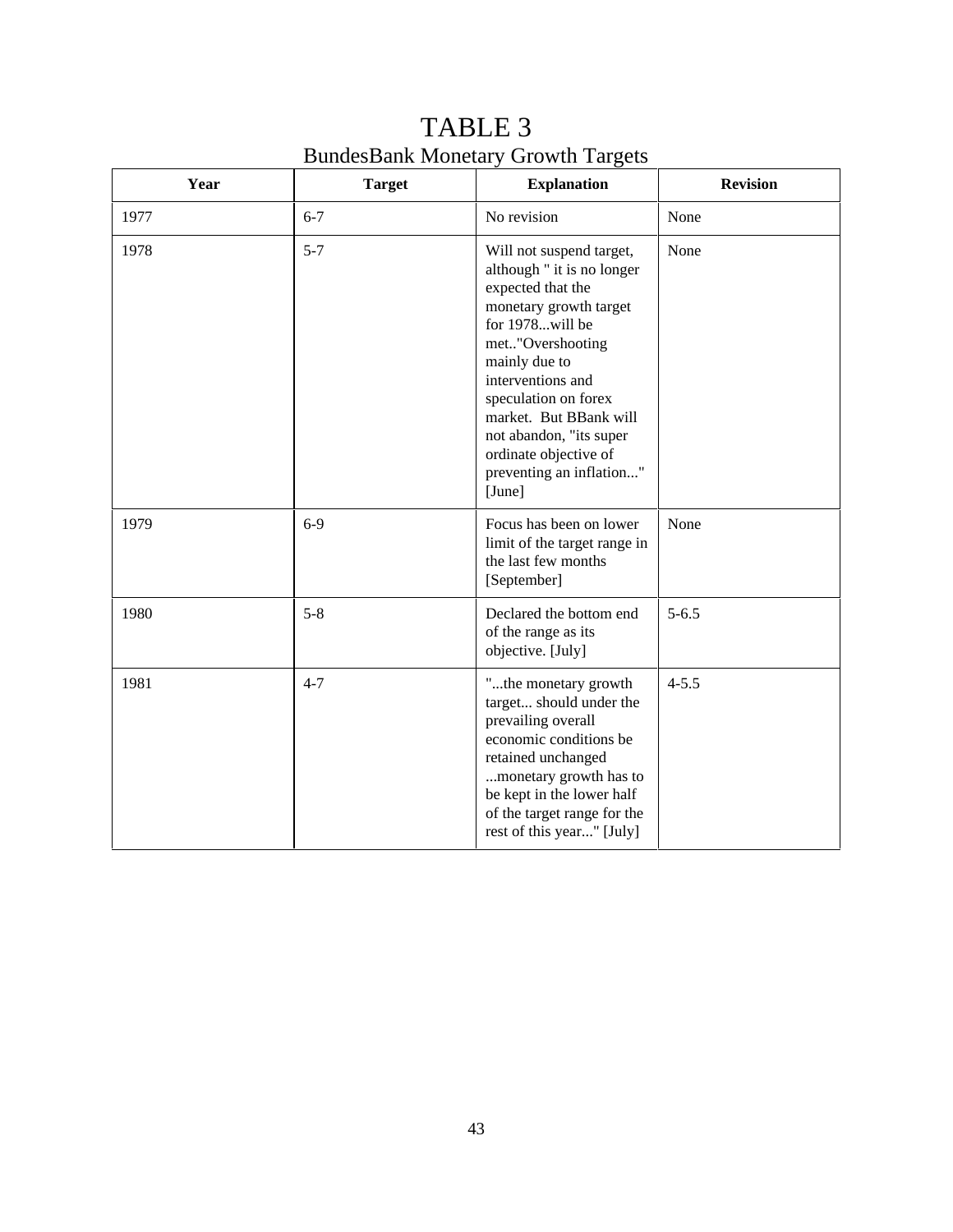| Year | <b>Target</b> | <b>Explanation</b>                                                                                                                                                                                                                                                            | <b>Revision</b> |
|------|---------------|-------------------------------------------------------------------------------------------------------------------------------------------------------------------------------------------------------------------------------------------------------------------------------|-----------------|
| 1982 | $4 - 7$       | " If progress in the<br>domestic and external<br>adjustment and<br>stabilisation process<br>continuesit will be<br>possibleto speed up<br>monetary expansion and<br>to keep the growthon<br>the middle or the upper<br>part of the target range."<br>[December 81]            | None            |
| 1983 | $4 - 7$       | The target is still correct<br>and although it has been<br>overshot, it can still be<br>achieved by years end.<br>[July]                                                                                                                                                      | None            |
| 1984 | $4 - 6$       | "monetary expansion<br>continued to be consistent<br>with the target set for<br>1984." [September]                                                                                                                                                                            | None            |
| 1985 | $3 - 5$       | "During its regular review<br>at mid-year the Central<br>Bank Council decided<br>that the 1985 monetary<br>growth targetwould be<br>retained." [July]                                                                                                                         | none            |
| 1986 | $3.5 - 5.5$   | CBC retains the target<br>[July]                                                                                                                                                                                                                                              | none            |
| 1987 | $3-6$         | Overshooting tolerated<br>because, "the<br>dampening effects on<br>price and cost of the DM<br>appreciation and the low<br>world market prices of<br>energy sources helped<br>to insure that domestic<br>price share remained<br>stable in the last two<br>years." [Feb. '88] | none            |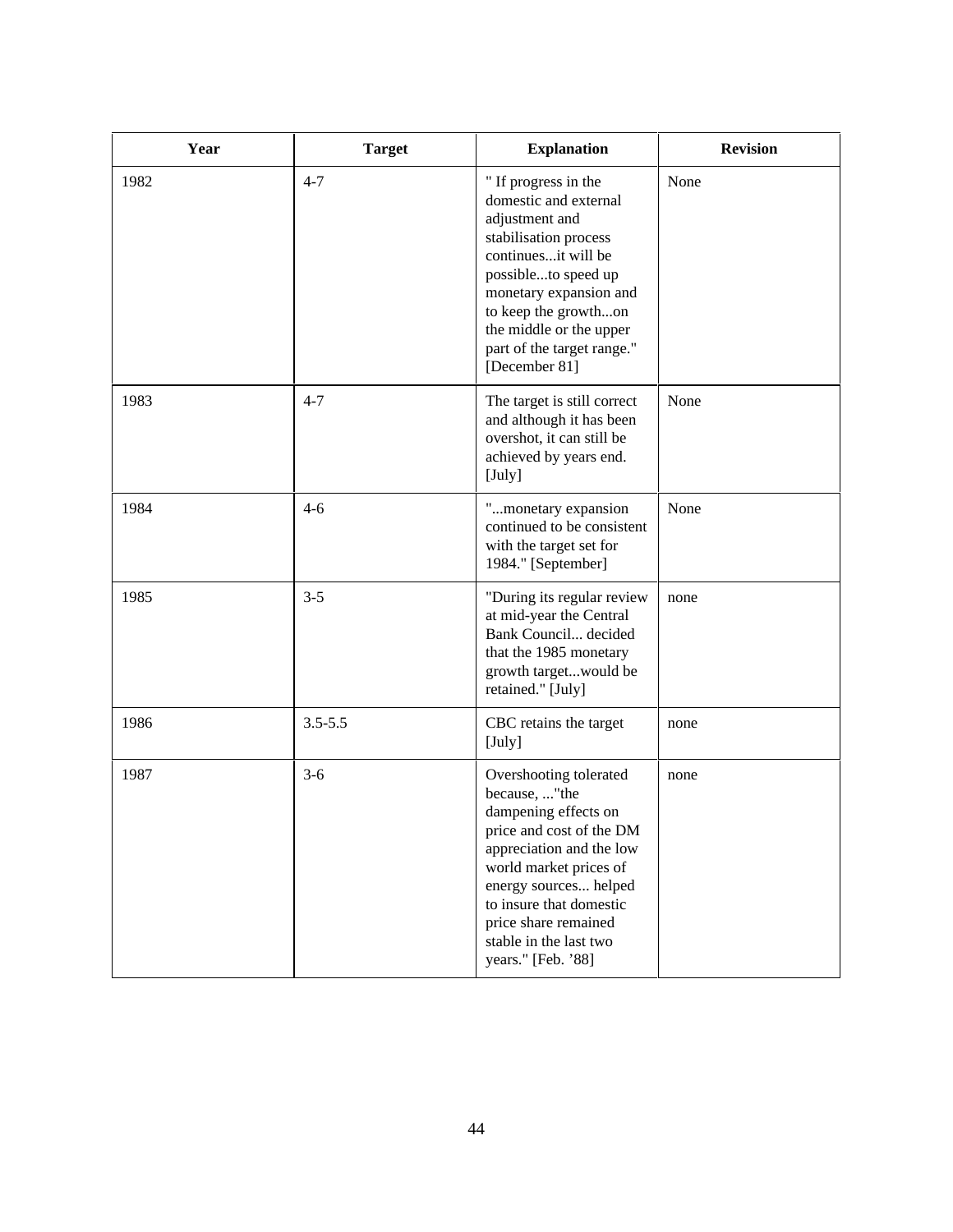| Year | <b>Target</b> | <b>Explanation</b>                                                                                                                                                                                                    | <b>Revision</b> |
|------|---------------|-----------------------------------------------------------------------------------------------------------------------------------------------------------------------------------------------------------------------|-----------------|
| 1988 | $3-6$         | No revision                                                                                                                                                                                                           | none            |
| 1989 | $4 - 6$       | "the CBC confirmed the<br>monetary target for 1989<br>at the end of June"<br>[September]                                                                                                                              | none            |
| 1990 | $4-6$         | No revision                                                                                                                                                                                                           | none            |
| 1991 | $4 - 6$       | "By lowering the 1991<br>target the CBC is taking<br>due account of the<br>structural changes in east<br>German households'<br>demand for money<br>patterns which changes<br>are now more clearly<br>evident." [July] | $3 - 5%$        |
| 1992 | $3.5 - 6$     | "The assumptions the<br>monetary target was<br>originally based on still<br>generally apply in mid-<br>1992" [August]                                                                                                 | none            |
| 1993 | $4.5 - 6.5$   | "The CBC reviewed<br>and reaffirmed the<br>monetary target for<br>1993." [July]                                                                                                                                       | none            |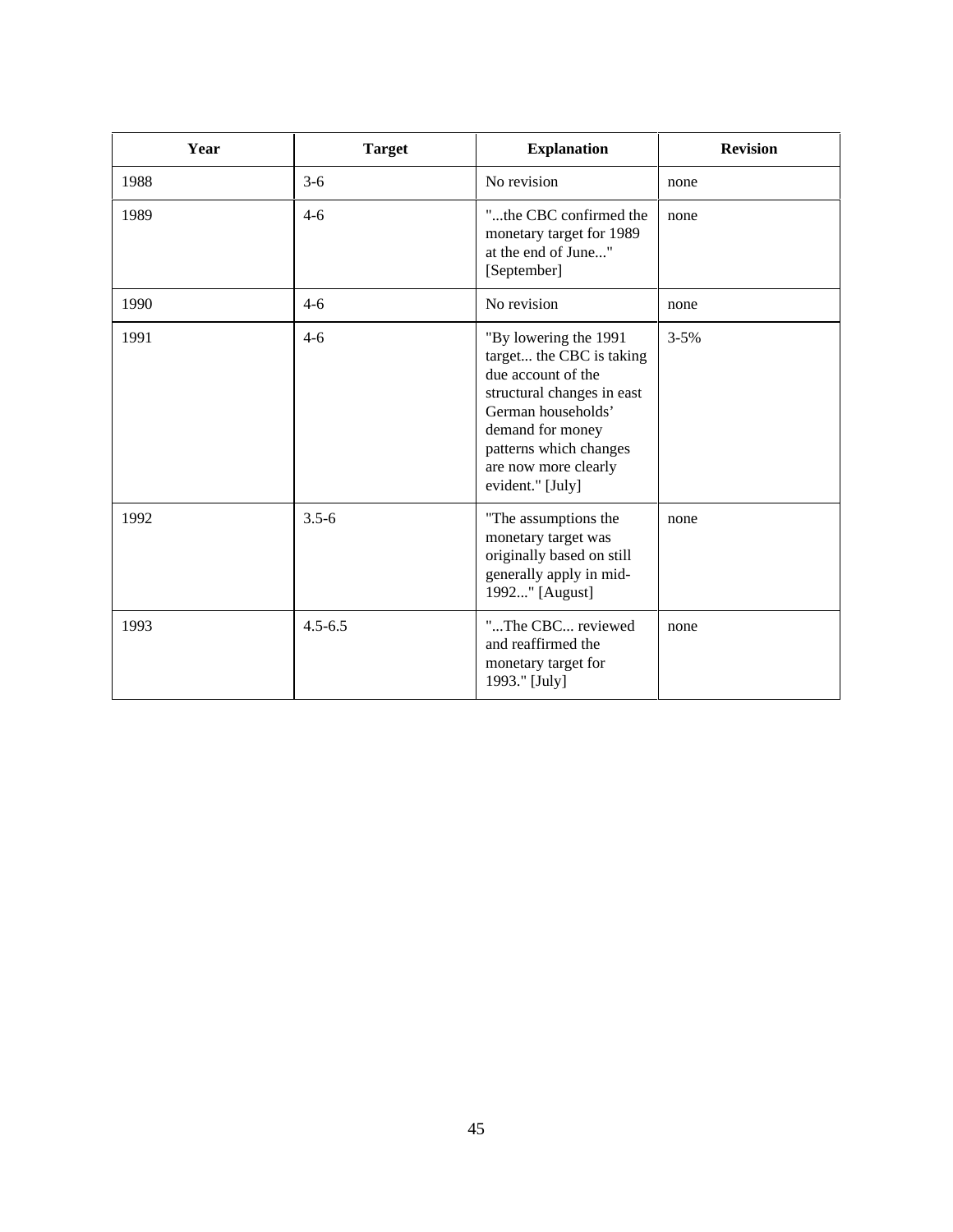## TABLE 4

## Variance Decompositions

(Percentage of Total Error Variance)

## Innovation in: US Monetary Policy Index (3-variable system)

|                                   | One Year       | Two Years     | Three Years   |
|-----------------------------------|----------------|---------------|---------------|
| US Monetary Policy<br>Index       | $81 (9.24)$ ** | $84(9.58)$ ** | $76(6.10)**$  |
| German Monetary<br>Policy Index   | $19(1.78)$ †   | $21(1.62)$ †  | 23(1.62)      |
| Japanese Monetary<br>Policy Index | $25(2.12)^*$   | $43(3.24)$ ** | $44(3.03)$ ** |

### Innovation in: US Monetary Policy Index (9-variable system)

|                                    | One Year       | Two Years     | Three Years   |
|------------------------------------|----------------|---------------|---------------|
| <b>US</b> Industrial<br>Production | $20(2.58)$ *   | $38(3.63)$ ** | $37(3.38)$ ** |
| German Industrial<br>Production    | 3(0.16)        | 1.5(0.61)     | 6(1.08)       |
| Japanese Industrial<br>Production  | 1.5(0.87)      | 5(1.13)       | 11(1.34)      |
| <b>US Consumer Price</b><br>Index  | 5(1.29)        | 3(0.72)       | 2(0.45)       |
| German Consumer<br>Price Index     | 1(0.44)        | 3(0.57)       | 3.5(0.64)     |
| Japanese Consumer<br>Price Index   | $17(3.07)$ **  | $15(2.27)$ *  | $11(1.77)$ †  |
| <b>US Monetary Policy</b><br>Index | 40 $(5.10)$ ** | $28(3.57)$ ** | $25(3.19)$ ** |
| German Monetary<br>Policy Index    | $19(2.47)^*$   | $18(2.15)^*$  | $14(1.95)*$   |
| Japanese Monetary<br>Policy Index  | 32 (3.52)**    | 24 (3.35)**   | $22(2.64)$ *  |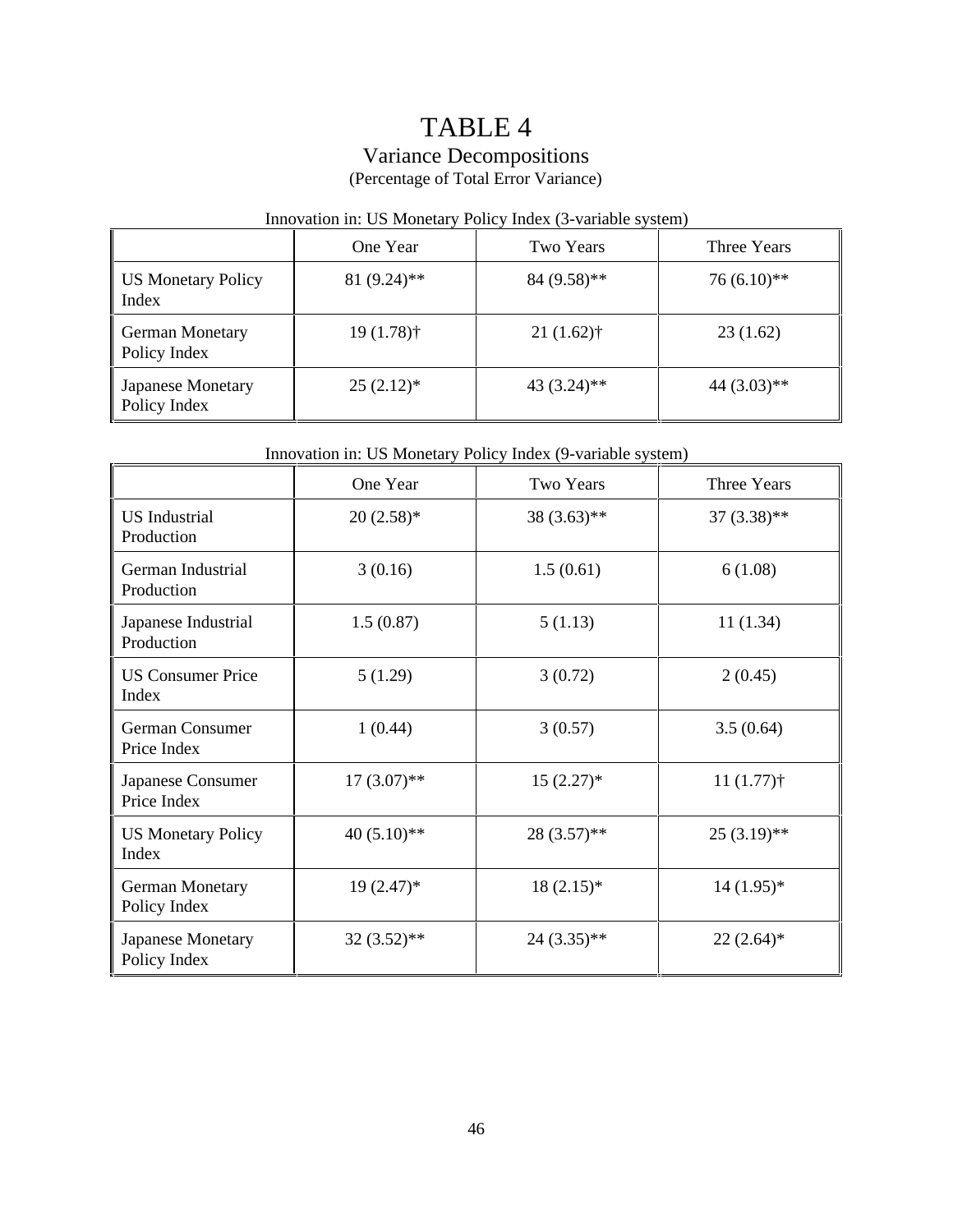## TABLE 4 cont. Variance Decompositions (Percentage of Total Error Variance)

### Innovation in: German Monetary Policy Index (3-variable system)

|                                   | One Year     | Two Years     | Three Years   |
|-----------------------------------|--------------|---------------|---------------|
| US Monetary Policy<br>Index       | 2(0.57)      | 3(0.56)       | 12(1.15)      |
| German Monetary<br>Policy Index   | 78 (7.10)**  | $71(5.17)$ ** | $67(4.42)$ ** |
| Japanese Monetary<br>Policy Index | $14(1.69)$ † | $17(1.69)$ †  | $19(2.03)*$   |

### Innovation in: German Monetary Policy Index

|                                        | One Year     | Two Years     | Three Years   |
|----------------------------------------|--------------|---------------|---------------|
| <b>US</b> Industrial<br>Production     | 2(0.93)      | 3(0.92)       | 2(0.67)       |
| German Industrial<br>Production        | 2(1.00)      | $6(1.86)$ †   | $15(2.53)*$   |
| Japanese Industrial<br>Production      | 2(0.89)      | $11(2.03)*$   | $16(2.28)$ *  |
| <b>US Consumer Price</b><br>Index      | 5(1.29)      | 5(1.11)       | 4(0.89)       |
| German Consumer<br>Price Index         | 6(1.54)      | $13(2.11)*$   | $15(2.13)*$   |
| Japanese Consumer<br>Price Index       | 2.5(1.11)    | 7(1.41)       | 6(1.26)       |
| <b>US Monetary Policy</b><br>Index     | 3(1.03)      | 2(.075)       | 2(0.61)       |
| <b>German Monetary</b><br>Policy Index | 46 (4.66)**  | $31(3.31)$ ** | $23(3.11)$ ** |
| Japanese Monetary<br>Policy Index      | $10(1.87)$ † | $16(2.01)$ *  | $19(2.32)^*$  |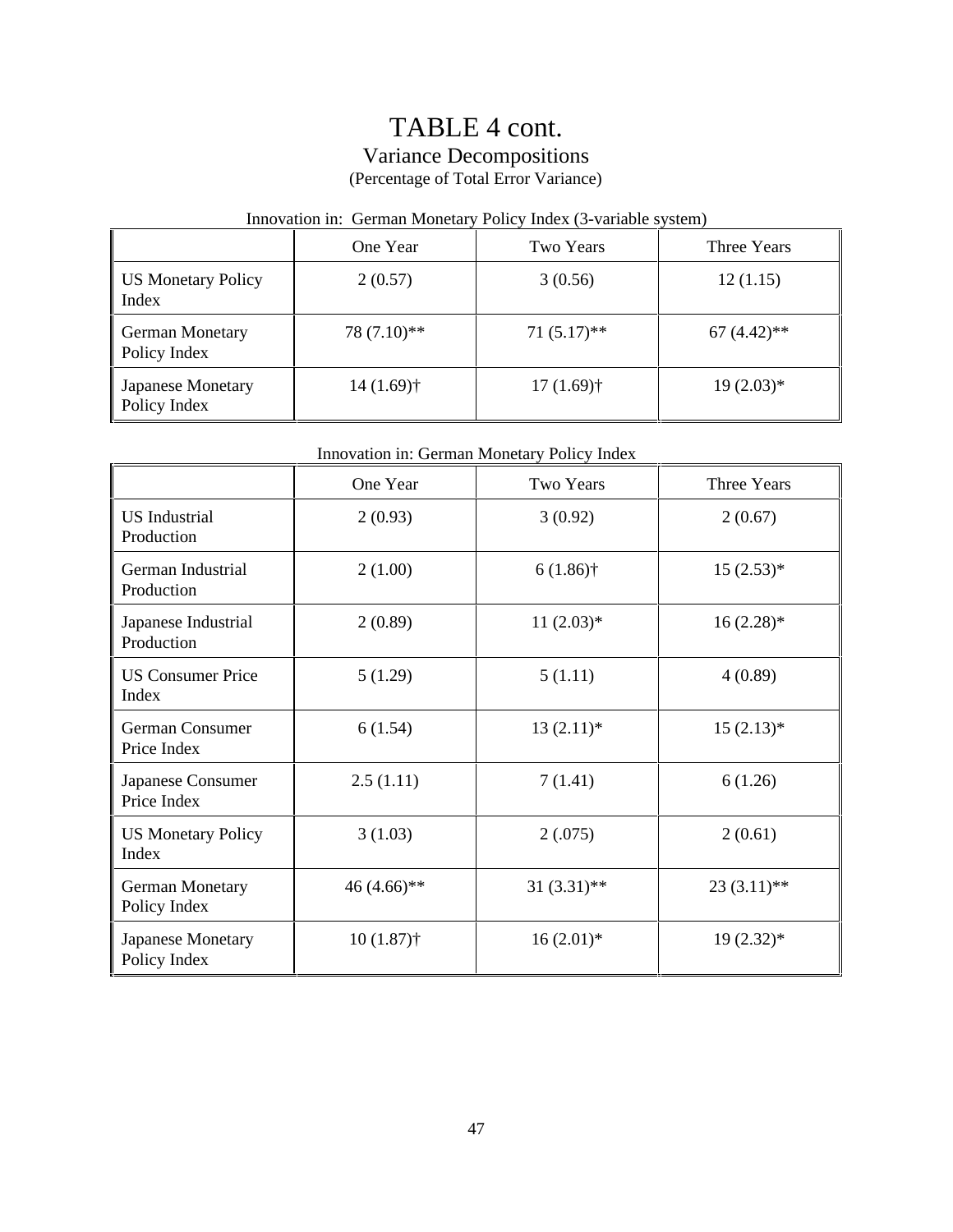## TABLE 4 cont. Variance Decompositions (Percentage of Total Error Variance)

## Innovation in: Japanese Monetary Policy Index (3-variable system)

|                                   | One Year      | Two Years     | Three Years   |
|-----------------------------------|---------------|---------------|---------------|
| US Monetary Policy<br>Index       | $17(2.03)*$   | 12(1.62)      | 11(1.42)      |
| German Monetary<br>Policy Index   | 2(0.54)       | 7(0.90)       | 8(0.84)       |
| Japanese Monetary<br>Policy Index | $60(4.94)$ ** | $39(3.33)$ ** | $35(3.17)$ ** |

### Innovation in: Japanese Monetary Policy Index

|                                    | One Year    | Two Years     | Three Years  |
|------------------------------------|-------------|---------------|--------------|
| <b>US</b> Industrial<br>Production | 2(0.59)     | 2(0.59)       | 4(0.88)      |
| German Industrial<br>Production    | 2(0.67)     | 2(0.51)       | 2(0.54)      |
| Japanese Industrial<br>Production  | 8(1.41)     | 8(1.23)       | 11(1.32)     |
| <b>US Consumer Price</b><br>Index  | .8(0.29)    | 2(0.37)       | 2(0.35)      |
| German Consumer<br>Price Index     | .2(0.11)    | .4(0.12)      | 1(0.28)      |
| Japanese Consumer<br>Price Index   | $9(2.11)*$  | $12(1.82)$ †  | 12(1.60)     |
| <b>US Monetary Policy</b><br>Index | 6(1.61)     | 9(1.49)       | 9(1.31)      |
| German Monetary<br>Policy Index    | .5(0.23)    | 4(0.81)       | 4(0.73)      |
| Japanese Monetary<br>Policy Index  | 39 (4.35)** | $27(3.22)$ ** | $19(2.26)$ * |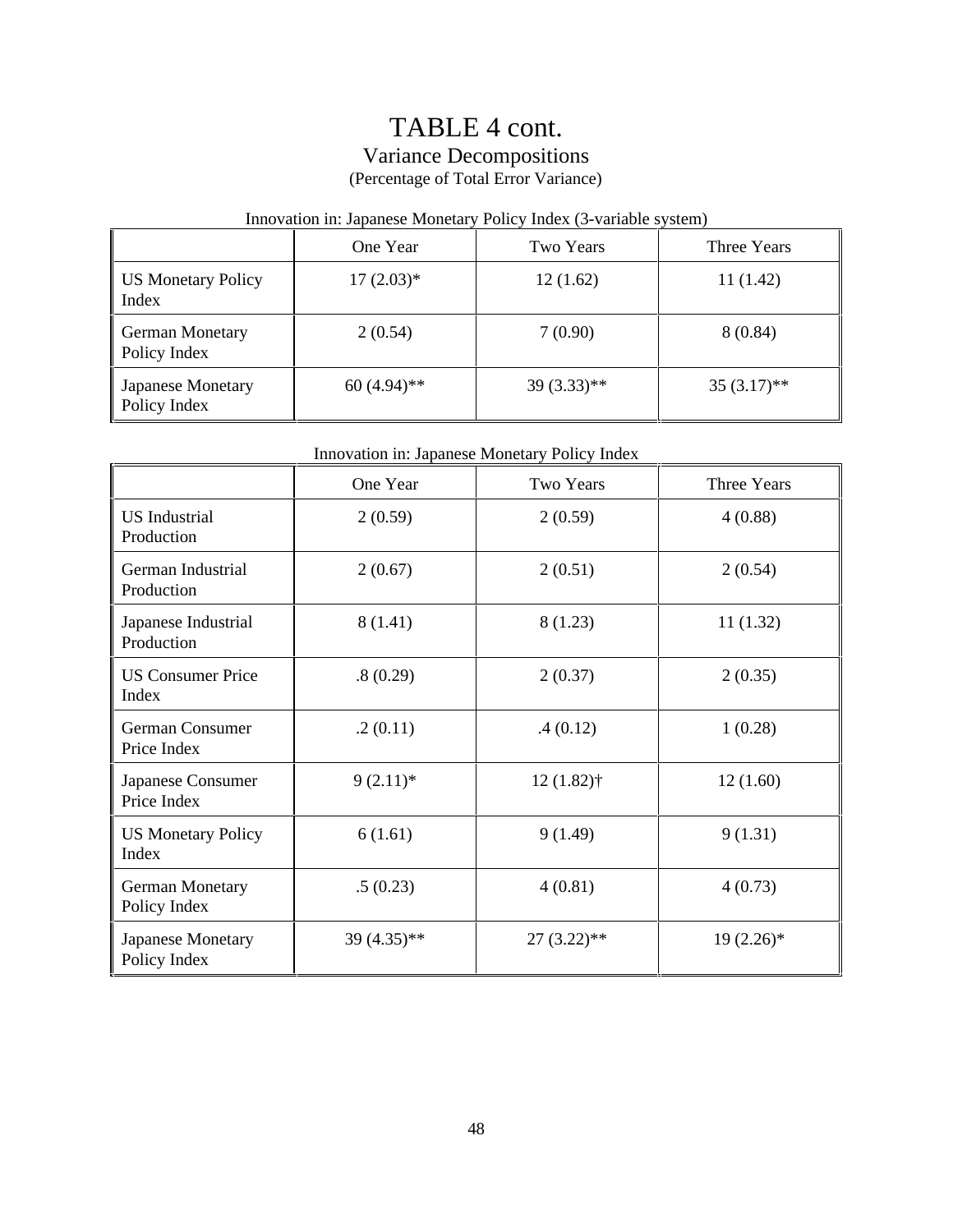NOTE (for table 4): Matrix entries are the point estimates of the percentage of total error variance for the variables in the first column explained by an innovation in the US, German and Japanese monetary policy index respectively, at the end of years 1, 2 and 3. Numbers in parentheses are t-statistics generated by Monte Carlo simulations involving five-hundred draws from the estimated asymptotic distribution of the underlying (3 and 9-variable) VAR coefficients and the covariance matrix of the innovations. \*\* denotes significance at the .01 level; \* denotes significance ant the .05 level; and † denotes significance at the .10 level. The data are monthly and the sample period is 1977 through 1993.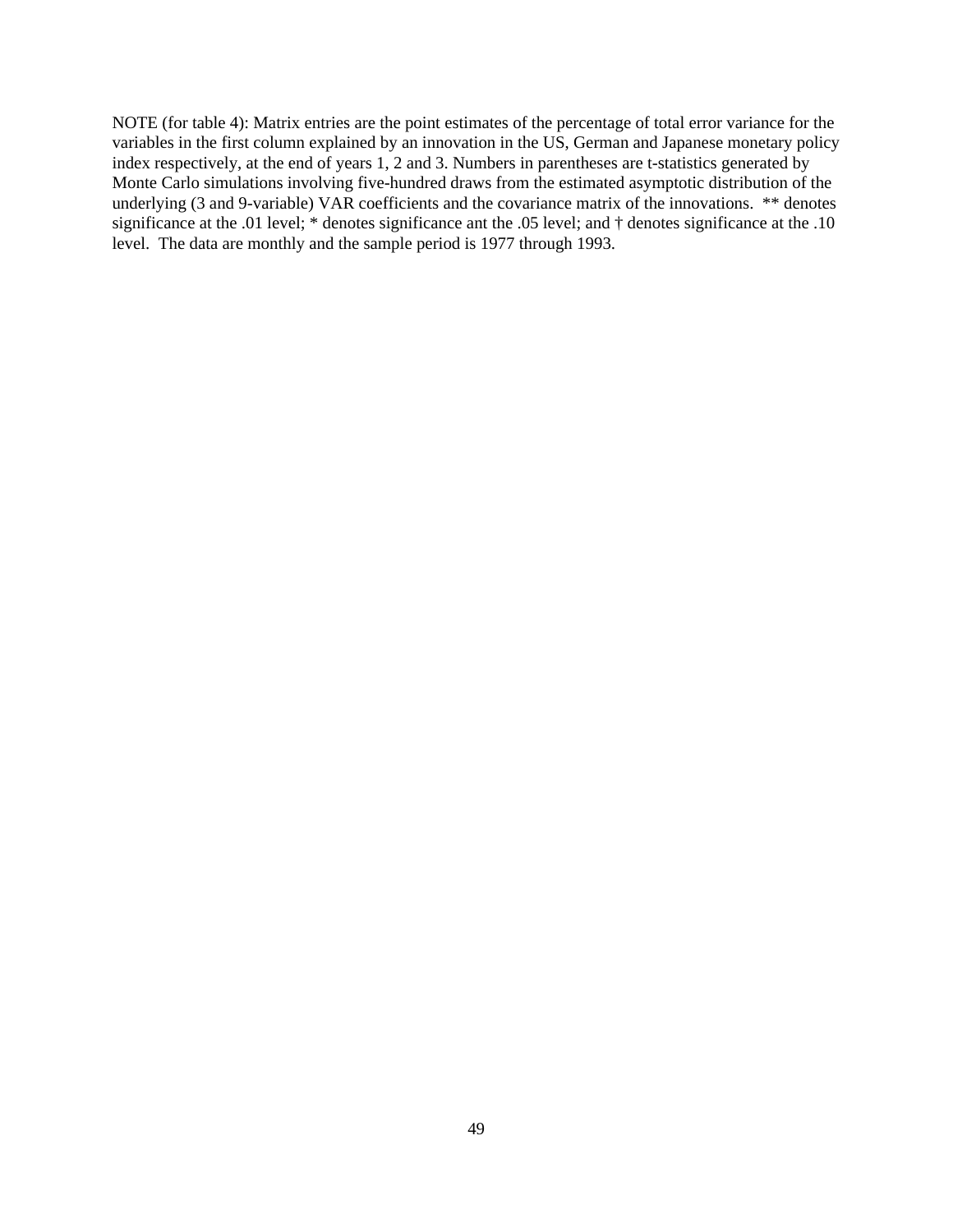## TABLE 5 Bivariate Granger-Causality Tests

| <b>DEPENDENT</b><br><b>VARIABLES</b>   |                                    | <b>INDEPENDENT</b><br><b>VARIABLES</b> |                                   |
|----------------------------------------|------------------------------------|----------------------------------------|-----------------------------------|
|                                        | <b>US Monetary Policy</b><br>Index | <b>German Monetary</b><br>Policy Index | Japanese Monetary<br>Policy Index |
| <b>US</b> Industrial<br>Production     | $.024*$                            | .153                                   | .363                              |
| German Industrial<br>Production        | .267                               | $.048*$                                | .121                              |
| Japanese Industrial<br>Production      | .384                               | .426                                   | $.027*$                           |
| <b>US Consumer Price</b><br>Index      | .114                               | $.055\dagger$                          | $.067\dagger$                     |
| German Consumer<br>Price Index         | .541                               | $.045*$                                | .451                              |
| Japanese Consumer<br>Price Index       | .123                               | $.006**$                               | $.011*$                           |
| <b>US Monetary Policy</b><br>Index     |                                    | .584                                   | .751                              |
| <b>German Monetary</b><br>Policy Index | $.086\dagger$                      |                                        | .127                              |
| Japanese Monetary<br>Policy Index      | $.091\dagger$                      | $.053\dagger$                          |                                   |

NOTE: Matrix entries are the significance levels of F-statistics from tests of the null hypothesis that the independent variable (the monetary policy index) is zero in a bivariate regression of the dependent variable on own lags and lags of the independent variable. The number of lags in each bivariate regression is selected using the Akaike criterion. \*\* denotes significance at the .01 level; \* denotes significance ant the .05 level; and † denotes significance at the .10 level. The data are monthly and the sample period is 1977 through 1993.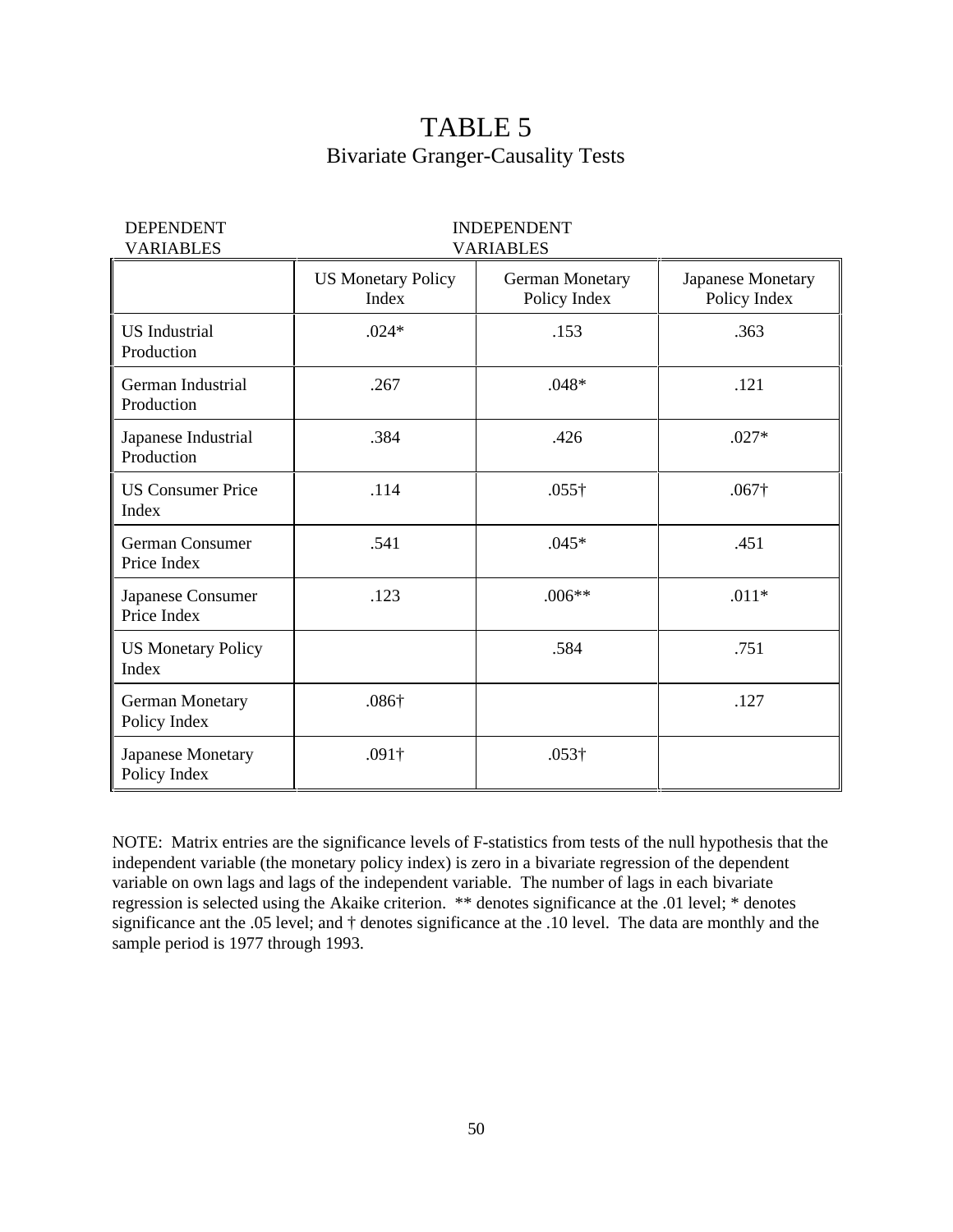## TABLE 6 Bivariate Granger-Causality Tests

| <b>DEPENDENT</b><br><b>VARIABLES</b> | <b>INDEPENDENT</b><br><b>VARIABLES</b> |               |                            |                        |                         |
|--------------------------------------|----------------------------------------|---------------|----------------------------|------------------------|-------------------------|
|                                      | Inflation                              | Growth        | Exchange<br>Rate Stability | Exchange<br>Rate Level | Change in Oil<br>Prices |
| <b>US</b> Monetary<br>Policy Index   | $.031*$                                | $.017*$       | .429                       | .265                   | .264                    |
| German<br>Monetary<br>Policy Index   | .740                                   | .263          | .654                       | .317                   | .431                    |
| Japanese<br>Monetary<br>Policy Index | $.053\dagger$                          | $.072\dagger$ | .142                       | .307                   | $.034*$                 |

NOTE: Matrix entries are the significance levels of F-statistics from tests of the null hypothesis that the independent variable (the monetary policy index) is zero in a bivariate regression of the dependent variable on own lags and lags of the independent variable. The number of lags in each bivariate regression is selected using the Akaike criterion. \*\* denotes significance at the .01 level; \* denotes significance ant the .05 level; and † denotes significance at the .10 level. The data are monthly and the sample period is 1977 through 1993.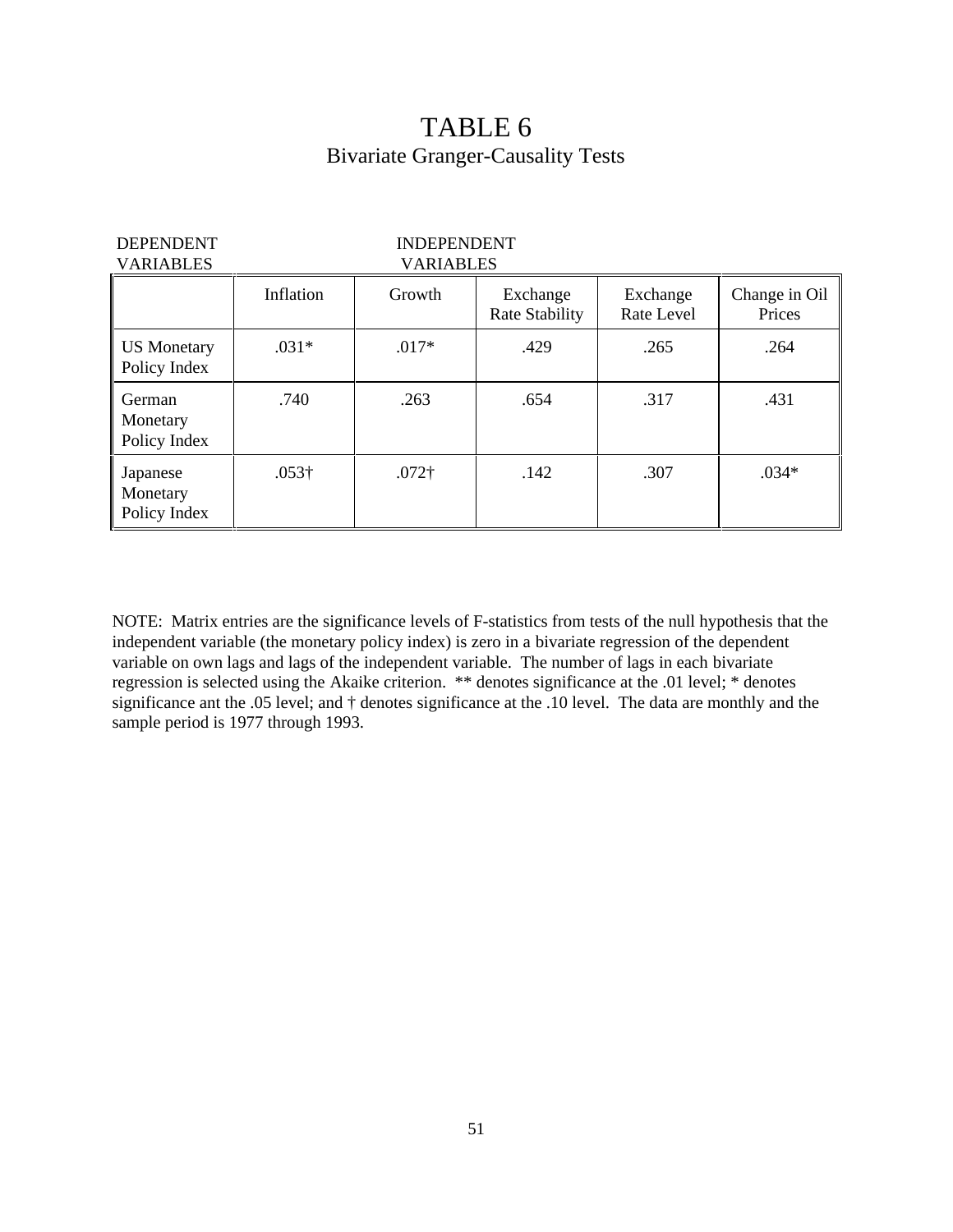## TABLE 6 cont. Variance Decompositions (Percentage of Total Error Variance)

| Innovation in: Inflation Dummy Variable (6-variable system) |           |                  |             |
|-------------------------------------------------------------|-----------|------------------|-------------|
|                                                             | One Year  | <b>Two Years</b> | Three Years |
| <b>US Monetary Policy</b><br>Index                          | .38(1.11) | 6.1(1.11)        | 6.6(1.11)   |
| <b>German Monetary</b><br>Policy Index                      | .51(0.15) | 2.1(0.34)        | 2.8(0.39)   |
| Japanese Monetary<br>Policy Index                           | .53(1.18) | 3.3(1.58)        | 5.1(1.42)   |

#### Innovation in: Inflation Dummy Variable (6-variable system)

|                                   | One Year     | Two Years    | Three Years  |
|-----------------------------------|--------------|--------------|--------------|
| US Monetary Policy<br>Index       | $18(1.87)$ † | $18(1.81)$ † | $18(1.78)$ † |
| German Monetary<br>Policy Index   | .57(0.14)    | 1.4(0.26)    | 1.8(0.31)    |
| Japanese Monetary<br>Policy Index | $16(1.65)$ † | $23(1.92)$ † | $25(2.03)*$  |

NOTE: Matrix entries are the point estimates of the percentage of total error variance for the variables in the first column explained by an innovation in the inflation dummy variable at the end of years 1, 2 and 3. Numbers in parentheses are t-statistics generated by Monte Carlo simulations involving five-hundred draws from the estimated asymptotic distribution of the underlying (6-variable) VAR coefficients and the covariance matrix of the innovations. \*\* denotes significance at the .01 level; \* denotes significance ant the .05 level; and † denotes significance at the .10 level. The data are monthly and the sample period is 1977 through 1993.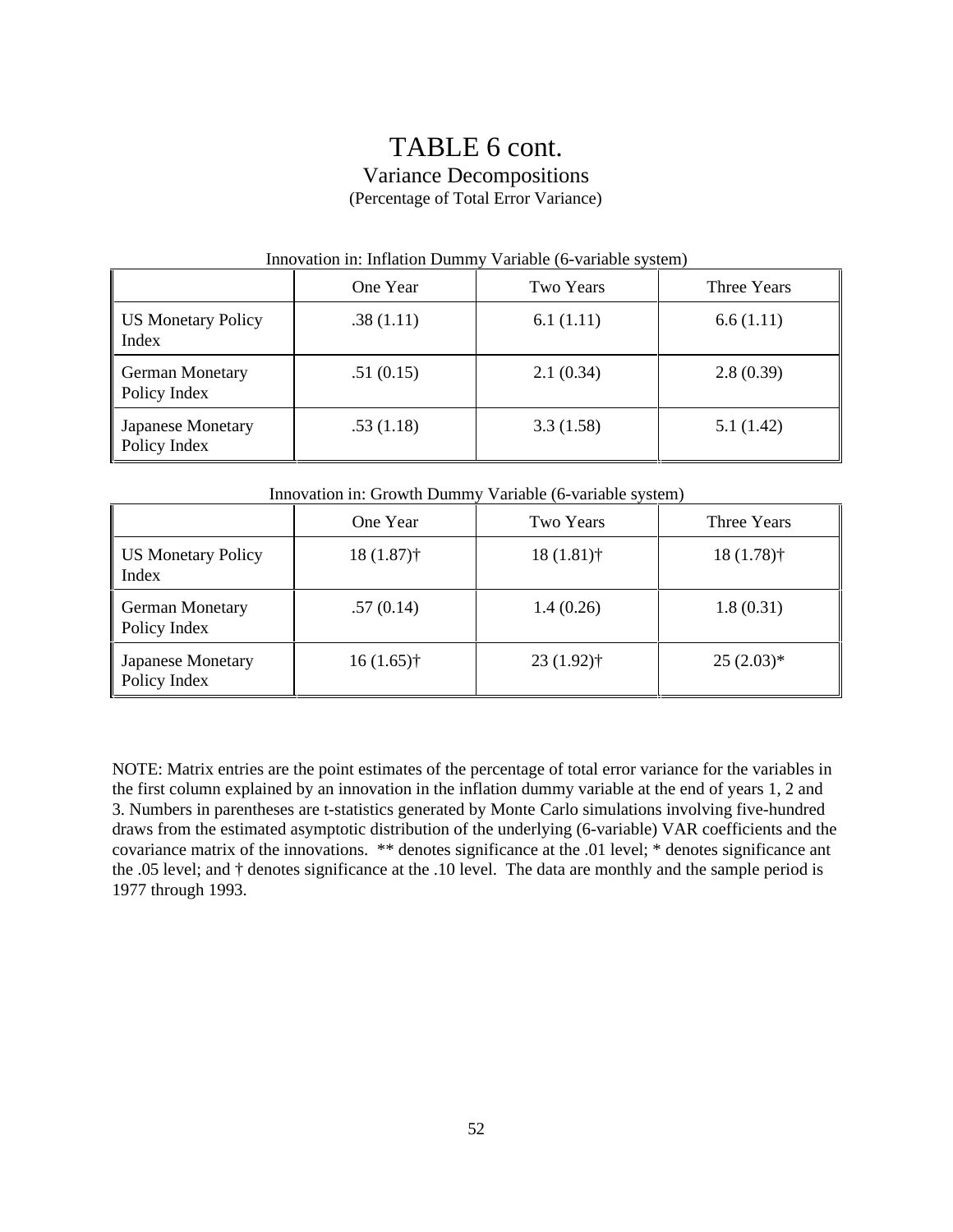# TABLE 6 cont.

Variance Decompositions

(Percentage of Total Error Variance)

| Innovation in: Exchange Rate Stability Dummy Variable (6-variable system) |               |               |               |
|---------------------------------------------------------------------------|---------------|---------------|---------------|
| <b>US Monetary Policy</b><br>Index                                        | .77(0.22)     | 1.2(0.25)     | 1.2(0.24)     |
| <b>German Monetary</b><br>Policy Index                                    | .78(0.21)     | 1.2(0.21)     | 1.2(0.21)     |
| Japanese Monetary<br>Policy Index                                         | 5.7(0.88)     | 8.4(0.95)     | 8.6(0.93)     |
| Innovation in: Exchange Rate Level Dummy Variable (6-variable system)     |               |               |               |
| <b>US Monetary Policy</b><br>Index                                        | 2.7(0.50)     | 4.2(0.48)     | 4.4(0.44)     |
| <b>German Monetary</b><br>Policy Index                                    | 2.2(0.47)     | 3.3(0.45)     | 3.3(0.41)     |
| Japanese Monetary<br>Policy Index                                         | 2.1(0.45)     | 1.9(0.31)     | 1.9(0.27)     |
| Innovation in: Oil Price Change Variable (6-variable system)              |               |               |               |
| <b>US Monetary Policy</b><br>Index                                        | .68(0.26)     | .73(0.26)     | .74(0.26)     |
| German Monetary<br>Policy Index                                           | .57(0.17)     | .67(0.19)     | .68(0.20)     |
| Japanese Monetary<br>Policy Index                                         | $2.8(1.73)$ † | $3.1(1.73)$ † | $2.9(1.71)$ † |

NOTE: Matrix entries are the point estimates of the percentage of total error variance for the variables in the first column explained by an innovation in the labeled variable at the end of years 1, 2 and 3. Numbers in parentheses are t-statistics generated by Monte Carlo simulations involving five-hundred draws from the estimated asymptotic distribution of the underlying (6-variable) VAR coefficients and the covariance matrix of the innovations. \*\* denotes significance at the .01 level; \* denotes significance ant the .05 level; and † denotes significance at the .10 level. The data are monthly and the sample period is 1977 through 1993.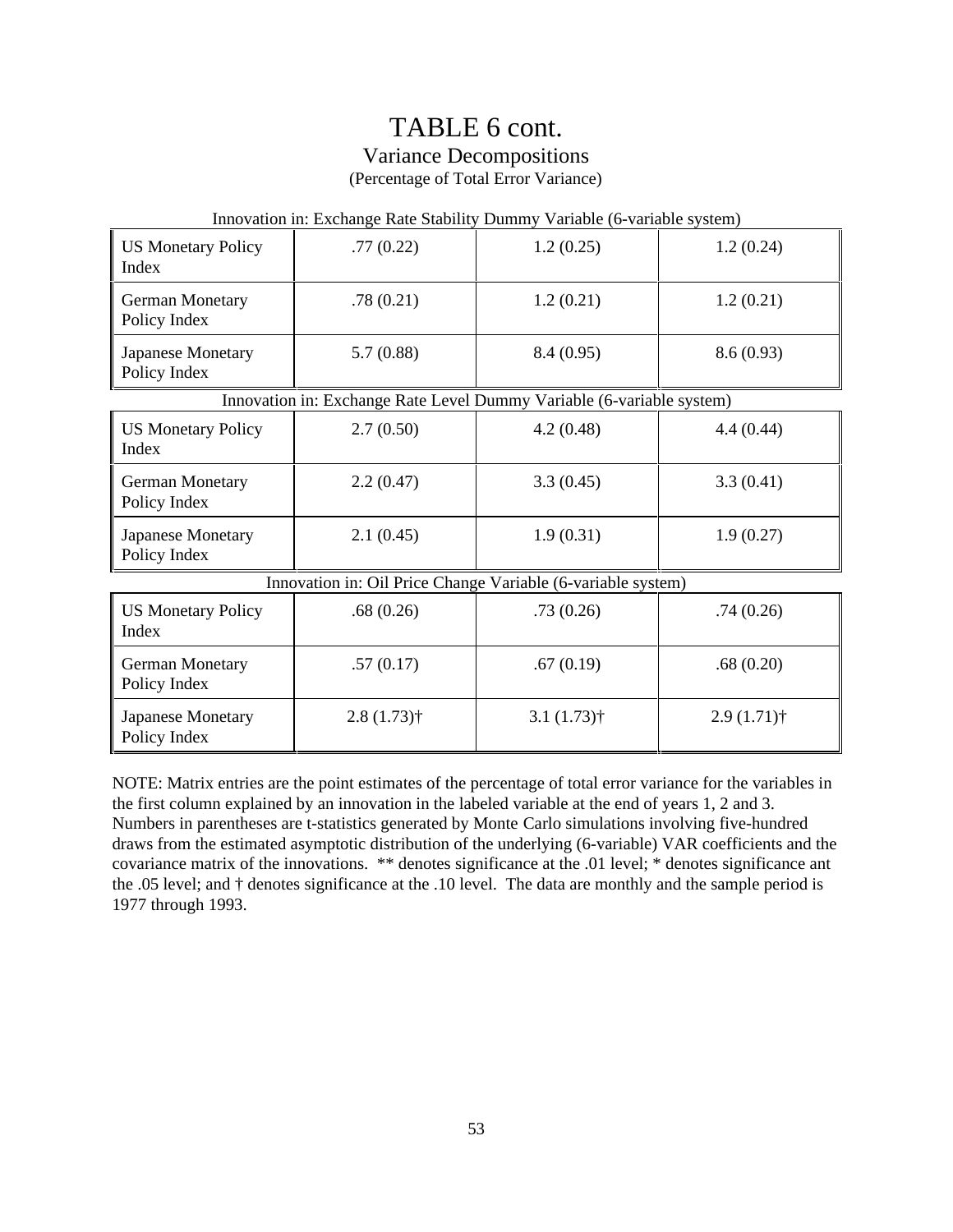

FIGURE 1 Boschen and Mills Index of US Monetary Policy, 77-93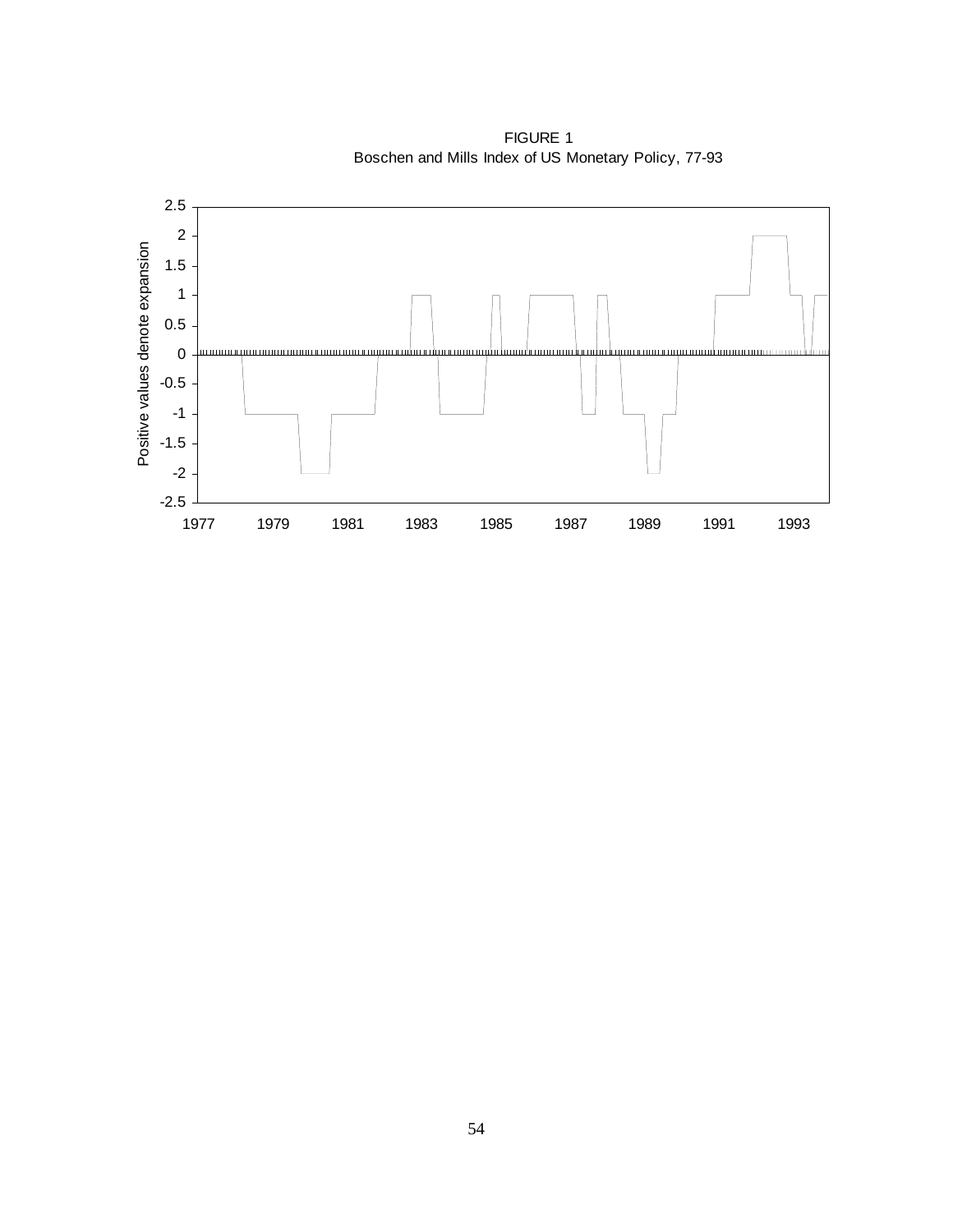

1977 1979 1981 1983 1985 1987 1989 1991 1993

-2.5

FIGURE 2 Index of German Monetary Policy, 77-93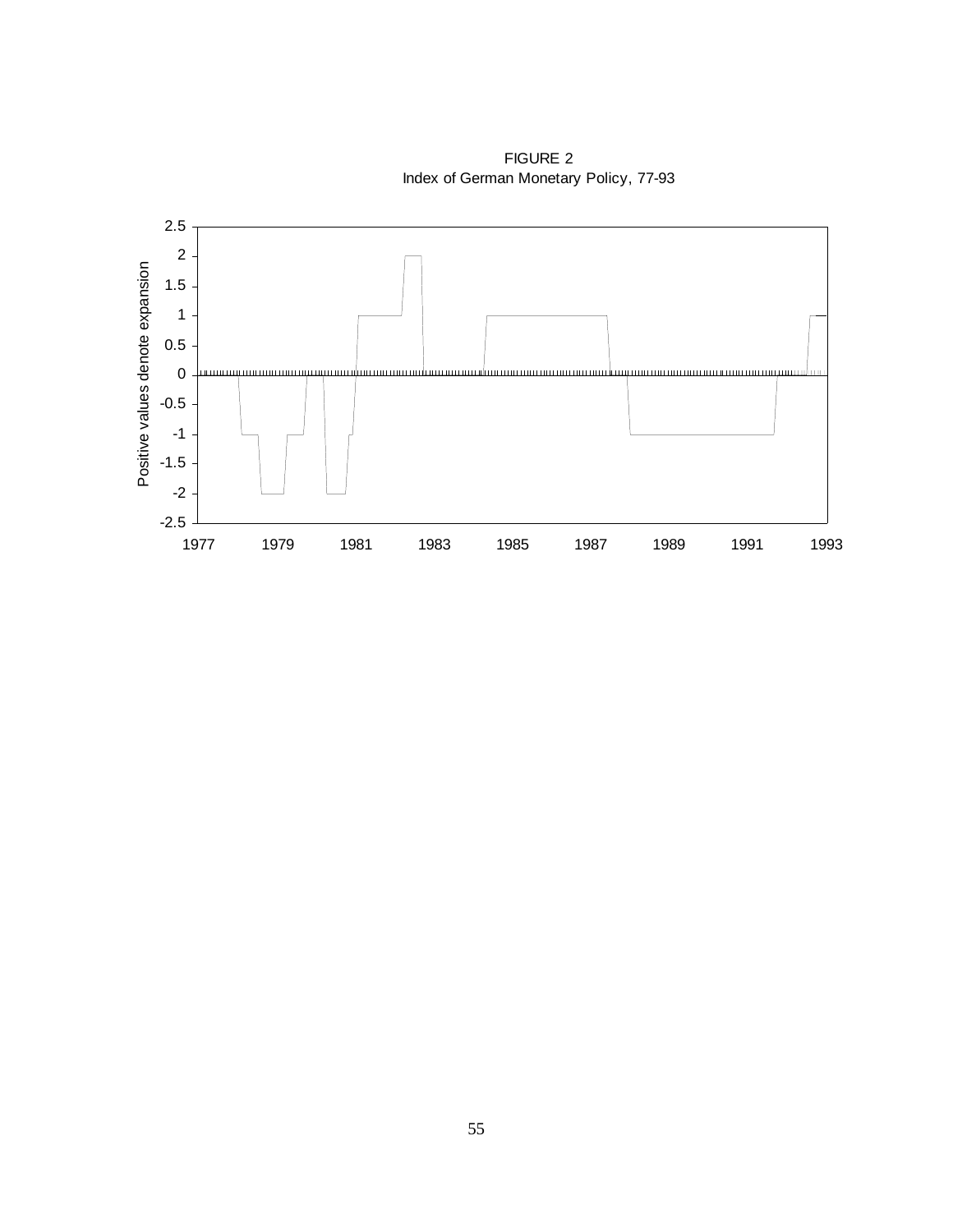

FIGURE 3 Index of Japanese Monetary Policy, 77-93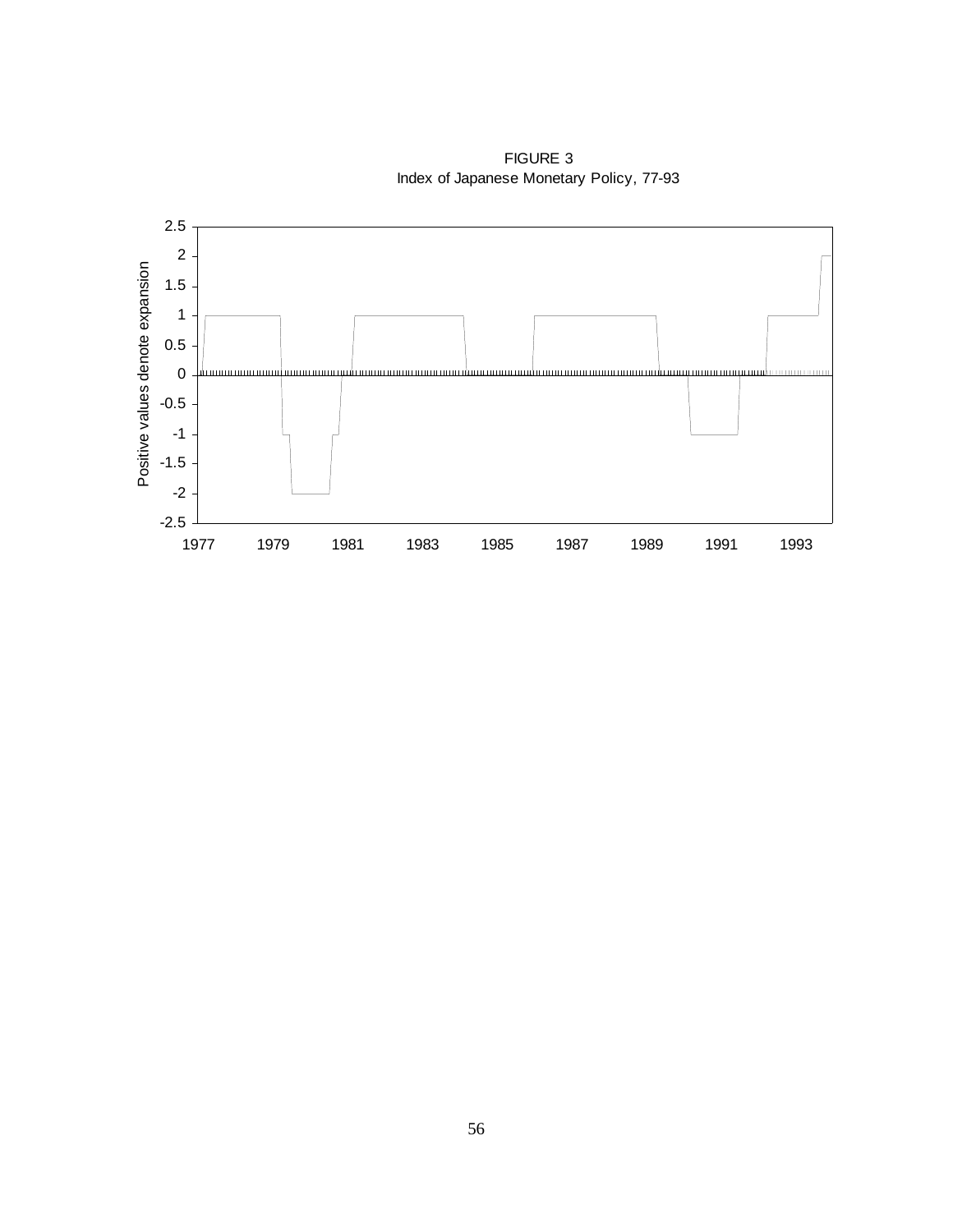

FIGURE 4 G-3 Monetary Indices, 1977-1993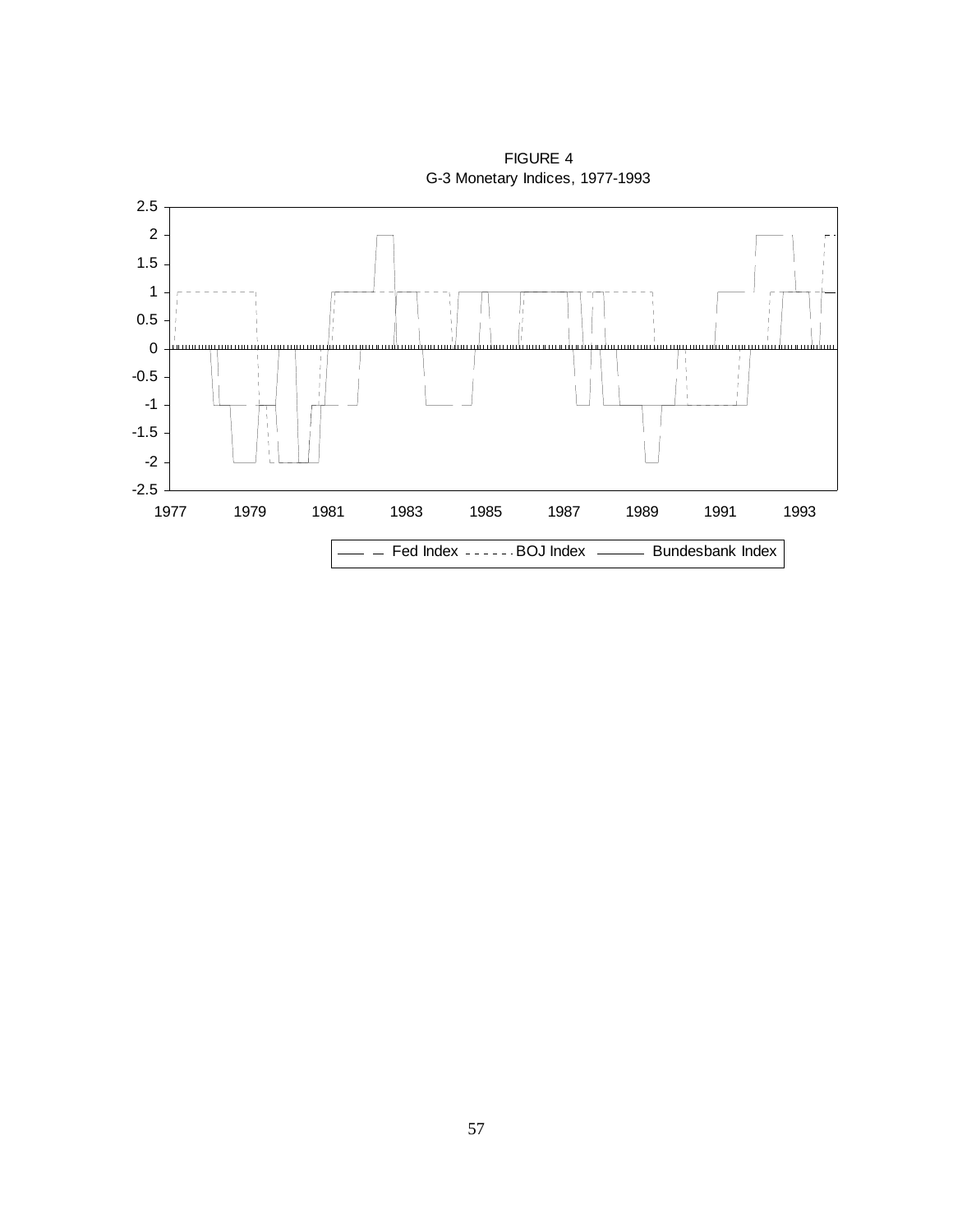

DM/\$ or Yea/\$ (3), the nominal exchange rate. Superscript H denotes home country, F1 and F2 denote the two foreign countries. The dynamic responses of  $Y^H$ ,  $P^H$ , and  $MP^H$ NOTE: 6-Variable VAR Specification [Y<sup>H</sup>, P<sup>H</sup>, MP<sup>H</sup>, MP<sup>H</sup>, MP<sup>P</sup>, S]; variables include: industrial production (Y), CPI (P), monetary policy (MP) measured using the indices, and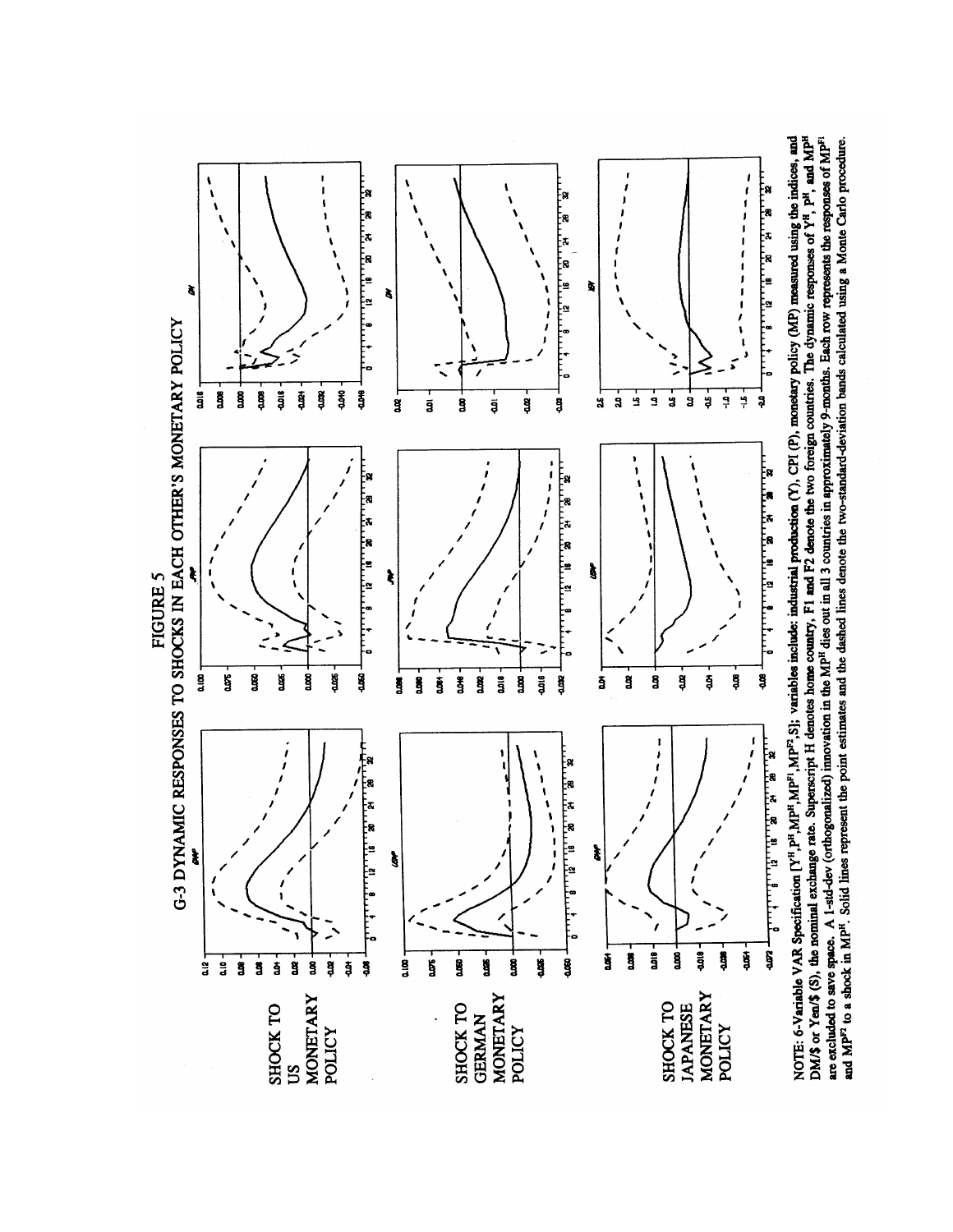

FIGURE 6

NOTE: Five-Variable VAR Specification [INFLATION-DUMMY, Y, P, MP, S]; variables include: industrial production (Y), CPI (P), mometary policy (MP) measured using the indices, and DM/\$ or Yen/\$ (S), the nominal exchange rate. The dynamic responses of the inflation-dummy are excluded to are space. A one-standard-deviation (orthogonalized) innovation in the inflation-dummy variable dies out in all three countries in approximately 6-months. Each row represents an individual country's response to the joint commitment. Solid lines represent the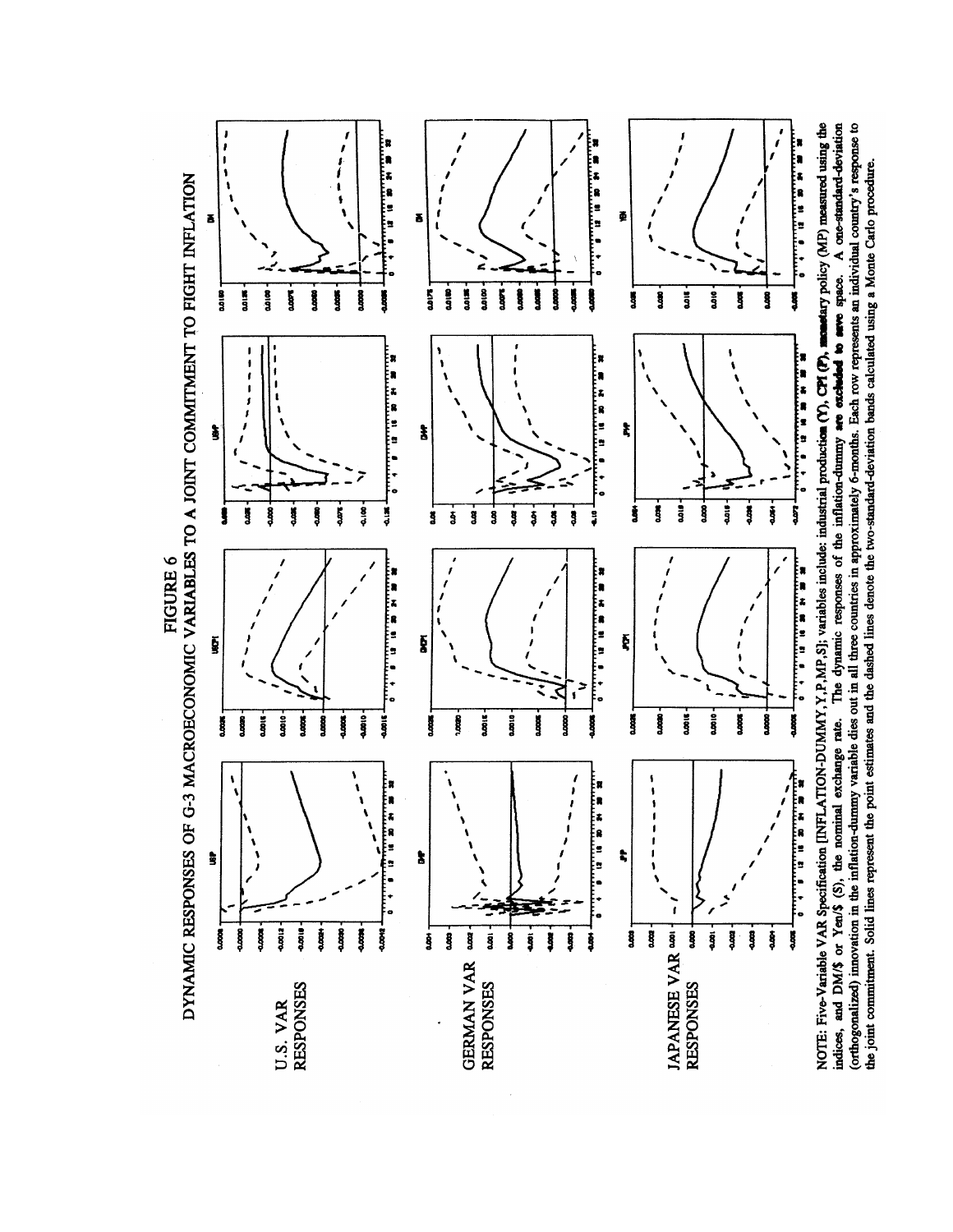E×<br>E× 【# 編 編 編 墨 豊 ă Ş å ă Ŋ ă Į ğ ğ š Į  $rac{6}{3}$  $\ddot{a}$  $\frac{9}{3}$ å š ğ Į 'n  $\frac{1}{1}$ E<br>Ea ï į. Ì ŧ à į. ġ  $rac{8}{4}$ Š  $\frac{8}{4}$ Ķ Ĵ Į ġ ă  $\frac{6}{5}$ å g ğ ā ġ  $\frac{1}{a}$ å ន្ទ ż ą å ទ្ទ å Ex<br>Ex 「神社の神社」 'n t, a<br>!! ğ ğ ğ Ŋ ė Į. 彡 ≋ **Sioc** Î **Date Signa** ğ ă  $\ddot{\tilde{s}}$ Ş j age+ 0.0010 0.0010 š **Date**  $\sqrt{2}$  $\begin{array}{c} 1 \\ 1 \\ 1 \\ 1 \end{array}$ ES  $\frac{1}{3}$  $\begin{array}{c} 1 \\ 1 \\ 1 \\ 1 \end{array}$ š È, å ŝ **Root** 0.000 JAPANESE VAR \*\*\*  $\dot{g}$  $\dot{g}$  $\ddot{\mathbf{g}}$  $\ddot{\mathbf{g}}$  $\ddot{g}$  $\ddot{a}$  $\overline{\mathbf{S}}$  $\overline{\mathbf{S}}$ ġ ğ .<br>§ Ş ş ł ş ğ ğ **GERMAN VAR RESPONSES RESPONSES RESPONSES** U.S. VAR

DYNAMIC RESPONSES OF G-3 MACROECONOMIC VARIABLES TO A JOINT COMMITMENT TO REDUCE INTEREST RATES **FIGURE 7** 

NOTE: Five-Variable VAR Specification [GROWTH-DUMMY, Y, P, MP, S]; variables include: industrial production (Y), CPI (P), monetary policy (MP) measured using the indices, and DM/\$ or Yen/\$ (S), the nominal exchange rate. The dynamic responses of the growth-dumany are excluded to save space. A one-standard-deviation (orthogonalized) imovation in the growth-dummy variable dies out in all three countries in approximately 20-months. Each row represents an individual country's response to the joint commitment.<br>Solid lines represent the point estimates and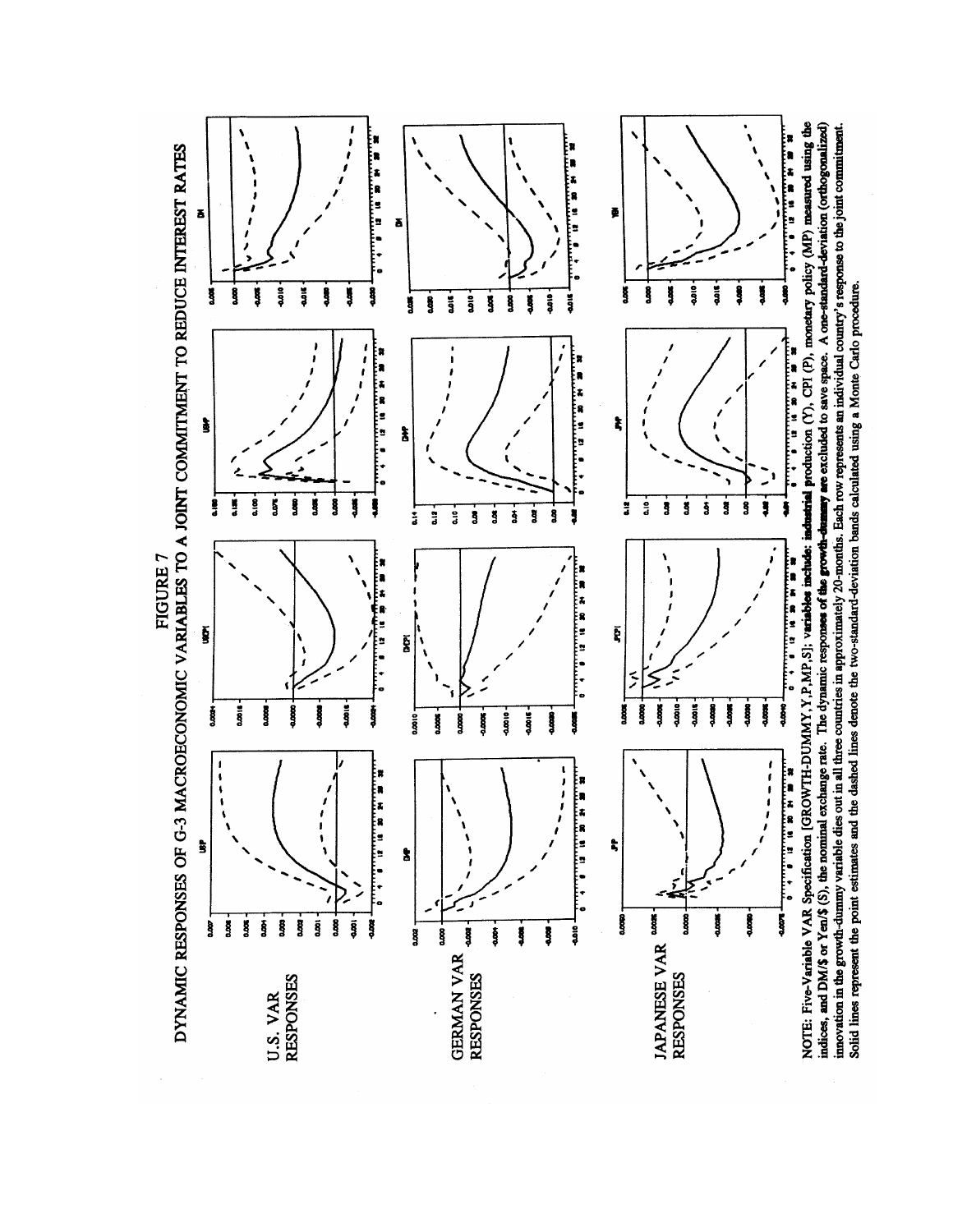DYNAMIC RESPONSES OF G-3 MACROECONOMIC VARIABLES TO A JOINT COMMITMENT TO STABILIZE THE DOLLAR FIGURE 8



indices, and DM/\$ or Yen/\$ (3), the nominal exchange rate. The dynamic responses of the stability-dummy are excluded to save space. A one-standard-deviation (orthogonalized) imovation in the stability-dummy variable dies o NOTE: Five-Variable VAR Specification [STABILITY-DUMMY, Y, P, MP, S]; variables include: industing production (Y), CPI (P), monetary policy (MP) measured using the